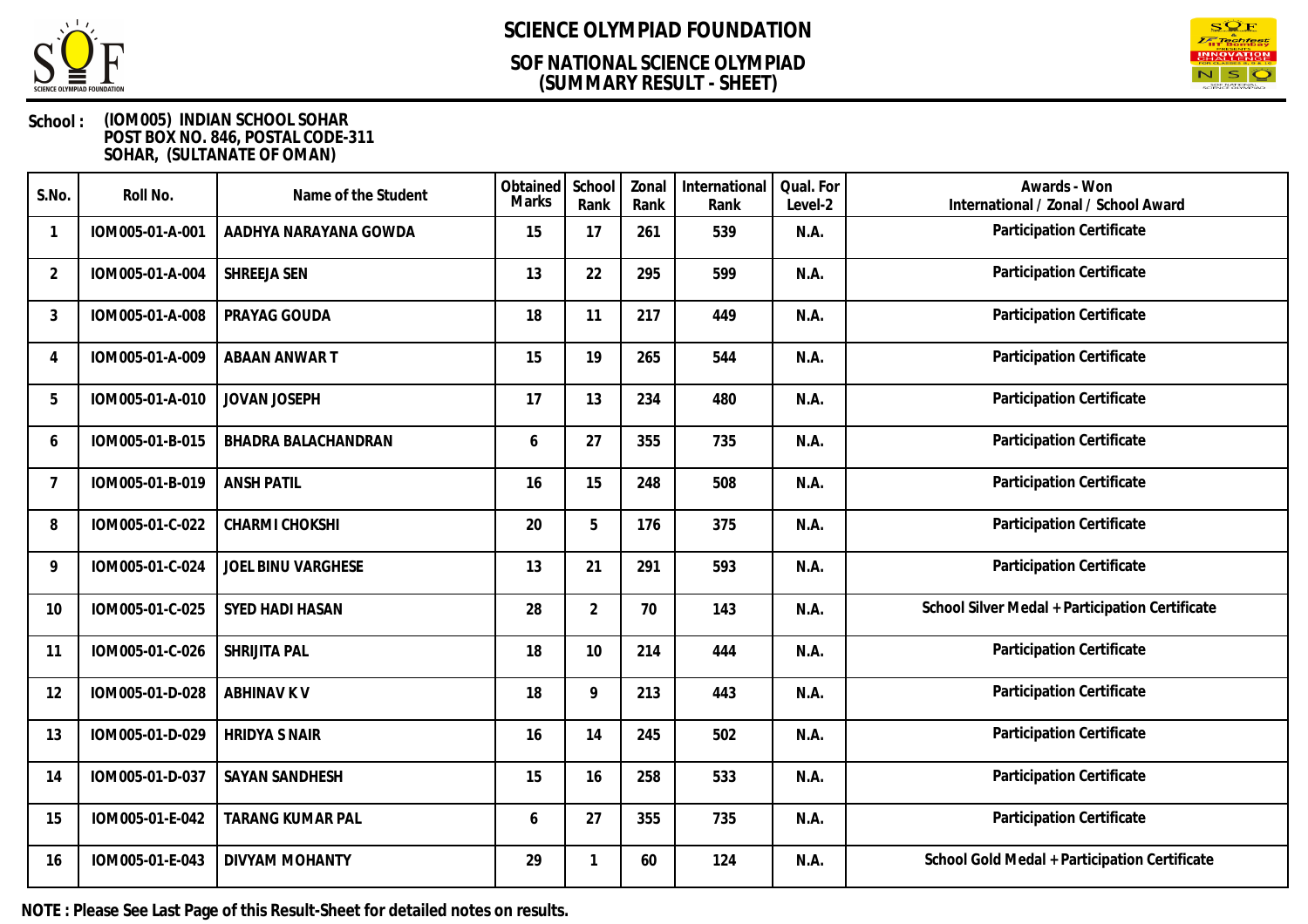

### **(SUMMARY RESULT - SHEET) SOF NATIONAL SCIENCE OLYMPIAD**



### **School : (IOM005) INDIAN SCHOOL SOHAR POST BOX NO. 846, POSTAL CODE-311 SOHAR, (SULTANATE OF OMAN)**

| S.No. | Roll No.        | Name of the Student  | Obtained<br>Marks | School<br>Rank  | Zonal<br>Rank | International<br>Rank | Qual. For<br>Level-2 | Awards - Won<br>International / Zonal / School Award |
|-------|-----------------|----------------------|-------------------|-----------------|---------------|-----------------------|----------------------|------------------------------------------------------|
| 17    | IOM005-01-E-044 | SRESHTA C            | 20                | 6               | 182           | 383                   | N.A.                 | Participation Certificate                            |
| 18    | IOM005-01-E-045 | <b>VED R SHIRSAT</b> | 14                | 20              | 273           | 565                   | N.A.                 | Participation Certificate                            |
| 19    | IOM005-01-E-046 | SAHARSH BARTARYA     | <b>ABSENT</b>     | N.A.            | N.A.          | N.A.                  | N.A.                 | N.A.                                                 |
| 20    | IOM005-01-E-048 | MOHAMMED SALAH       | 24                | $\overline{4}$  | 121           | 253                   | N.A.                 | Participation Certificate                            |
| 21    | IOM005-01-F-050 | THOMAS K JOHN        | 17                | 12              | 230           | 474                   | N.A.                 | Participation Certificate                            |
| 22    | IOM005-01-F-051 | <b>ASIF AHAMMED</b>  | 12                | 23              | 298           | 605                   | N.A.                 | Participation Certificate                            |
| 23    | IOM005-01-F-052 | <b>SANVI KHOTARE</b> | 18                | 9               | 213           | 443                   | N.A.                 | Participation Certificate                            |
| 24    | IOM005-01-G-053 | <b>ERIC SILVEIRA</b> | 12                | 24              | 301           | 610                   | N.A.                 | Participation Certificate                            |
| 25    | IOM005-01-G-060 | MINHA FATHIMA        | <b>ABSENT</b>     | N.A.            | N.A.          | N.A.                  | N.A.                 | N.A.                                                 |
| 26    | IOM005-01-G-061 | SIDDHANTA            | 10                | 26              | 326           | 663                   | N.A.                 | Participation Certificate                            |
| 27    | IOM005-01-G-063 | <b>DIYA R NAIR</b>   | 14                | 20              | 273           | 565                   | N.A.                 | Participation Certificate                            |
| 28    | IOM005-01-G-066 | <b>BURHANUDDIN</b>   | 15                | 18              | 263           | 541                   | N.A.                 | Participation Certificate                            |
| 29    | IOM005-01-H-070 | SHRESTHA CHATTERJEE  | 20                | $7\overline{ }$ | 190           | 394                   | N.A.                 | Participation Certificate                            |
| 30    | IOM005-01-H-072 | <b>GURBIR SINGH</b>  | 19                | 8               | 205           | 425                   | N.A.                 | Participation Certificate                            |
| 31    | IOM005-01-I-075 | <b>KASISH TIWARI</b> | 11                | 25              | 322           | 648                   | N.A.                 | Participation Certificate                            |
| 32    | IOM005-01-I-077 | PRANAV ADHITHYA      | 26                | 3               | 93            | 197                   | N.A.                 | School Bronze Medal + Participation Certificate      |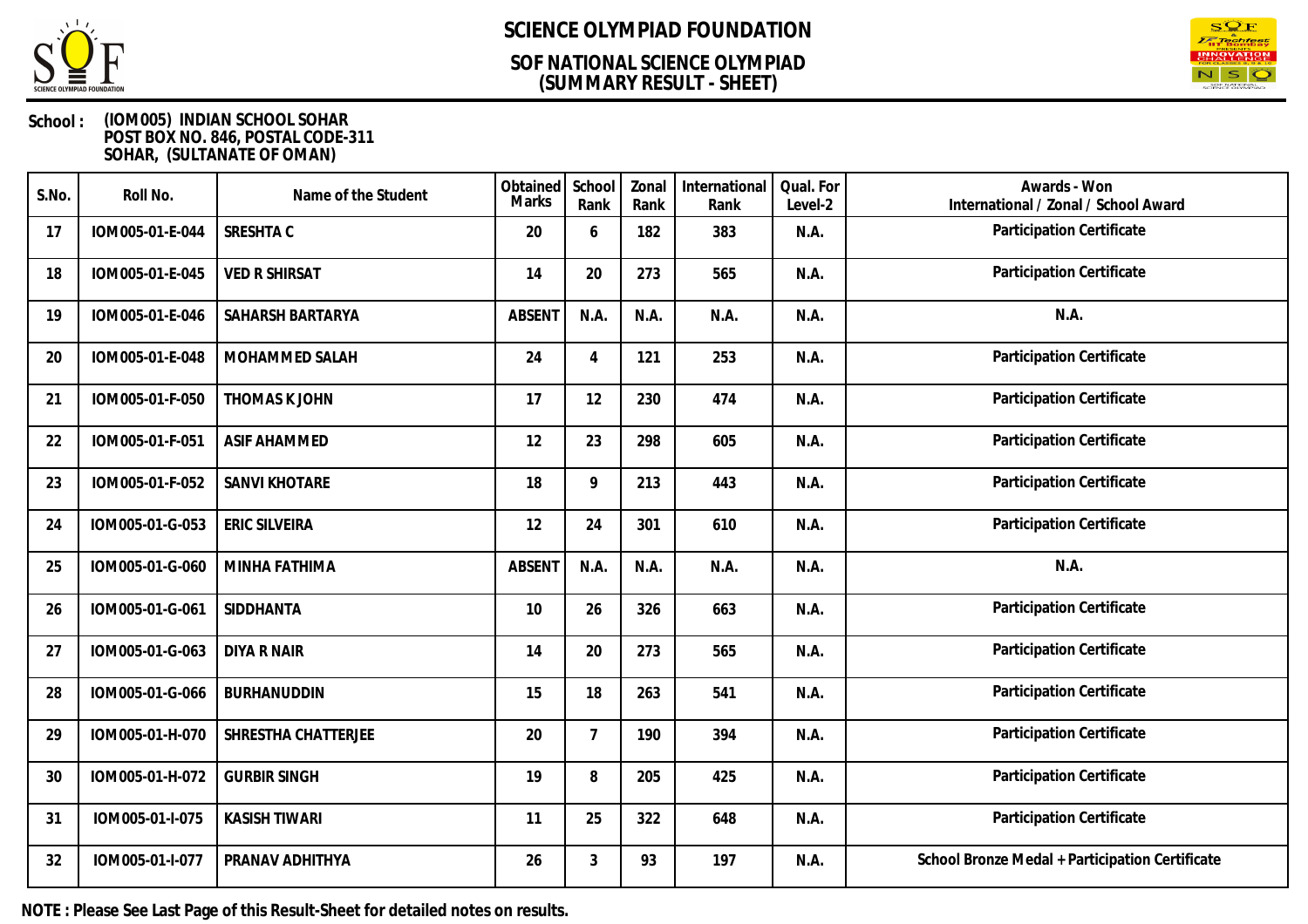

### **(SUMMARY RESULT - SHEET) SOF NATIONAL SCIENCE OLYMPIAD**



| S.No.           | Roll No.        | Name of the Student      | Obtained<br><b>Marks</b> | School<br>Rank | Zonal<br>Rank | International<br>Rank | Qual. For<br>Level-2 | Awards - Won<br>International / Zonal / School Award                                   |
|-----------------|-----------------|--------------------------|--------------------------|----------------|---------------|-----------------------|----------------------|----------------------------------------------------------------------------------------|
|                 | IOM005-02-A-001 | <b>CHRISTIENE BINNY</b>  | 27                       | $\overline{7}$ | 89            | 191                   | N.A.                 | Participation Certificate                                                              |
| $\overline{2}$  | IOM005-02-A-002 | SUHANA SUCHITHRAN        | 34                       | 1              | 12            | 36                    | N.A.                 | Certificate of Zonal Excellence + Medal of Distinction + Certificate<br>of Distinction |
| 3               | IOM005-02-A-004 | <b>ANGELIN ANNA</b>      | 19                       | 14             | 219           | 436                   | N.A.                 | Participation Certificate                                                              |
| 4               | IOM005-02-A-007 | SANIKA SOHANI            | 25                       | 10             | 121           | 251                   | N.A.                 | Participation Certificate                                                              |
| 5               | IOM005-02-A-009 | <b>KANAK MISHRA</b>      | 19                       | 16             | 224           | 443                   | N.A.                 | Participation Certificate                                                              |
| 6               | IOM005-02-A-011 | TRISHA MUDULI            | 17                       | 20             | 261           | 510                   | N.A.                 | Participation Certificate                                                              |
| $7\overline{ }$ | IOM005-02-B-012 | AABHA ANNA               | 18                       | 17             | 243           | 478                   | N.A.                 | Participation Certificate                                                              |
| 8               | IOM005-02-B-019 | ABHUDAY SHINU            | 9                        | 38             | 376           | 713                   | N.A.                 | Participation Certificate                                                              |
| 9               | IOM005-02-B-020 | <b>AUSTIN JOHN STEEV</b> | 13                       | 29             | 325           | 621                   | N.A.                 | Participation Certificate                                                              |
| 10              | IOM005-02-B-022 | <b>NAIJIL SIJO</b>       | 14                       | 25             | 312           | 601                   | N.A.                 | Participation Certificate                                                              |
| 11              | IOM005-02-B-024 | DIVYA M SHARAYU          | 17                       | 21             | 267           | 518                   | N.A.                 | Participation Certificate                                                              |
| 12              | IOM005-02-B-026 | <b>JYOTHI JA</b>         | 13                       | 28             | 320           | 615                   | N.A.                 | Participation Certificate                                                              |
| 13              | IOM005-02-C-028 | M A ADITHYA              | 31                       | $\overline{2}$ | 32            | 82                    | N.A.                 | School Gold Medal + Participation Certificate                                          |
| 14              | IOM005-02-C-029 | <b>DHRITI BASU</b>       | 29                       | 5              | 51            | 123                   | N.A.                 | Participation Certificate                                                              |
| 15              | IOM005-02-C-030 | KRISHNA PRIYA BINU       | 17                       | 21             | 267           | 518                   | N.A.                 | Participation Certificate                                                              |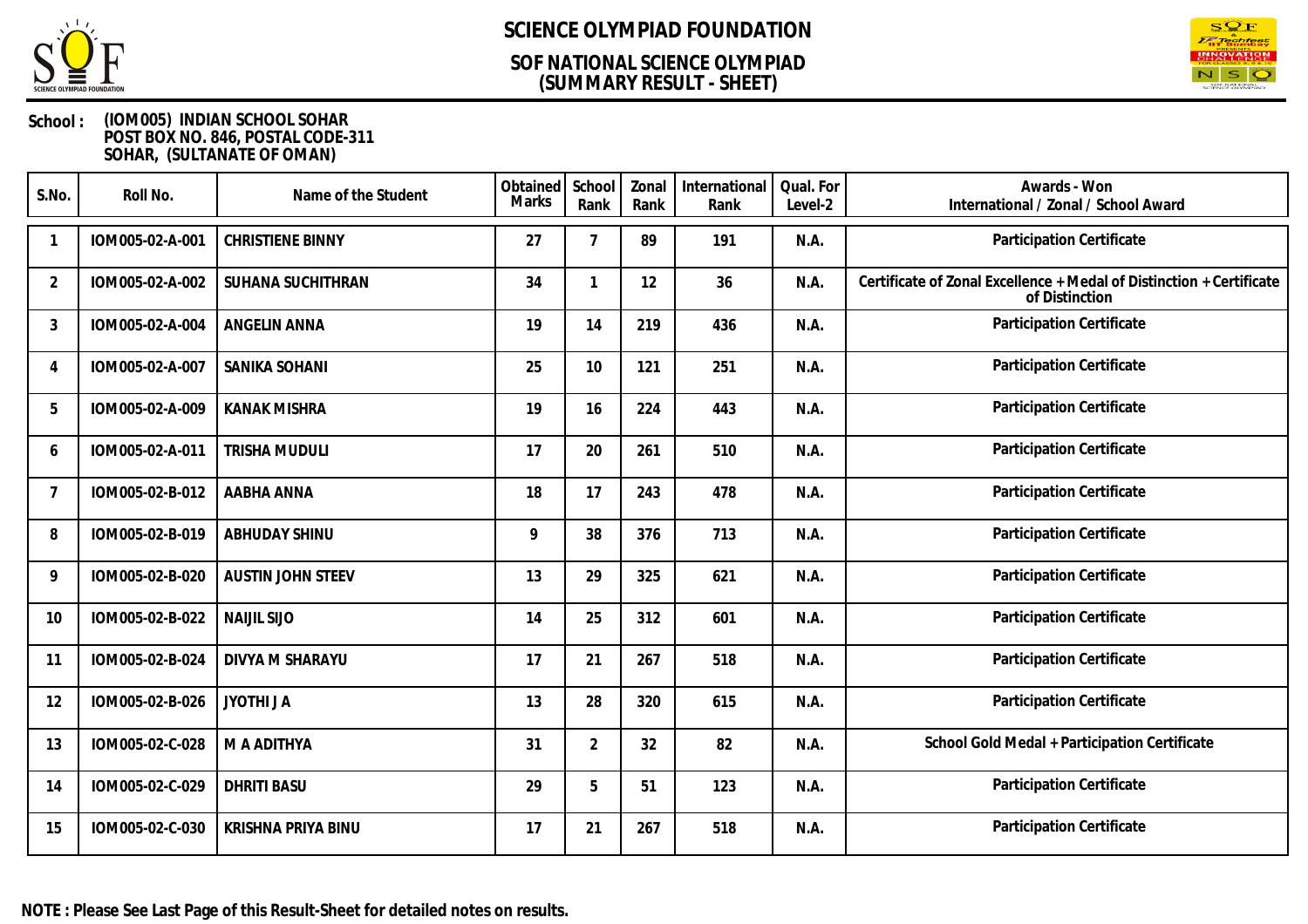

### **(SUMMARY RESULT - SHEET) SOF NATIONAL SCIENCE OLYMPIAD**



### **School : (IOM005) INDIAN SCHOOL SOHAR POST BOX NO. 846, POSTAL CODE-311 SOHAR, (SULTANATE OF OMAN)**

| S.No. | Roll No.        | Name of the Student   | Obtained<br><b>Marks</b> | School<br>Rank | Zonal<br>Rank | International<br>Rank | Qual. For<br>Level-2 | Awards - Won<br>International / Zonal / School Award |
|-------|-----------------|-----------------------|--------------------------|----------------|---------------|-----------------------|----------------------|------------------------------------------------------|
| 16    | IOM005-02-C-031 | SOUGANDHIKA KHOSLA    | 13                       | 30             | 329           | 626                   | N.A.                 | Participation Certificate                            |
| 17    | IOM005-02-C-032 | <b>KAUSHIKA V</b>     | 28                       | 6              | 68            | 158                   | N.A.                 | Participation Certificate                            |
| 18    | IOM005-02-C-033 | ABHINAV HARIKUMAR     | 9                        | 37             | 369           | 704                   | N.A.                 | Participation Certificate                            |
| 19    | IOM005-02-C-034 | PAVIKSHA              | 18                       | 18             | 244           | 479                   | N.A.                 | Participation Certificate                            |
| 20    | IOM005-02-C-035 | ADITHYA PADIYAR       | 11                       | 36             | 356           | 675                   | N.A.                 | Participation Certificate                            |
| 21    | IOM005-02-C-038 | <b>NAIARA ANTHONY</b> | 19                       | 15             | 221           | 440                   | N.A.                 | Participation Certificate                            |
| 22    | IOM005-02-C-039 | ANGEL S JAYAKUMAR     | <b>ABSENT</b>            | N.A.           | N.A.          | N.A.                  | N.A.                 | N.A.                                                 |
| 23    | IOM005-02-C-040 | <b>ZIYA SHABEER</b>   | 22                       | 13             | 170           | 345                   | N.A.                 | Participation Certificate                            |
| 24    | IOM005-02-D-046 | <b>ABHINAV SINGH</b>  | 14                       | 24             | 309           | 597                   | N.A.                 | Participation Certificate                            |
| 25    | IOM005-02-D-048 | R YOKESH              | 22                       | 12             | 169           | 344                   | N.A.                 | Participation Certificate                            |
| 26    | IOM005-02-D-055 | <b>ANCHAL PRASAD</b>  | 11                       | 34             | 350           | 666                   | N.A.                 | Participation Certificate                            |
| 27    | IOM005-02-D-056 | MOHAMMAD OZAIR        | <b>ABSENT</b>            | N.A.           | N.A.          | N.A.                  | N.A.                 | N.A.                                                 |
| 28    | IOM005-02-E-061 | MARIA ELSA EAPEN      | 25                       | 9              | 115           | 244                   | N.A.                 | Participation Certificate                            |
| 29    | IOM005-02-E-065 | NEVIN JOE BINOY       | 18                       | 19             | 245           | 480                   | N.A.                 | Participation Certificate                            |
| 30    | IOM005-02-E-067 | <b>D GUNASREE</b>     | 16                       | 22             | 273           | 535                   | N.A.                 | Participation Certificate                            |
| 31    | IOM005-02-E-070 | SYED TAHA HASAN       | 25                       | 10             | 121           | 251                   | N.A.                 | Participation Certificate                            |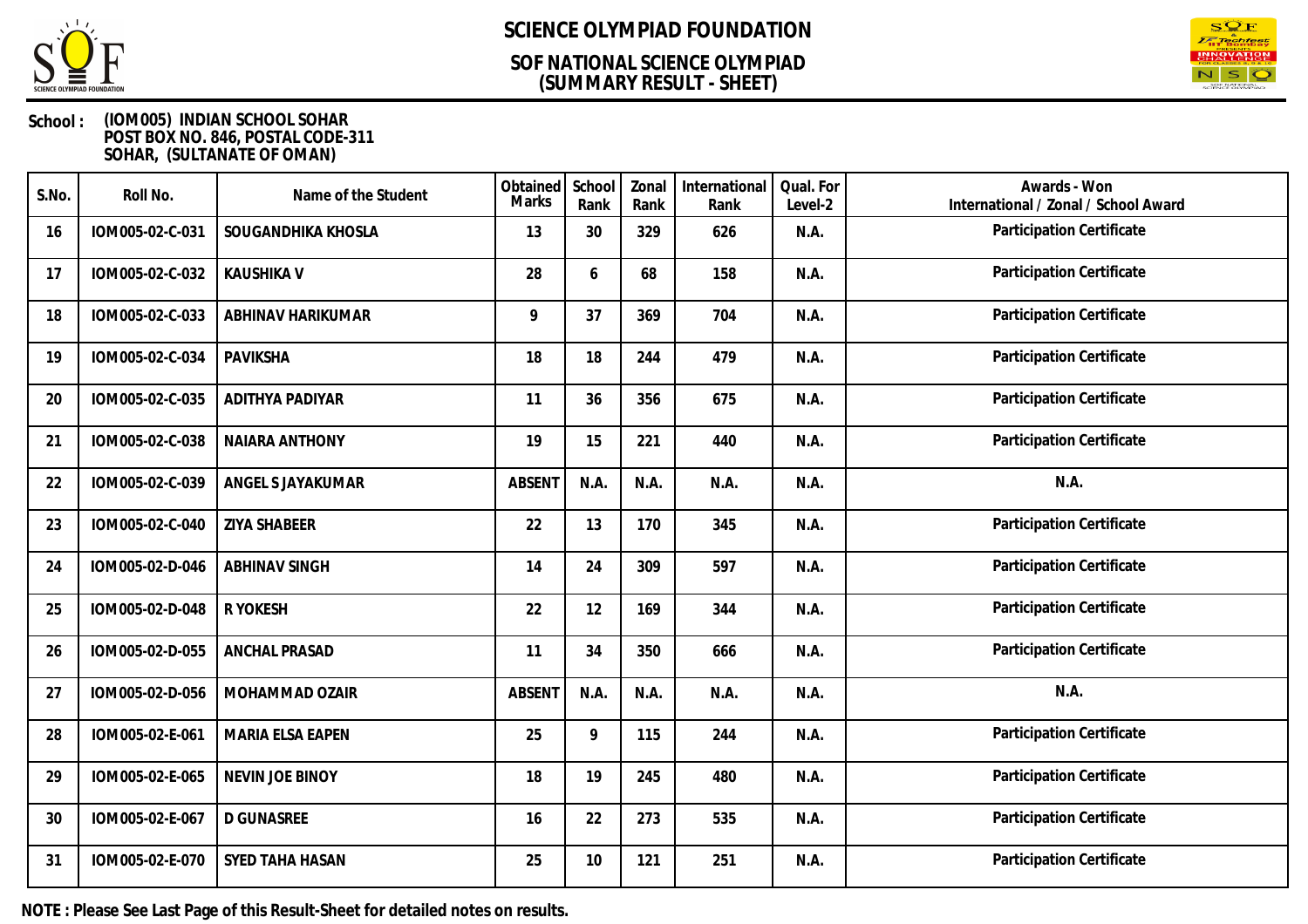

## **(SUMMARY RESULT - SHEET) SOF NATIONAL SCIENCE OLYMPIAD**



### **School : (IOM005) INDIAN SCHOOL SOHAR POST BOX NO. 846, POSTAL CODE-311 SOHAR, (SULTANATE OF OMAN)**

| S.No. | Roll No.        | Name of the Student             | Obtained<br><b>Marks</b> | School<br>Rank | Zonal<br>Rank | International<br>Rank | Qual. For<br>Level-2 | Awards - Won<br>International / Zonal / School Award |
|-------|-----------------|---------------------------------|--------------------------|----------------|---------------|-----------------------|----------------------|------------------------------------------------------|
| 32    | IOM005-02-F-071 | LAKSHANA KARTHIKEYAN            | 23                       | 11             | 145           | 301                   | N.A.                 | Participation Certificate                            |
| 33    | IOM005-02-F-072 | SARANYA RAJAGOPAL               | <b>ABSENT</b>            | N.A.           | N.A.          | N.A.                  | N.A.                 | N.A.                                                 |
| 34    | IOM005-02-F-073 | ANN LIZ PAUL                    | 26                       | 8              | 102           | 215                   | N.A.                 | Participation Certificate                            |
| 35    | IOM005-02-F-077 | DANAJAY B L                     | 11                       | 33             | 348           | 662                   | N.A.                 | Participation Certificate                            |
| 36    | IOM005-02-F-079 | <b>ABHINAV JITHISH</b>          | 30                       | 3              | 41            | 103                   | N.A.                 | School Silver Medal + Participation Certificate      |
| 37    | IOM005-02-F-081 | AVANTHIKA SENTHIL KUMARAN       | 30                       | $\overline{4}$ | 45            | 109                   | N.A.                 | School Bronze Medal + Participation Certificate      |
| 38    | IOM005-02-F-082 | CHENNURU ESWAR VARAPRASAD REDDY | <b>ABSENT</b>            | N.A.           | N.A.          | N.A.                  | N.A.                 | N.A.                                                 |
| 39    | IOM005-02-F-083 | AARTHAV KUMAR AMB               | <b>ABSENT</b>            | N.A.           | N.A.          | N.A.                  | N.A.                 | N.A.                                                 |
| 40    | IOM005-02-G-086 | <b>GAUTAM S PILLAI</b>          | 11                       | 35             | 354           | 673                   | N.A.                 | Participation Certificate                            |
| 41    | IOM005-02-G-090 | AADHAV JIMMY MANDY              | 16                       | 23             | 275           | 539                   | N.A.                 | Participation Certificate                            |
| 42    | IOM005-02-G-091 | <b>REJWAL RENISH</b>            | 13                       | 31             | 331           | 628                   | N.A.                 | Participation Certificate                            |
| 43    | IOM005-02-G-093 | HELEN MARIYA KENNEDY            | 14                       | 27             | 315           | 604                   | N.A.                 | Participation Certificate                            |
| 44    | IOM005-02-H-098 | M V PRANAV KRISHNA              | 12                       | 32             | 340           | 645                   | N.A.                 | Participation Certificate                            |
| 45    | IOM005-02-H-100 | SHIFA FATHIMA                   | <b>ABSENT</b>            | N.A.           | N.A.          | N.A.                  | N.A.                 | N.A.                                                 |
| 46    | IOM005-02-H-101 | SHRIHITHA V                     | <b>ABSENT</b>            | N.A.           | N.A.          | N.A.                  | N.A.                 | N.A.                                                 |
| 47    | IOM005-02-I-105 | ZAHRAN                          | <b>ABSENT</b>            | N.A.           | N.A.          | N.A.                  | N.A.                 | N.A.                                                 |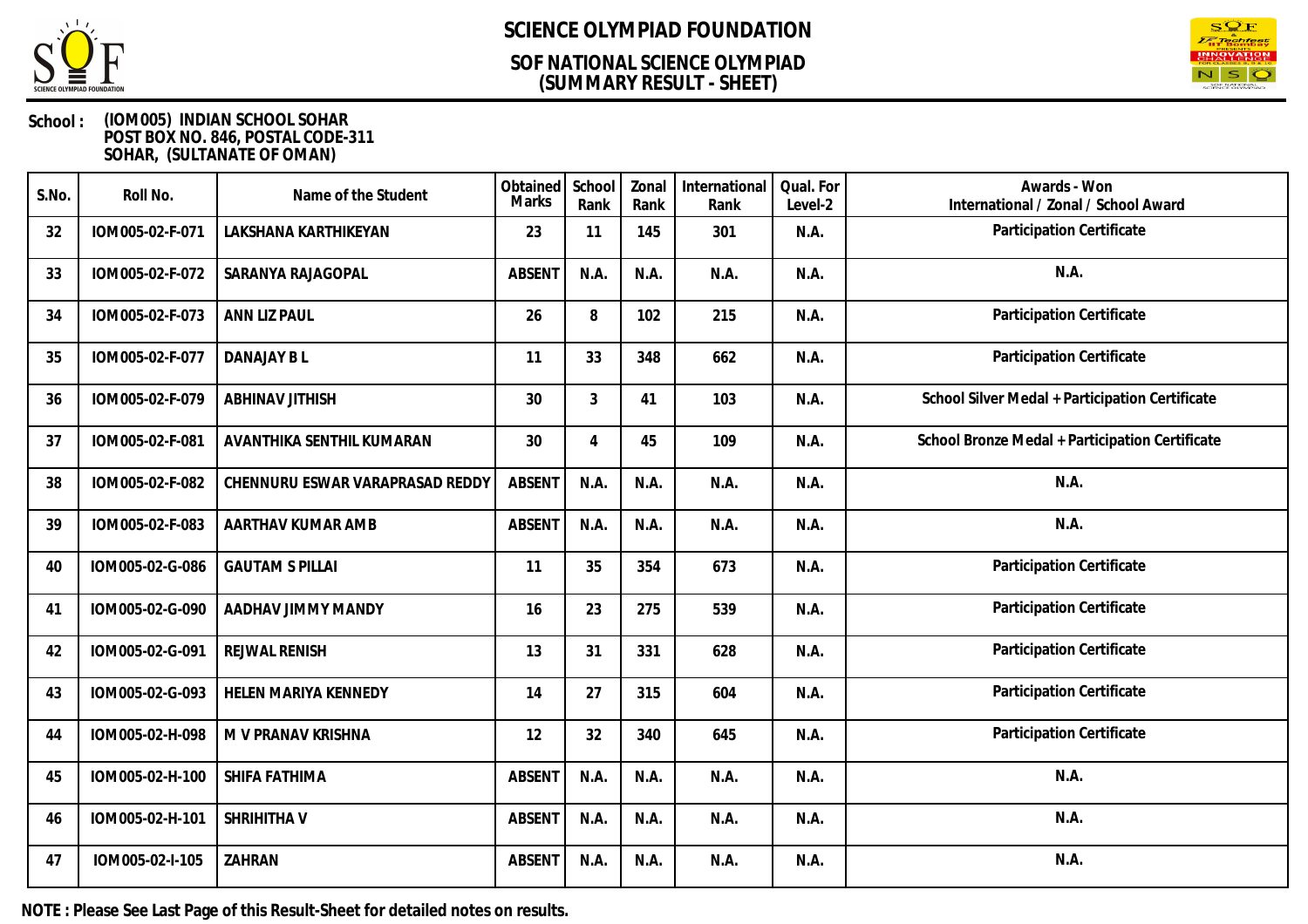

### **(SUMMARY RESULT - SHEET) SOF NATIONAL SCIENCE OLYMPIAD**



#### **School : (IOM005) INDIAN SCHOOL SOHAR POST BOX NO. 846, POSTAL CODE-311 SOHAR, (SULTANATE OF OMAN)**

| S.No. | Roll No.                    | Name of the Student | Marks         | Rank | Rank | Obtained   School   Zonal   International   Qual. For  <br>Rank | Level-2 | Awards - Won<br>International / Zonal / School Award |
|-------|-----------------------------|---------------------|---------------|------|------|-----------------------------------------------------------------|---------|------------------------------------------------------|
| 48    | IOM005-02-I-113 PRANAVTY    |                     | <b>ABSENT</b> | N.A. | N.A. | N.A.                                                            | N.A.    | N.A.                                                 |
| 49    | IOM005-02-I-116   MEER RAUT |                     | 14            | 26   | 313  | 602                                                             | N.A.    | Participation Certificate                            |

**NOTE :**

- **1. 2nd level exam will not be held for class one & two students and the above results are the final result.**
- **2. Students' Performance Reports/ Participation Certificates/ School Topper Medals/ Medals of Distinction amd Certificates of Distinction, as applicable, will be sent to schools in January 2019.**
- **3. International Awards & Zonal Awards will be send to schools by July 2019.**
- **4. For Criteria for ranking students and awarding winners, Please visit http://www.sofworld.org/rankings.html**
- **5. For details of Awards & Additional information, Please visit http://www.sofworld.org/nso/after-nso-exam/awards.html**
- **6. For name correction/any other query, Please write to us at info@sofworld.org**
- **7. To receive updates on Olympiad, Please like our page on Facebook at https://facebook.com/sofworld**
- **8. We are pleased to share that starting this year, we will be sharing a confidential "School Performance Report-NSO" containing absolute and comparative** performance of yours school with other schools in your city/state/internationally. This report will be send along with detailed SOF NSO result by January 2019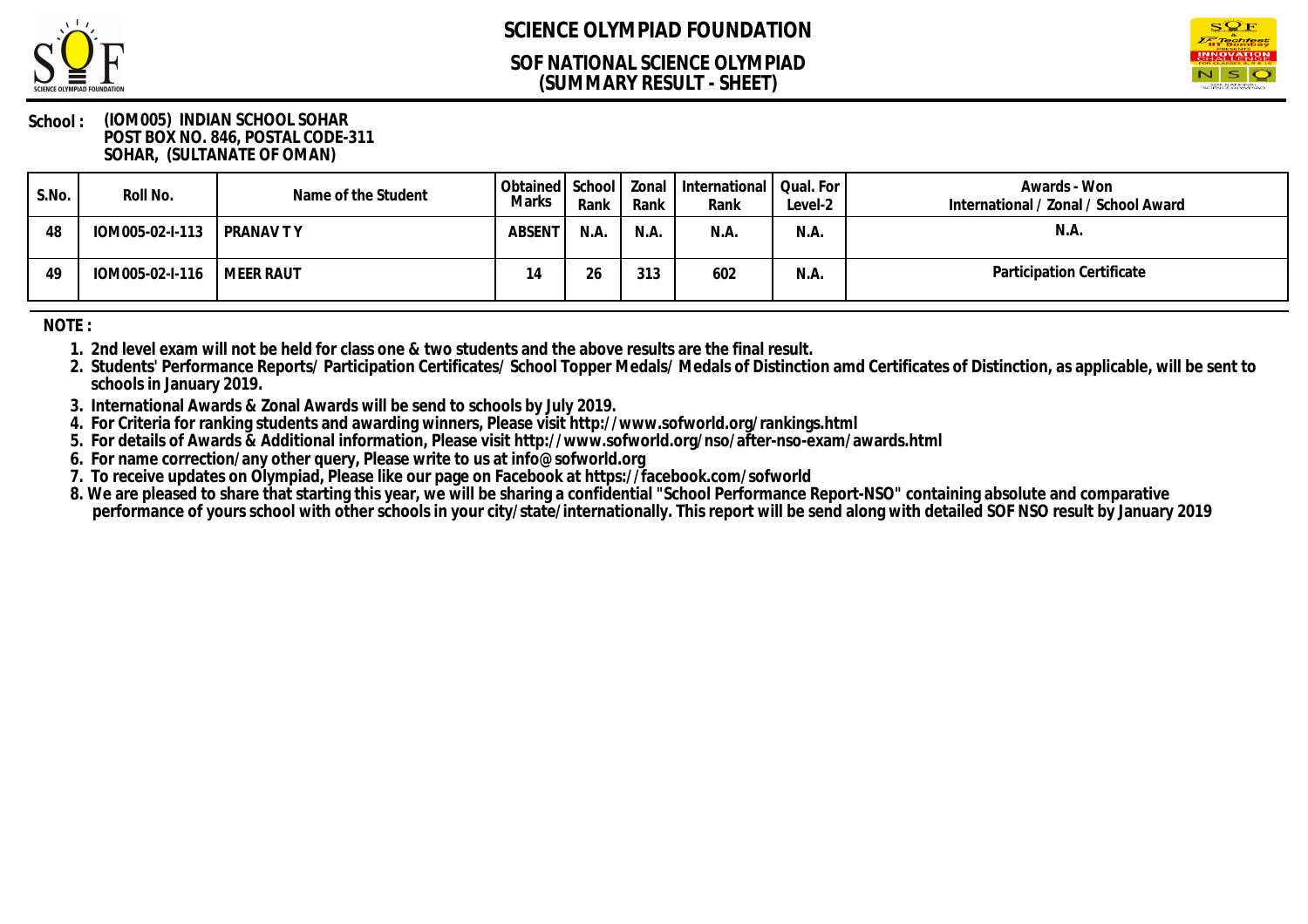

### **(SUMMARY RESULT - SHEET) SOF NATIONAL SCIENCE OLYMPIAD**



### **School : (IOM005) INDIAN SCHOOL SOHAR POST BOX NO. 846, POSTAL CODE-311 SOHAR, (SULTANATE OF OMAN)**

| S.No.                    | Roll No.        | Name of the Student        | Obtained<br><b>Marks</b> | School<br>Rank | Zonal<br>Rank | International<br>Rank | Qual. For<br>Level-2 | Awards - Won<br>International / Zonal / School Award |
|--------------------------|-----------------|----------------------------|--------------------------|----------------|---------------|-----------------------|----------------------|------------------------------------------------------|
| $\overline{\phantom{a}}$ | IOM005-03-A-006 | SIDHARTH SUNIL KURUP       | 14                       | 41             | 346           | 583                   | <b>NO</b>            | Participation Certificate                            |
| $\overline{2}$           | IOM005-03-A-009 | R THAMIZH THALAVAM         | 15                       | 37             | 328           | 560                   | <b>NO</b>            | Participation Certificate                            |
| 3                        | IOM005-03-A-010 | SAHANA NIVEDITHA           | 16                       | 34             | 311           | 532                   | <b>NO</b>            | Participation Certificate                            |
| 4                        | IOM005-03-A-011 | AMAAN FAISHAL MAJOTHI      | 14                       | 41             | 346           | 583                   | <b>NO</b>            | Participation Certificate                            |
| 5                        | IOM005-03-B-012 | <b>SHAHAN BASHA</b>        | 20                       | 10             | 210           | 391                   | <b>NO</b>            | Participation Certificate                            |
| 6                        | IOM005-03-B-013 | AMINA FATIMA               | 14                       | 43             | 351           | 588                   | <b>NO</b>            | Participation Certificate                            |
| 7                        | IOM005-03-B-015 | <b>ROJUS PAUL</b>          | 17                       | 29             | 282           | 494                   | <b>NO</b>            | Participation Certificate                            |
| 8                        | IOM005-03-B-016 | <b>GIFTN N S</b>           | 16                       | 32             | 304           | 524                   | <b>NO</b>            | Participation Certificate                            |
| 9                        | IOM005-03-B-020 | <b>EVAN M JINESH</b>       | 19                       | 18             | 245           | 437                   | <b>NO</b>            | Participation Certificate                            |
| 10                       | IOM005-03-B-022 | ARUSH JINDAL               | 22                       | $\overline{7}$ | 178           | 333                   | <b>NO</b>            | Participation Certificate                            |
| 11                       | IOM005-03-B-024 | <b>HARSHITHA R</b>         | 23                       | 6              | 163           | 301                   | <b>NO</b>            | Participation Certificate                            |
| 12                       | IOM005-03-B-026 | P NIHARIKA                 | 6                        | 58             | 436           | 744                   | <b>NO</b>            | Participation Certificate                            |
| 13                       | IOM005-03-B-028 | KABYANJALI MOHANTA         | 14                       | 39             | 338           | 575                   | <b>NO</b>            | Participation Certificate                            |
| 14                       | IOM005-03-C-031 | <b>TUSHAR SUBHRA NAYAK</b> | 23                       | 5              | 154           | 290                   | <b>NO</b>            | Participation Certificate                            |
| 15                       | IOM005-03-C-032 | <b>ELIN RIONA</b>          | 16                       | 33             | 305           | 525                   | <b>NO</b>            | Participation Certificate                            |
| 16                       | IOM005-03-C-036 | <b>RAJAT R KHADSE</b>      | 19                       | 14             | 231           | 422                   | <b>NO</b>            | Participation Certificate                            |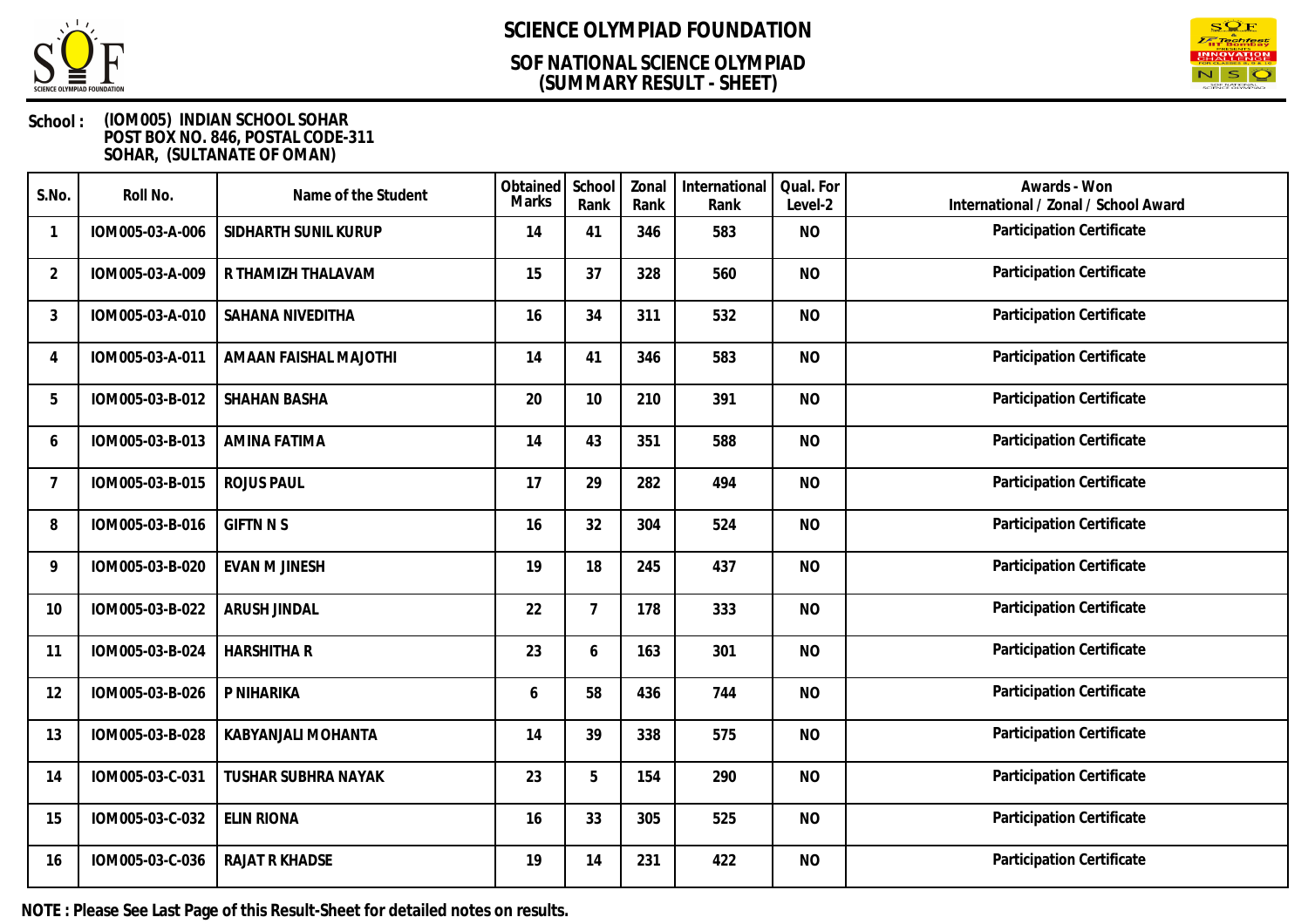

## **(SUMMARY RESULT - SHEET) SOF NATIONAL SCIENCE OLYMPIAD**



### **School : (IOM005) INDIAN SCHOOL SOHAR POST BOX NO. 846, POSTAL CODE-311 SOHAR, (SULTANATE OF OMAN)**

| S.No. | Roll No.        | Name of the Student    | Obtained<br>Marks | School<br>Rank | Zonal<br>Rank | International<br>Rank | Qual. For<br>Level-2 | Awards - Won<br>International / Zonal / School Award |
|-------|-----------------|------------------------|-------------------|----------------|---------------|-----------------------|----------------------|------------------------------------------------------|
| 17    | IOM005-03-C-038 | PROFIL NIMROTH         | 11                | 52             | 390           | 661                   | <b>NO</b>            | Participation Certificate                            |
| 18    | IOM005-03-C-039 | AASHUTOSH JHA          | 13                | 45             | 365           | 613                   | <b>NO</b>            | Participation Certificate                            |
| 19    | IOM005-03-D-040 | AKSHAY SHARMA          | <b>ABSENT</b>     | N.A.           | N.A.          | N.A.                  | <b>NO</b>            | N.A.                                                 |
| 20    | IOM005-03-D-044 | PRIYAL AGRAWAL         | 21                | 8              | 192           | 358                   | <b>NO</b>            | Participation Certificate                            |
| 21    | IOM005-03-D-045 | AYSHA HANAAN M H       | 18                | 22             | 259           | 460                   | <b>NO</b>            | Participation Certificate                            |
| 22    | IOM005-03-D-046 | <b>ABEL ROBIN</b>      | 28                | 1              | 75            | 148                   | <b>YES</b>           | School Gold Medal + Participation Certificate        |
| 23    | IOM005-03-D-052 | <b>OJASVI NARAD</b>    | <b>ABSENT</b>     | N.A.           | N.A.          | N.A.                  | <b>NO</b>            | N.A.                                                 |
| 24    | IOM005-03-D-054 | AASEMA IRFAN PATHAN    | 10                | 53             | 399           | 675                   | <b>NO</b>            | Participation Certificate                            |
| 25    | IOM005-03-D-055 | MANITH MANJUNATH RAO   | 17                | 28             | 275           | 487                   | <b>NO</b>            | Participation Certificate                            |
| 26    | IOM005-03-D-056 | <b>DAKSHINA DINESH</b> | 18                | 23             | 260           | 461                   | <b>NO</b>            | Participation Certificate                            |
| 27    | IOM005-03-D-057 | ANBUCHELVAN            | 12                | 48             | 377           | 636                   | <b>NO</b>            | Participation Certificate                            |
| 28    | IOM005-03-E-059 | <b>ADVIKA RAY</b>      | 15                | 35             | 318           | 548                   | <b>NO</b>            | Participation Certificate                            |
| 29    | IOM005-03-E-060 | <b>UJJWAL NIKESH M</b> | 26                | 3              | 101           | 199                   | <b>NO</b>            | School Bronze Medal + Participation Certificate      |
| 30    | IOM005-03-E-062 | <b>ANIKET NAIR</b>     | 27                | $\overline{2}$ | 82            | 167                   | <b>NO</b>            | School Silver Medal + Participation Certificate      |
| 31    | IOM005-03-E-063 | M S SHARVARI           | <b>ABSENT</b>     | N.A.           | N.A.          | N.A.                  | <b>NO</b>            | N.A.                                                 |
| 32    | IOM005-03-E-064 | KAVINDRA PRIYAN        | <b>ABSENT</b>     | N.A.           | N.A.          | N.A.                  | <b>NO</b>            | N.A.                                                 |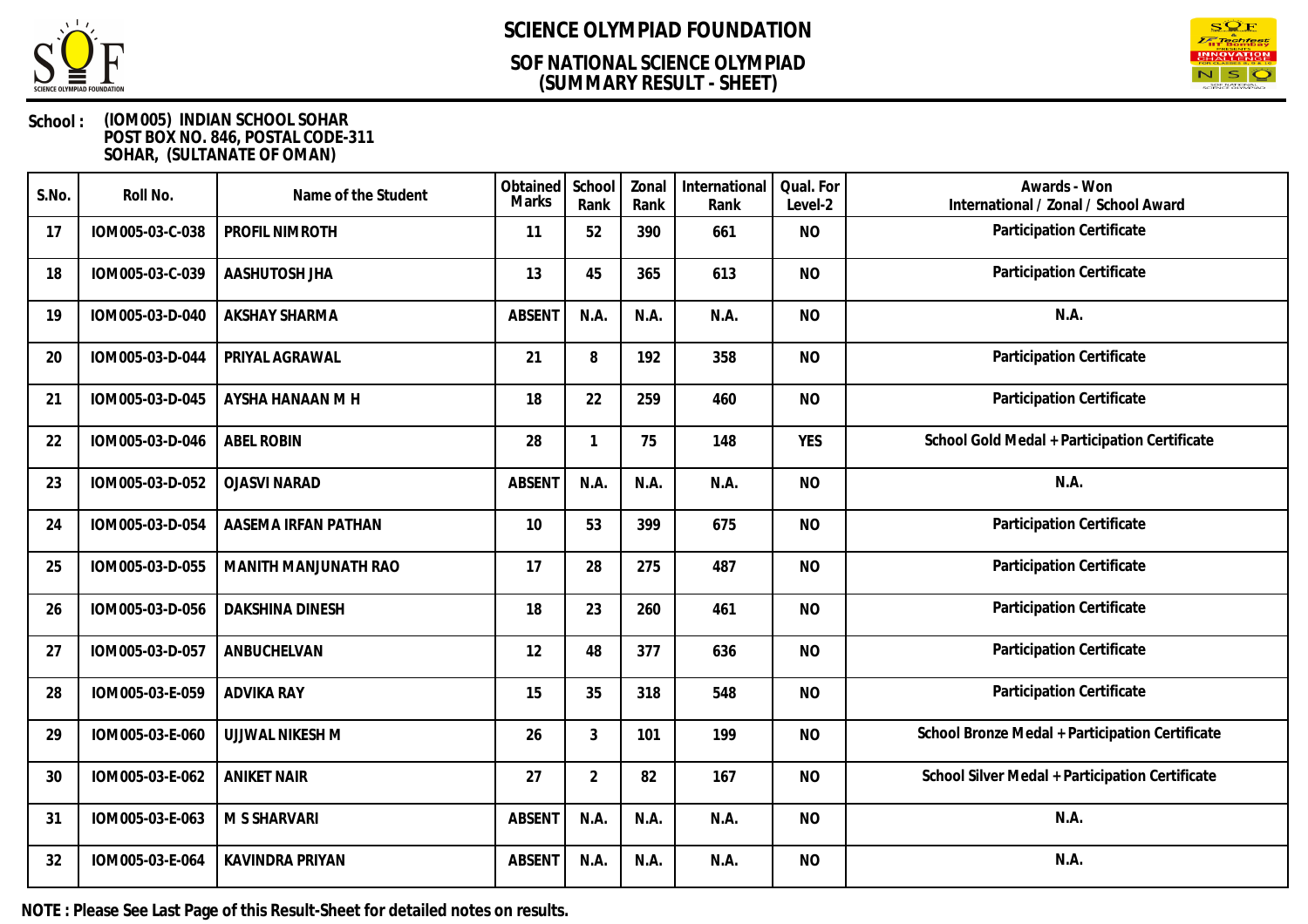

### **(SUMMARY RESULT - SHEET) SOF NATIONAL SCIENCE OLYMPIAD**



### **School : (IOM005) INDIAN SCHOOL SOHAR POST BOX NO. 846, POSTAL CODE-311 SOHAR, (SULTANATE OF OMAN)**

| S.No. | Roll No.        | Name of the Student    | Obtained<br><b>Marks</b> | School<br>Rank | Zonal<br>Rank | International<br>Rank | Qual. For<br>Level-2 | Awards - Won<br>International / Zonal / School Award |
|-------|-----------------|------------------------|--------------------------|----------------|---------------|-----------------------|----------------------|------------------------------------------------------|
| 33    | IOM005-03-E-065 | <b>JUNAIRA FATIMA</b>  | 19                       | 15             | 234           | 425                   | <b>NO</b>            | Participation Certificate                            |
| 34    | IOM005-03-E-068 | <b>BRIONA SHANEEP</b>  | 18                       | 20             | 256           | 456                   | <b>NO</b>            | Participation Certificate                            |
| 35    | IOM005-03-E-070 | NIA MARIA BINOY        | 18                       | 19             | 254           | 454                   | <b>NO</b>            | Participation Certificate                            |
| 36    | IOM005-03-E-072 | <b>AAGNEY JV</b>       | 8                        | 55             | 423           | 717                   | <b>NO</b>            | Participation Certificate                            |
| 37    | IOM005-03-E-074 | PAUL KOLLASERIL        | 8                        | 56             | 424           | 718                   | <b>NO</b>            | Participation Certificate                            |
| 38    | IOM005-03-E-075 | <b>DANDI JAYASHREE</b> | <b>ABSENT</b>            | N.A.           | N.A.          | N.A.                  | <b>NO</b>            | N.A.                                                 |
| 39    | IOM005-03-E-076 | MOHAMMED ABRAR         | 13                       | 44             | 355           | 601                   | <b>NO</b>            | Participation Certificate                            |
| 40    | IOM005-03-F-077 | SHIVANI ARVIND         | 19                       | 13             | 226           | 416                   | <b>NO</b>            | Participation Certificate                            |
| 41    | IOM005-03-F-079 | <b>NAVNEETH N</b>      | <b>ABSENT</b>            | N.A.           | N.A.          | N.A.                  | <b>NO</b>            | N.A.                                                 |
| 42    | IOM005-03-F-080 | V BHUVANA CHANDRA      | 16                       | 30             | 299           | 518                   | <b>NO</b>            | Participation Certificate                            |
| 43    | IOM005-03-F-081 | ASTHA TEJASKUMAR P     | 18                       | 21             | 257           | 457                   | <b>NO</b>            | Participation Certificate                            |
| 44    | IOM005-03-F-082 | SAMRIDDHI              | 19                       | 16             | 240           | 431                   | <b>NO</b>            | Participation Certificate                            |
| 45    | IOM005-03-F-083 | <b>MIRTYUN BALAJI</b>  | <b>ABSENT</b>            | N.A.           | N.A.          | N.A.                  | <b>NO</b>            | N.A.                                                 |
| 46    | IOM005-03-F-087 | <b>FARAH FATHIMA</b>   | 12                       | 49             | 379           | 639                   | <b>NO</b>            | Participation Certificate                            |
| 47    | IOM005-03-F-089 | <b>TEJASVINI SINGH</b> | 14                       | 42             | 349           | 586                   | <b>NO</b>            | Participation Certificate                            |
| 48    | IOM005-03-F-090 | <b>SAI PRANAVI</b>     | 12                       | 46             | 369           | 626                   | <b>NO</b>            | Participation Certificate                            |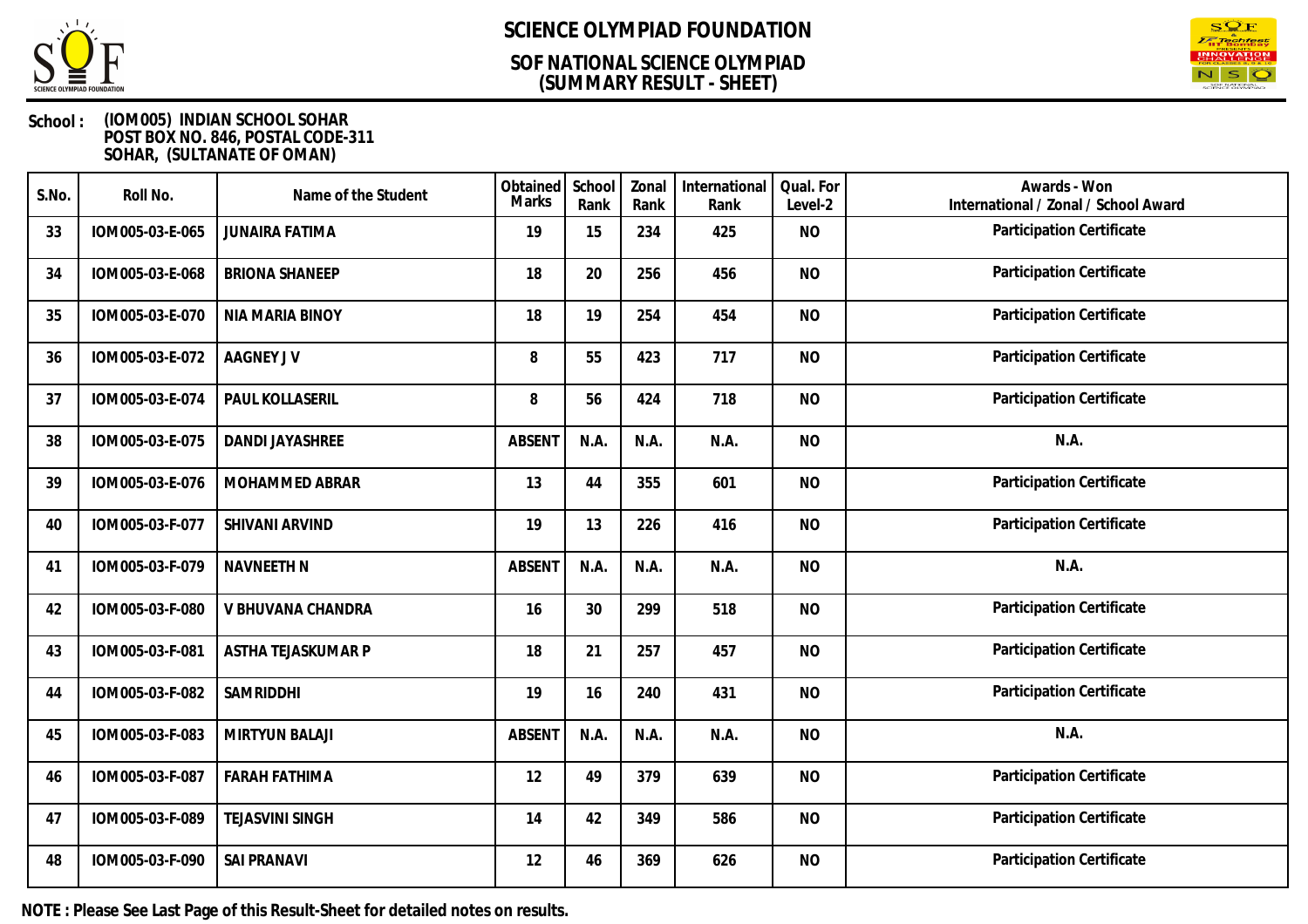

### **(SUMMARY RESULT - SHEET) SOF NATIONAL SCIENCE OLYMPIAD**



### **School : (IOM005) INDIAN SCHOOL SOHAR POST BOX NO. 846, POSTAL CODE-311 SOHAR, (SULTANATE OF OMAN)**

| S.No. | Roll No.        | Name of the Student       | Obtained<br>Marks | School<br>Rank | Zonal<br>Rank | International<br>Rank | Qual. For<br>Level-2 | Awards - Won<br>International / Zonal / School Award |
|-------|-----------------|---------------------------|-------------------|----------------|---------------|-----------------------|----------------------|------------------------------------------------------|
| 49    | IOM005-03-F-091 | NAVEEN RENNY JOSEPH       | 14                | 38             | 337           | 574                   | <b>NO</b>            | Participation Certificate                            |
| 50    | IOM005-03-F-094 | <b>GAUTHAM K C</b>        | 20                | 12             | 217           | 399                   | <b>NO</b>            | Participation Certificate                            |
| 51    | IOM005-03-G-099 | <b>C VIGNESH</b>          | 12                | 50             | 380           | 640                   | <b>NO</b>            | Participation Certificate                            |
| 52    | IOM005-03-G-101 | <b>ISHAAN PRATAP</b>      | 21                | 9              | 200           | 367                   | <b>NO</b>            | Participation Certificate                            |
| 53    | IOM005-03-H-104 | <b>JENNIFER ELIZABETH</b> | 8                 | 56             | 424           | 718                   | <b>NO</b>            | Participation Certificate                            |
| 54    | IOM005-03-H-108 | SRIRAM C S                | 16                | 31             | 300           | 519                   | <b>NO</b>            | Participation Certificate                            |
| 55    | IOM005-03-H-109 | <b>AADYOT BISEN</b>       | 18                | 24             | 261           | 462                   | <b>NO</b>            | Participation Certificate                            |
| 56    | IOM005-03-H-111 | MOHAMMED ANZIL            | 13                | 44             | 355           | 601                   | <b>NO</b>            | Participation Certificate                            |
| 57    | IOM005-03-H-112 | AKSHARA S WADKAR          | 18                | 25             | 262           | 463                   | <b>NO</b>            | Participation Certificate                            |
| 58    | IOM005-03-H-113 | PRANAV VUNDEMODALU        | 19                | 17             | 241           | 432                   | <b>NO</b>            | Participation Certificate                            |
| 59    | IOM005-03-H-114 | AVANEESH SUDARSHAN GUPTA  | 10                | 54             | 405           | 683                   | <b>NO</b>            | Participation Certificate                            |
| 60    | IOM005-03-H-116 | D ADITI VARMA             | 18                | 20             | 256           | 456                   | <b>NO</b>            | Participation Certificate                            |
| 61    | IOM005-03-H-117 | <b>ARABHY MAGHESH</b>     | 17                | 26             | 270           | 481                   | <b>NO</b>            | Participation Certificate                            |
| 62    | IOM005-03-H-118 | ABEL ANOOP                | 11                | 52             | 390           | 661                   | <b>NO</b>            | Participation Certificate                            |
| 63    | IOM005-03-H-119 | MOHAMMAD ARHAAN           | 17                | 27             | 271           | 482                   | <b>NO</b>            | Participation Certificate                            |
| 64    | IOM005-03-I-120 | MOHETHA BASKAR            | 20                | 11             | 212           | 393                   | <b>NO</b>            | Participation Certificate                            |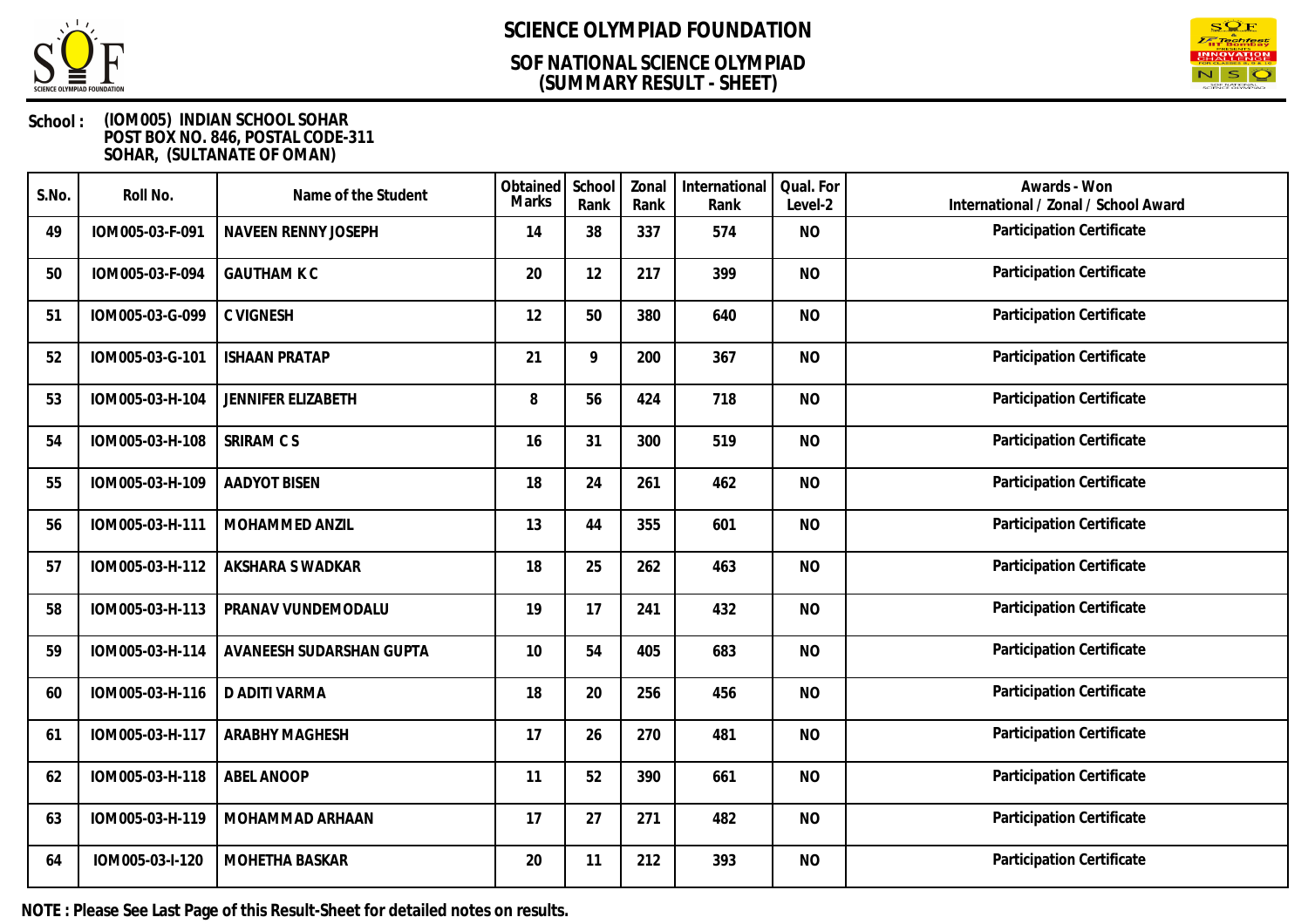

### **(SUMMARY RESULT - SHEET) SOF NATIONAL SCIENCE OLYMPIAD**



| S.No.          | Roll No.        | Name of the Student      | Obtained<br>Marks | School<br>Rank | Zonal<br>Rank | International<br>Rank | Qual. For<br>Level-2 | Awards - Won<br>International / Zonal / School Award |
|----------------|-----------------|--------------------------|-------------------|----------------|---------------|-----------------------|----------------------|------------------------------------------------------|
| 65             | IOM005-03-I-122 | ANIKA SUDHEER NAIR       | 25                | $\overline{A}$ | 128           | 240                   | <b>NO</b>            | Participation Certificate                            |
| 66             | IOM005-03-I-123 | <b>VISHARAD KHARE</b>    | 15                | 36             | 323           | 554                   | <b>NO</b>            | Participation Certificate                            |
| 67             | IOM005-03-I-124 | <b>VENYA KHARE</b>       | 12                | 47             | 370           | 627                   | <b>NO</b>            | Participation Certificate                            |
| 68             | IOM005-03-I-125 | VISHWAJITHRAJ CUPPUSWAMY | 11                | 51             | 386           | 656                   | <b>NO</b>            | Participation Certificate                            |
| 69             | IOM005-03-I-129 | <b>ASHVANTH ASISH</b>    | $\overline{7}$    | 57             | 430           | 733                   | <b>NO</b>            | Participation Certificate                            |
| 70             | IOM005-03-I-130 | <b>AIMEN NAAZ</b>        | 14                | 40             | 343           | 580                   | <b>NO</b>            | Participation Certificate                            |
| 71             | IOM005-03-I-134 | NISHITHA KULASEKARAN     | 16                | 31             | 300           | 519                   | <b>NO</b>            | Participation Certificate                            |
|                | IOM005-04-A-003 | YASHAS P                 | 20                | 19             | 161           | 356                   | <b>NO</b>            | Participation Certificate                            |
| $\overline{2}$ | IOM005-04-A-004 | SHRABASTI SEN            | 20                | 17             | 157           | 351                   | <b>NO</b>            | Participation Certificate                            |
| 3              | IOM005-04-A-007 | SERENA OMAR              | 17                | 33             | 213           | 445                   | <b>NO</b>            | Participation Certificate                            |
| 4              | IOM005-04-A-008 | PRAVEEN MUDDADA          | 4                 | 71             | 379           | 731                   | <b>NO</b>            | Participation Certificate                            |
| 5              | IOM005-04-B-012 | MADHAV RATHEESH NAIR     | 19                | 23             | 176           | 384                   | <b>NO</b>            | Participation Certificate                            |
| 6              | IOM005-04-B-014 | <b>SUREPALLY TEJUS</b>   | 22                | 12             | 135           | 300                   | <b>NO</b>            | Participation Certificate                            |
| -7             | IOM005-04-B-016 | <b>ADITYA MAHAJAN</b>    | <b>ABSENT</b>     | N.A.           | N.A.          | N.A.                  | <b>NO</b>            | N.A.                                                 |
| 8              | IOM005-04-B-017 | MORE ADITI MANIK         | 19                | 27             | 183           | 395                   | <b>NO</b>            | Participation Certificate                            |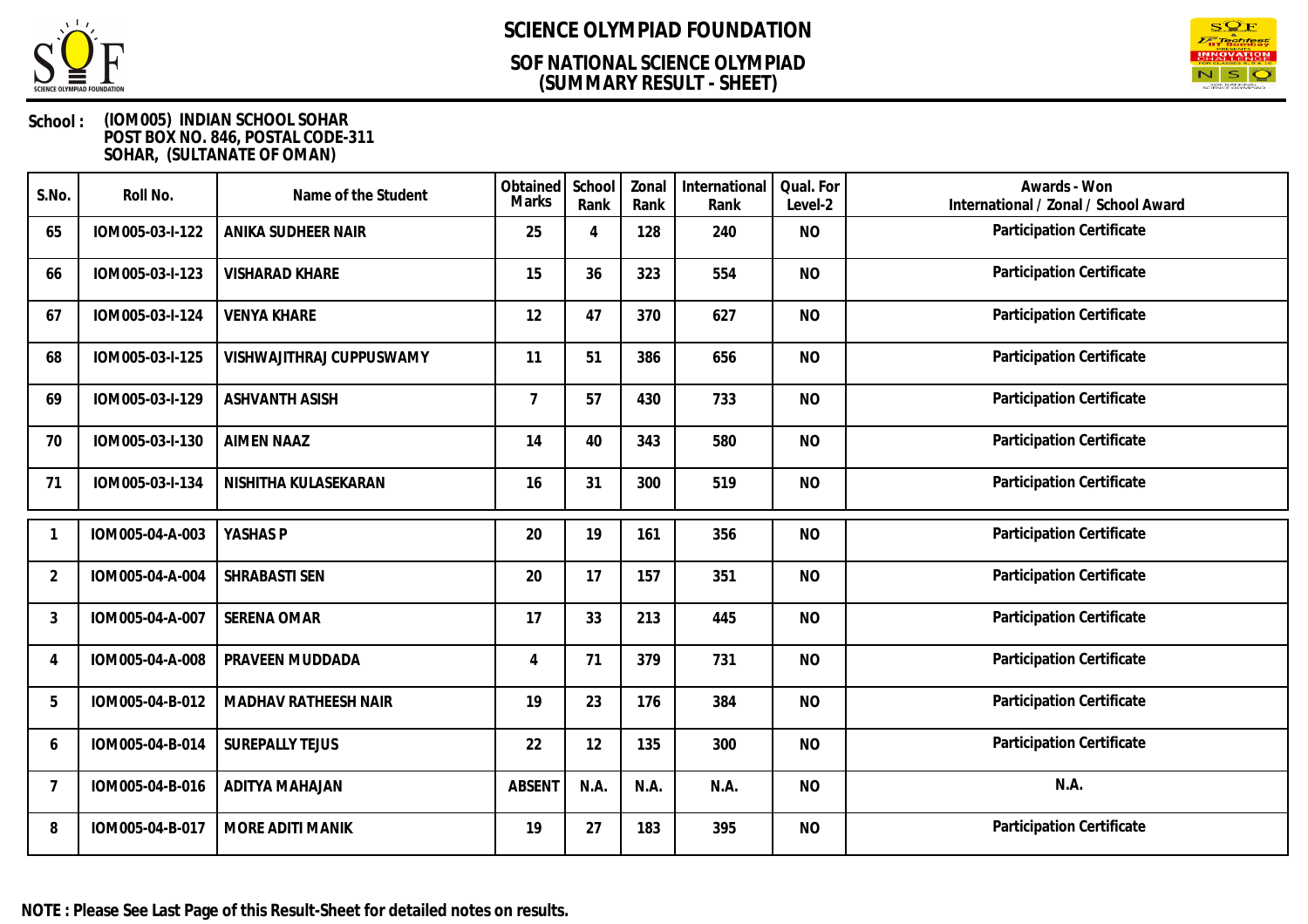

### **(SUMMARY RESULT - SHEET) SOF NATIONAL SCIENCE OLYMPIAD**



### **School : (IOM005) INDIAN SCHOOL SOHAR POST BOX NO. 846, POSTAL CODE-311 SOHAR, (SULTANATE OF OMAN)**

| S.No. | Roll No.        | Name of the Student            | Obtained<br><b>Marks</b> | School<br>Rank | Zonal<br>Rank | International<br>Rank | Qual. For<br>Level-2 | Awards - Won<br>International / Zonal / School Award |
|-------|-----------------|--------------------------------|--------------------------|----------------|---------------|-----------------------|----------------------|------------------------------------------------------|
| 9     | IOM005-04-B-018 | RAJAT MOHAKUD                  | 18                       | 31             | 200           | 421                   | <b>NO</b>            | Participation Certificate                            |
| 10    | IOM005-04-B-021 | CATHERIN TREESA GEORGE         | 24                       | 10             | 97            | 236                   | <b>NO</b>            | Participation Certificate                            |
| 11    | IOM005-04-B-023 | <b>KRISHNOOR SINGH</b>         | <b>ABSENT</b>            | N.A.           | N.A.          | N.A.                  | <b>NO</b>            | N.A.                                                 |
| 12    | IOM005-04-B-024 | <b>AYUSHI SINGH</b>            | 15                       | 49             | 262           | 520                   | <b>NO</b>            | Participation Certificate                            |
| 13    | IOM005-04-B-025 | MANTASHA AZIZ                  | 15                       | 44             | 253           | 507                   | <b>NO</b>            | Participation Certificate                            |
| 14    | IOM005-04-B-026 | ROYDEN GOVEAS                  | 14                       | 54             | 281           | 548                   | <b>NO</b>            | Participation Certificate                            |
| 15    | IOM005-04-B-027 | AVANTIKA SURESHKUMAR           | 19                       | 24             | 179           | 389                   | <b>NO</b>            | Participation Certificate                            |
| 16    | IOM005-04-C-028 | RACHIT AMIT PANDYA             | 29                       | $\mathfrak{Z}$ | 39            | 109                   | <b>YES</b>           | School Gold Medal + Participation Certificate        |
| 17    | IOM005-04-C-030 | ADITHYA MINI KRISHNAN          | 17                       | 36             | 224           | 459                   | <b>NO</b>            | Participation Certificate                            |
| 18    | IOM005-04-C-031 | ABHIMAN DEWANGAN               | 21                       | 13             | 149           | 330                   | <b>NO</b>            | Participation Certificate                            |
| 19    | IOM005-04-C-034 | KALE ROHIT RAMRAO              | 23                       | 11             | 111           | 263                   | <b>NO</b>            | Participation Certificate                            |
| 20    | IOM005-04-C-035 | SHRINIVAS RAGHAVENDRA SOUDATTI | 14                       | 51             | 271           | 535                   | <b>NO</b>            | Participation Certificate                            |
| 21    | IOM005-04-C-036 | <b>ANUSHREE POLAI</b>          | 26                       | 6              | 65            | 172                   | <b>NO</b>            | Participation Certificate                            |
| 22    | IOM005-04-C-037 | ANUGRAHA MURALEEDHARAN         | 17                       | 35             | 223           | 458                   | <b>NO</b>            | Participation Certificate                            |
| 23    | IOM005-04-C-039 | MODI ANVESHA VIRALKUMAR        | 21                       | 16             | 152           | 335                   | <b>NO</b>            | Participation Certificate                            |
| 24    | IOM005-04-C-040 | <b>VAIKHA MONISH</b>           | 17                       | 37             | 228           | 465                   | <b>NO</b>            | Participation Certificate                            |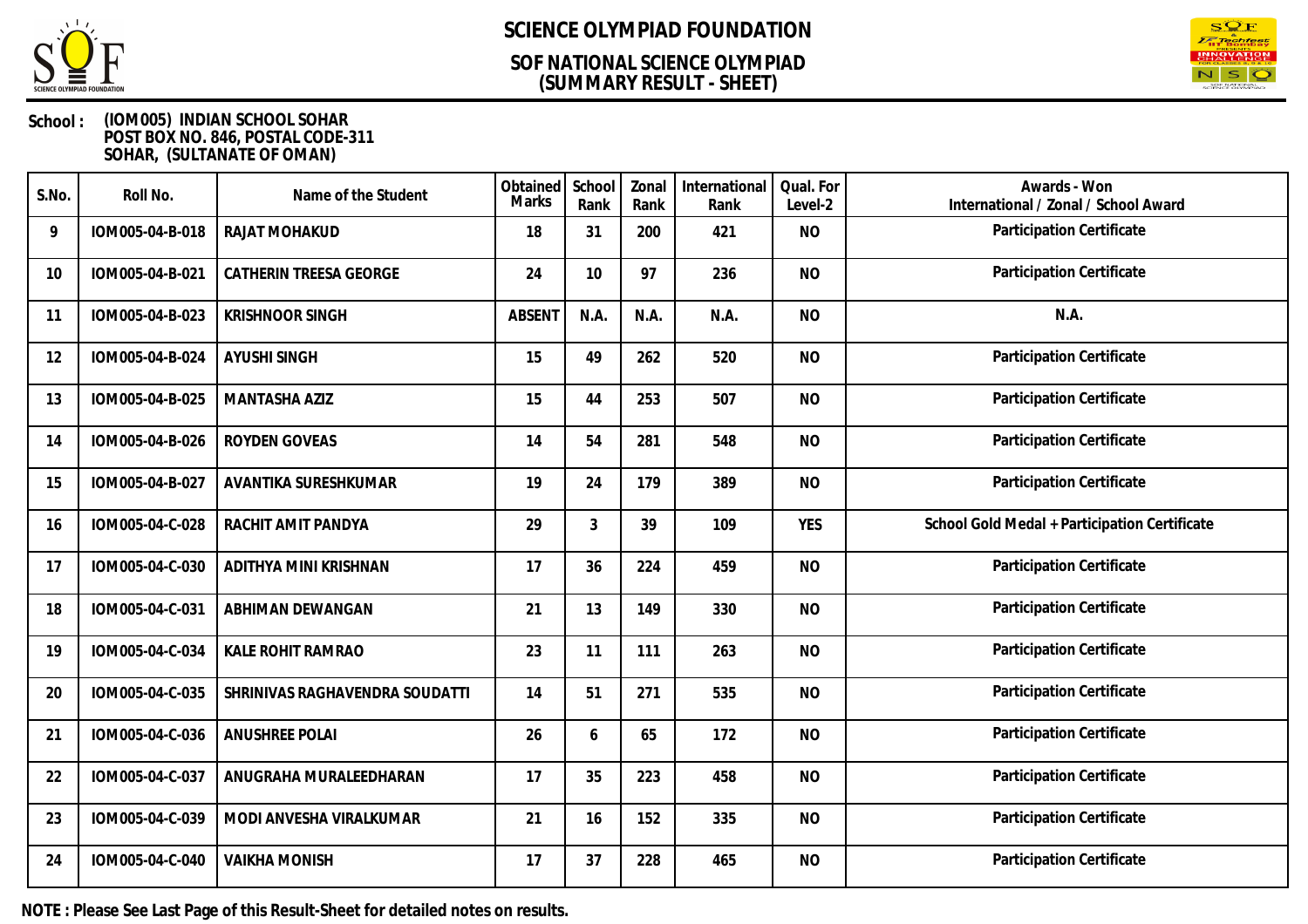

### **(SUMMARY RESULT - SHEET) SOF NATIONAL SCIENCE OLYMPIAD**



### **School : (IOM005) INDIAN SCHOOL SOHAR POST BOX NO. 846, POSTAL CODE-311 SOHAR, (SULTANATE OF OMAN)**

| S.No. | Roll No.        | Name of the Student     | Obtained<br><b>Marks</b> | School<br>Rank | Zonal<br>Rank | International<br>Rank | Qual. For<br>Level-2 | Awards - Won<br>International / Zonal / School Award |
|-------|-----------------|-------------------------|--------------------------|----------------|---------------|-----------------------|----------------------|------------------------------------------------------|
| 25    | IOM005-04-C-041 | MUHAMMED RIHAN POYILAN  | 17                       | 34             | 217           | 451                   | <b>NO</b>            | Participation Certificate                            |
| 26    | IOM005-04-D-047 | <b>UPEKSHA REDDY</b>    | 16                       | 38             | 233           | 475                   | <b>NO</b>            | Participation Certificate                            |
| 27    | IOM005-04-D-048 | <b>NABIL BISWAS</b>     | 18                       | 32             | 204           | 427                   | <b>NO</b>            | Participation Certificate                            |
| 28    | IOM005-04-D-049 | ADWAID ANIL KUMAR       | 8                        | 69             | 362           | 685                   | <b>NO</b>            | Participation Certificate                            |
| 29    | IOM005-04-D-050 | AMANDA SILVEIRA         | 15                       | 46             | 258           | 514                   | <b>NO</b>            | Participation Certificate                            |
| 30    | IOM005-04-D-053 | <b>NAYANA B V</b>       | 20                       | 18             | 158           | 352                   | <b>NO</b>            | Participation Certificate                            |
| 31    | IOM005-04-D-054 | MOHD SAAD               | 9                        | 66             | 351           | 662                   | <b>NO</b>            | Participation Certificate                            |
| 32    | IOM005-04-D-056 | <b>VAIGA RAJ</b>        | 9                        | 67             | 354           | 667                   | <b>NO</b>            | Participation Certificate                            |
| 33    | IOM005-04-D-057 | <b>ARIANA LIZ</b>       | 21                       | 14             | 150           | 331                   | <b>NO</b>            | Participation Certificate                            |
| 34    | IOM005-04-D-058 | NITIN PALANIKUMAR       | 11                       | 63             | 324           | 617                   | <b>NO</b>            | Participation Certificate                            |
| 35    | IOM005-04-D-062 | NISHTHA DHOLA           | 26                       | $\overline{7}$ | 68            | 177                   | <b>NO</b>            | Participation Certificate                            |
| 36    | IOM005-04-D-064 | FARIHA GHAZALA SIDDIQUE | 13                       | 58             | 296           | 574                   | <b>NO</b>            | Participation Certificate                            |
| 37    | IOM005-04-D-065 | <b>HANSHIKA S</b>       | <b>ABSENT</b>            | N.A.           | N.A.          | N.A.                  | <b>NO</b>            | N.A.                                                 |
| 38    | IOM005-04-D-070 | PRANAV P DARSH          | 10                       | 65             | 344           | 651                   | <b>NO</b>            | Participation Certificate                            |
| 39    | IOM005-04-E-076 | SREEHARI R NAIR         | 15                       | 50             | 267           | 527                   | <b>NO</b>            | Participation Certificate                            |
| 40    | IOM005-04-E-077 | <b>ASTHA K RAJPUT</b>   | 16                       | 42             | 246           | 491                   | <b>NO</b>            | Participation Certificate                            |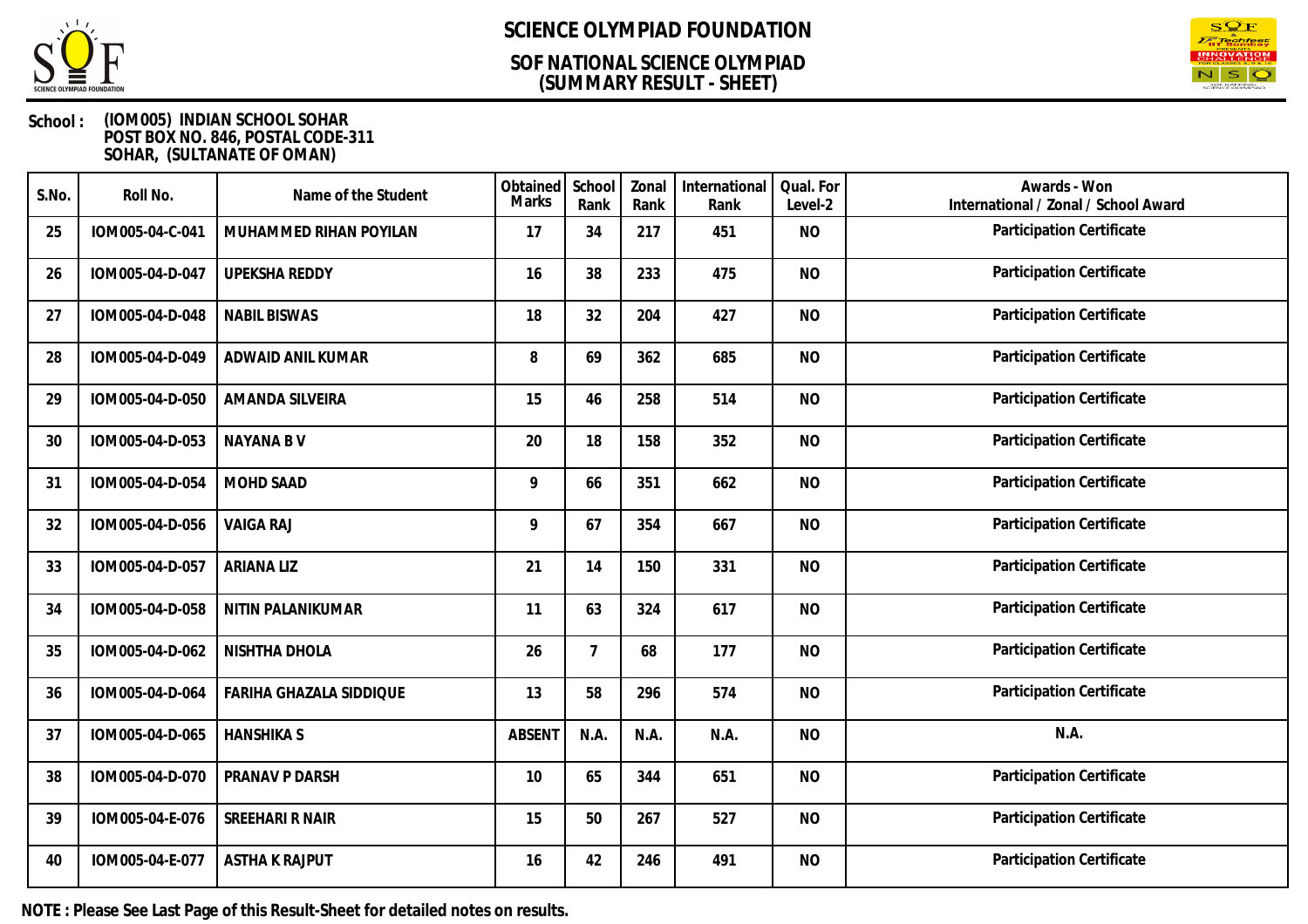

### **(SUMMARY RESULT - SHEET) SOF NATIONAL SCIENCE OLYMPIAD**



### **School : (IOM005) INDIAN SCHOOL SOHAR POST BOX NO. 846, POSTAL CODE-311 SOHAR, (SULTANATE OF OMAN)**

| S.No. | Roll No.        | Name of the Student      | Obtained<br><b>Marks</b> | School<br>Rank | Zonal<br>Rank | International<br>Rank | Qual. For<br>Level-2 | Awards - Won<br>International / Zonal / School Award |
|-------|-----------------|--------------------------|--------------------------|----------------|---------------|-----------------------|----------------------|------------------------------------------------------|
| 41    | IOM005-04-E-078 | MOHD NOUMAAN             | 12                       | 60             | 308           | 595                   | <b>NO</b>            | Participation Certificate                            |
| 42    | IOM005-04-E-079 | NAMAN BHATTACHARYA       | 12                       | 60             | 308           | 595                   | <b>NO</b>            | Participation Certificate                            |
| 43    | IOM005-04-E-083 | MOHD WAJID ALI           | 25                       | 9              | 77            | 199                   | <b>NO</b>            | Participation Certificate                            |
| 44    | IOM005-04-E-084 | R AADISANKAR             | 13                       | 59             | 297           | 575                   | <b>NO</b>            | Participation Certificate                            |
| 45    | IOM005-04-E-085 | SHREESHA NAIK            | 14                       | 53             | 279           | 546                   | <b>NO</b>            | Participation Certificate                            |
| 46    | IOM005-04-E-086 | V PRAGANYA               | 19                       | 23             | 176           | 384                   | <b>NO</b>            | Participation Certificate                            |
| 47    | IOM005-04-E-090 | <b>VEDANT GITE</b>       | 15                       | 45             | 257           | 513                   | <b>NO</b>            | Participation Certificate                            |
| 48    | IOM005-04-F-091 | AISHWARYA RENJIT         | 18                       | 28             | 195           | 414                   | <b>NO</b>            | Participation Certificate                            |
| 49    | IOM005-04-F-092 | SERAH LIZNA VARGHESE     | 19                       | 26             | 181           | 391                   | <b>NO</b>            | Participation Certificate                            |
| 50    | IOM005-04-F-093 | SARISHA GUPTA            | 20                       | 22             | 164           | 359                   | <b>NO</b>            | Participation Certificate                            |
| 51    | IOM005-04-F-094 | <b>NALINI BABURAJ</b>    | 20                       | 18             | 158           | 352                   | <b>NO</b>            | Participation Certificate                            |
| 52    | IOM005-04-F-095 | SHRESTHIK VENKATESH      | 18                       | 29             | 196           | 415                   | <b>NO</b>            | Participation Certificate                            |
| 53    | IOM005-04-F-096 | M AZAHEER MOHAMMAD ESSAQ | 16                       | 43             | 248           | 495                   | <b>NO</b>            | Participation Certificate                            |
| 54    | IOM005-04-F-098 | <b>AISHA AKTAR</b>       | 14                       | 52             | 276           | 542                   | <b>NO</b>            | Participation Certificate                            |
| 55    | IOM005-04-F-099 | NAINIKA YADAV            | 8                        | 70             | 363           | 686                   | <b>NO</b>            | Participation Certificate                            |
| 56    | IOM005-04-F-101 | DEVINANDANA              | 12                       | 62             | 317           | 607                   | <b>NO</b>            | Participation Certificate                            |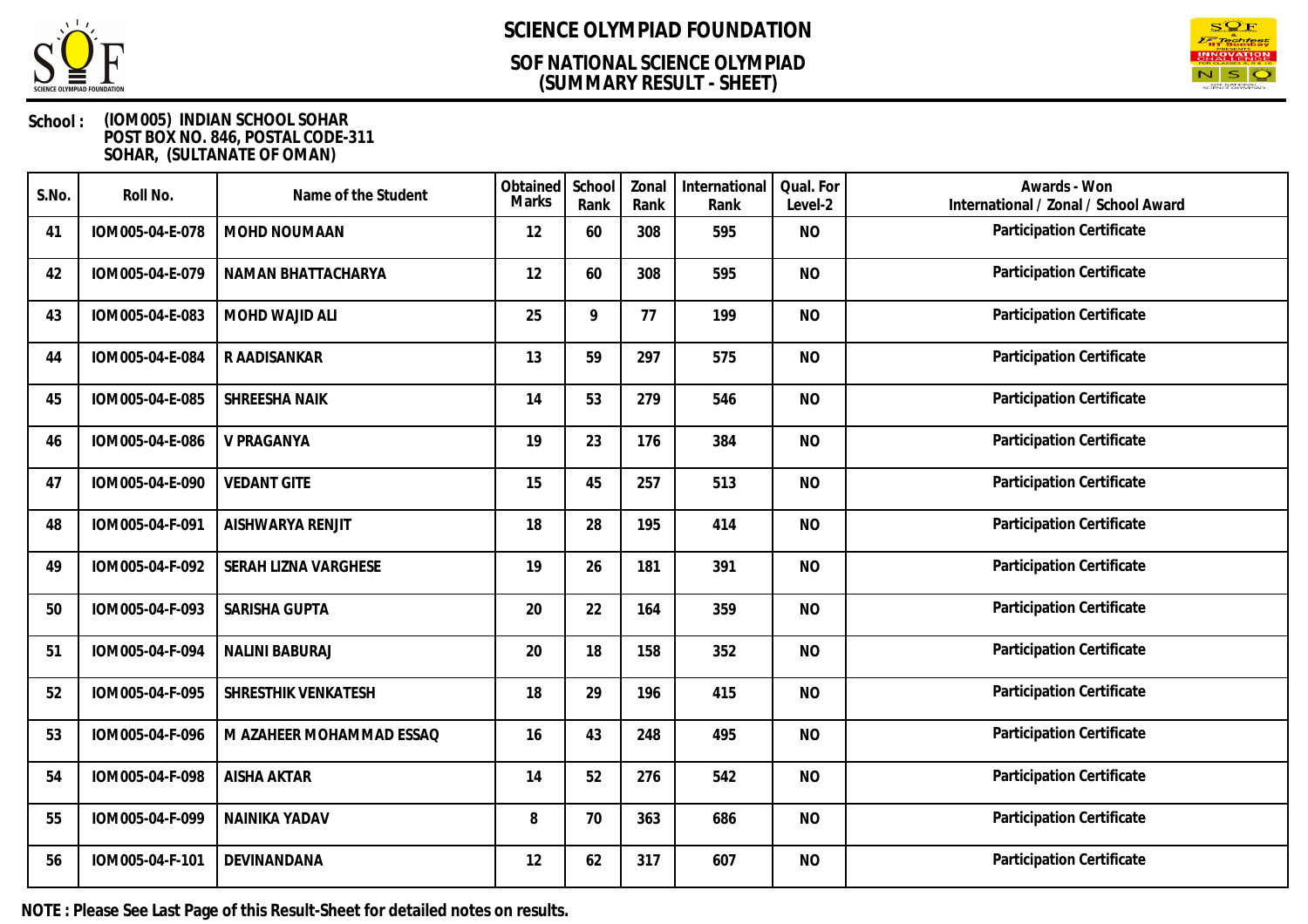

### **(SUMMARY RESULT - SHEET) SOF NATIONAL SCIENCE OLYMPIAD**



### **School : (IOM005) INDIAN SCHOOL SOHAR POST BOX NO. 846, POSTAL CODE-311 SOHAR, (SULTANATE OF OMAN)**

| S.No. | Roll No.        | Name of the Student        | Obtained<br><b>Marks</b> | School<br>Rank | Zonal<br>Rank | International<br>Rank | Qual. For<br>Level-2 | Awards - Won<br>International / Zonal / School Award |
|-------|-----------------|----------------------------|--------------------------|----------------|---------------|-----------------------|----------------------|------------------------------------------------------|
| 57    | IOM005-04-F-102 | <b>ROHAN PRAJUAL</b>       | 14                       | 57             | 287           | 555                   | <b>NO</b>            | Participation Certificate                            |
| 58    | IOM005-04-G-110 | SHASHWAT UPADHYAY          | 18                       | 30             | 199           | 420                   | <b>NO</b>            | Participation Certificate                            |
| 59    | IOM005-04-G-116 | FELIX VILPHY PULICKAN      | 14                       | 56             | 286           | 554                   | <b>NO</b>            | Participation Certificate                            |
| 60    | IOM005-04-G-118 | <b>ABHINAV MISHRA</b>      | 16                       | 41             | 242           | 487                   | <b>NO</b>            | Participation Certificate                            |
| 61    | IOM005-04-G-119 | ROHAN KOTTAPALLI           | 12                       | 61             | 309           | 596                   | <b>NO</b>            | Participation Certificate                            |
| 62    | IOM005-04-G-120 | SHARADA DATTA K            | 28                       | 5              | 44            | 124                   | <b>YES</b>           | School Bronze Medal + Participation Certificate      |
| 63    | IOM005-04-H-124 | <b>ANUBHAV BISWAS</b>      | 26                       | 8              | 69            | 178                   | <b>NO</b>            | Participation Certificate                            |
| 64    | IOM005-04-H-126 | M SURYA PRAKASH            | 9                        | 68             | 356           | 670                   | <b>NO</b>            | Participation Certificate                            |
| 65    | IOM005-04-H-127 | SHAURYA VIR SINGH          | 17                       | 36             | 224           | 459                   | <b>NO</b>            | Participation Certificate                            |
| 66    | IOM005-04-H-128 | DHIVYASHREE                | 16                       | 39             | 237           | 481                   | <b>NO</b>            | Participation Certificate                            |
| 67    | IOM005-04-H-129 | MOHAMMED FAYIS             | 20                       | 21             | 163           | 358                   | <b>NO</b>            | Participation Certificate                            |
| 68    | IOM005-04-H-130 | <b>KAITLYN SUNITHA</b>     | 14                       | 55             | 282           | 549                   | <b>NO</b>            | Participation Certificate                            |
| 69    | IOM005-04-H-131 | NANDITA SHINE PHILIP       | 21                       | 15             | 151           | 332                   | <b>NO</b>            | Participation Certificate                            |
| 70    | IOM005-04-H-137 | TANUJA SURESH KUMAR        | 10                       | 64             | 337           | 640                   | <b>NO</b>            | Participation Certificate                            |
| 71    | IOM005-04-H-138 | <b>SAYAN PAL</b>           | 16                       | 38             | 233           | 475                   | <b>NO</b>            | Participation Certificate                            |
| 72    | IOM005-04-I-140 | <b>DHRUV PARAG MUKEWAR</b> | 22                       | 12             | 135           | 300                   | <b>NO</b>            | Participation Certificate                            |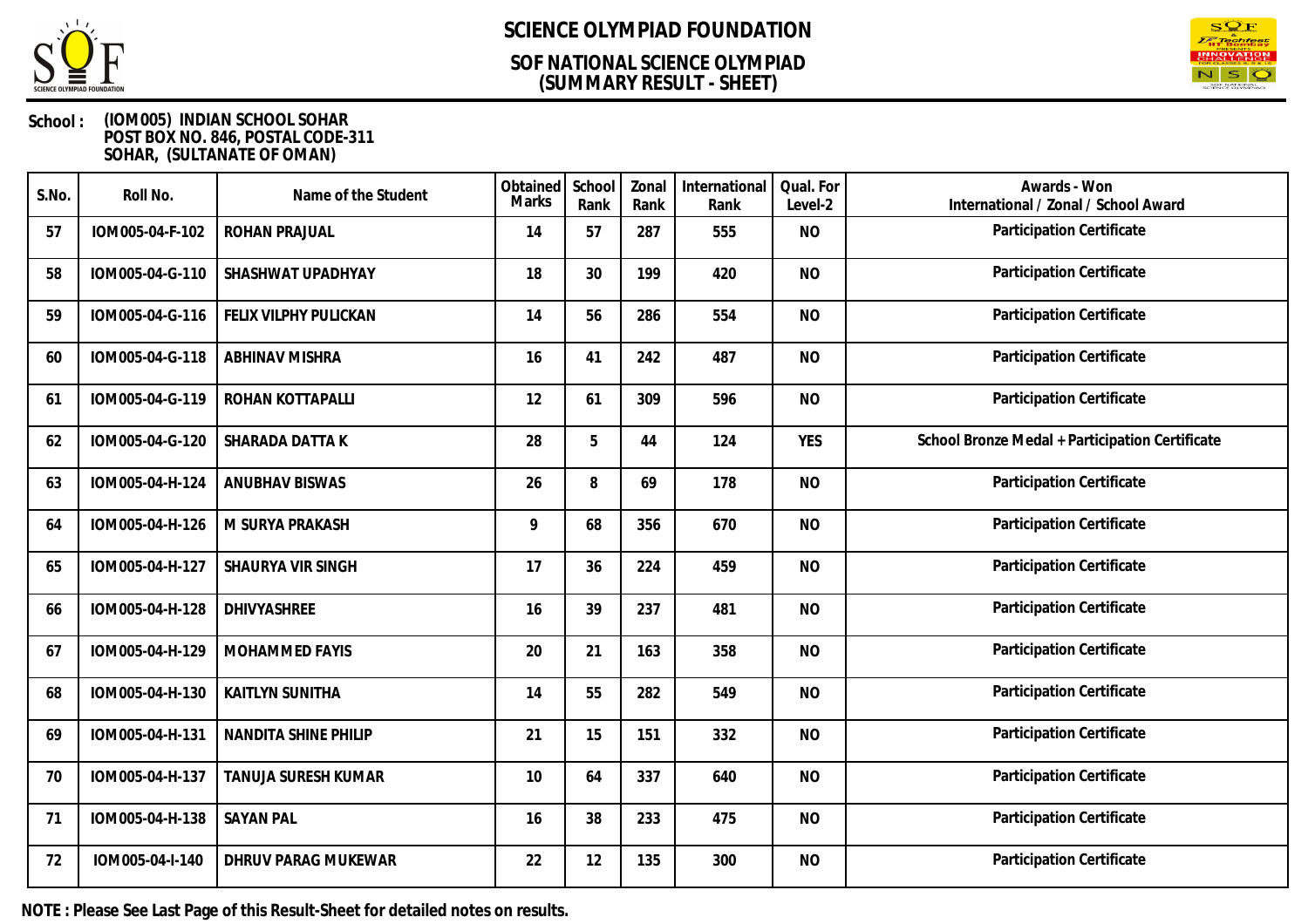

### **(SUMMARY RESULT - SHEET) SOF NATIONAL SCIENCE OLYMPIAD**



| S.No.          | Roll No.        | Name of the Student            | Obtained<br><b>Marks</b> | School<br>Rank | Zonal<br>Rank | International<br>Rank | Qual. For<br>Level-2 | Awards - Won<br>International / Zonal / School Award |
|----------------|-----------------|--------------------------------|--------------------------|----------------|---------------|-----------------------|----------------------|------------------------------------------------------|
| 73             | IOM005-04-I-143 | ADWAY BACHCHAN CHAUDHARY       | 33                       |                | 9             | 34                    | <b>YES</b>           | Medal of Distinction + Certificate of Distinction    |
| 74             | IOM005-04-I-145 | AMPAVALLI NAGA VENKATASAI S    | 15                       | 47             | 260           | 518                   | <b>NO</b>            | Participation Certificate                            |
| 75             | IOM005-04-I-147 | K PRITHIKA                     | 33                       | $\overline{2}$ | 11            | 41                    | <b>YES</b>           | Medal of Distinction + Certificate of Distinction    |
| 76             | IOM005-04-I-148 | A KARUNYA SHREE                | 28                       | $\overline{A}$ | 42            | 120                   | <b>YES</b>           | School Silver Medal + Participation Certificate      |
| 77             | IOM005-04-I-149 | <b>DIONE FERNANDES</b>         | 15                       | 48             | 261           | 519                   | <b>NO</b>            | Participation Certificate                            |
| 78             | IOM005-04-I-150 | <b>KARISHMA KISHOR</b>         | 16                       | 40             | 238           | 482                   | <b>NO</b>            | Participation Certificate                            |
| 79             | IOM005-04-I-151 | <b>SAUMIL PAL</b>              | 12                       | 62             | 317           | 607                   | <b>NO</b>            | Participation Certificate                            |
| 80             | IOM005-04-I-154 | <b>JUBIA BIJU</b>              | 19                       | 25             | 180           | 390                   | <b>NO</b>            | Participation Certificate                            |
| 81             | IOM005-04-I-155 | <b>AKSHIT RUSHIKESH CHITTE</b> | 20                       | 20             | 162           | 357                   | <b>NO</b>            | Participation Certificate                            |
| -1             | IOM005-05-A-002 | SHAURYA BEHERA                 | 18                       | 39             | 568           | 1307                  | <b>NO</b>            | Participation Certificate                            |
| $\overline{2}$ | IOM005-05-A-003 | <b>SDAILI BEHERA</b>           | 17                       | 43             | 593           | 1357                  | <b>NO</b>            | Participation Certificate                            |
| $\mathbf{3}$   | IOM005-05-A-004 | DIVISHA SHRIVASTAVA            | 29                       | 16             | 317           | 779                   | <b>NO</b>            | Participation Certificate                            |
| $\overline{4}$ | IOM005-05-A-005 | PRANAYA                        | 15                       | 45             | 627           | 1426                  | <b>NO</b>            | Participation Certificate                            |
| 5              | IOM005-05-B-017 | P ESAKKI HEERA                 | 17                       | 42             | 587           | 1349                  | <b>NO</b>            | Participation Certificate                            |
| 6              | IOM005-05-B-018 | <b>KARTHIK KAMATH</b>          | 20                       | 34             | 521           | 1204                  | <b>NO</b>            | Participation Certificate                            |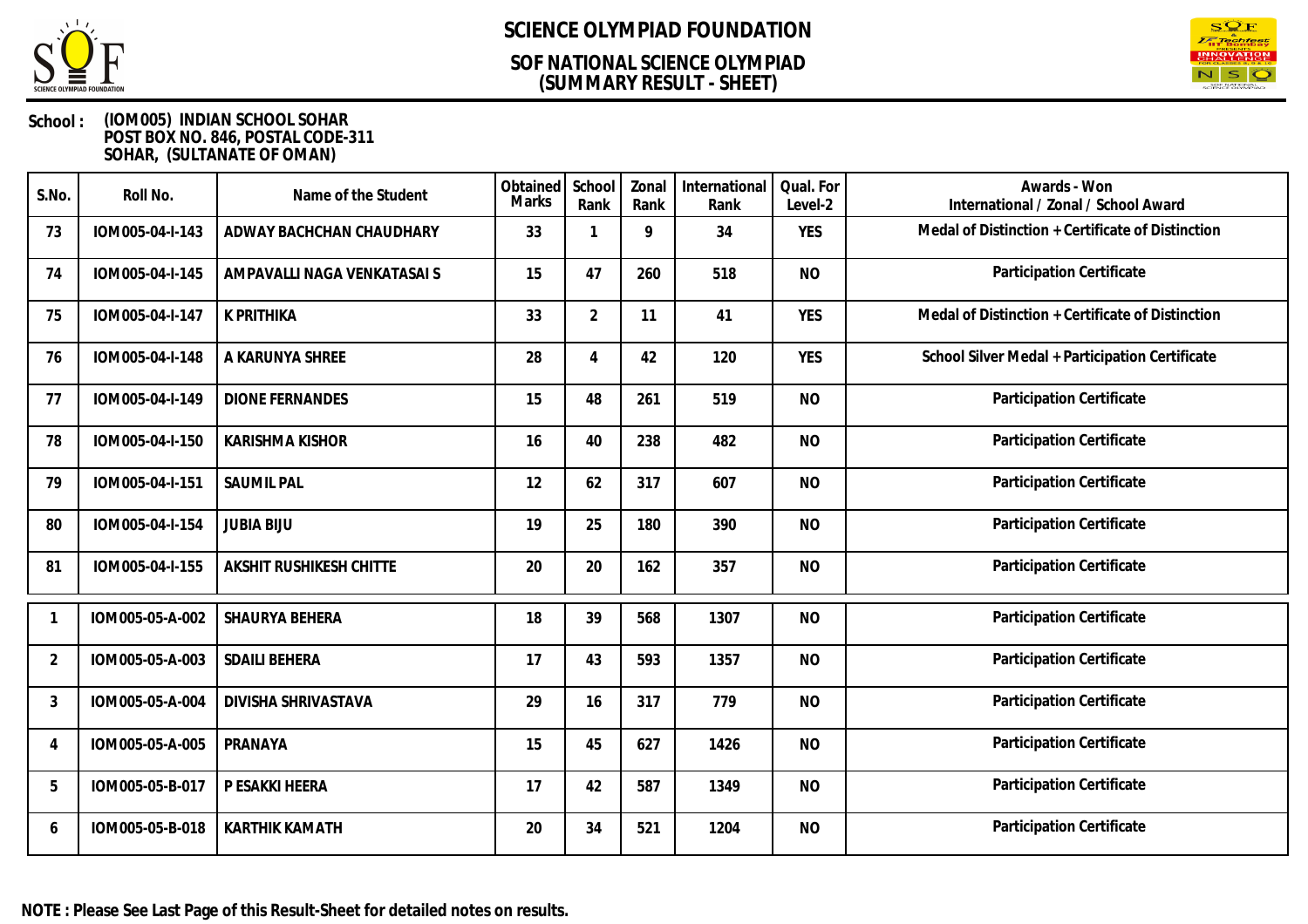

### **(SUMMARY RESULT - SHEET) SOF NATIONAL SCIENCE OLYMPIAD**



### **School : (IOM005) INDIAN SCHOOL SOHAR POST BOX NO. 846, POSTAL CODE-311 SOHAR, (SULTANATE OF OMAN)**

| S.No. | Roll No.        | Name of the Student     | Obtained<br><b>Marks</b> | School<br>Rank | Zonal<br>Rank | International<br>Rank | Qual. For<br>Level-2 | Awards - Won<br>International / Zonal / School Award |
|-------|-----------------|-------------------------|--------------------------|----------------|---------------|-----------------------|----------------------|------------------------------------------------------|
| 7     | IOM005-05-B-029 | NIVED A NAIR            | 49                       | 1              | 21            | 74                    | <b>YES</b>           | Medal of Distinction + Certificate of Distinction    |
| 8     | IOM005-05-B-030 | <b>NIKHIL KUMAR</b>     | 19                       | 35             | 545           | 1257                  | <b>NO</b>            | Participation Certificate                            |
| 9     | IOM005-05-C-032 | SRUTHI H PILLAI         | 35                       | 6              | 193           | 498                   | <b>NO</b>            | Participation Certificate                            |
| 10    | IOM005-05-C-033 | <b>VIDYANSHEE GUPTA</b> | 25                       | 22             | 398           | 974                   | <b>NO</b>            | Participation Certificate                            |
| 11    | IOM005-05-C-038 | <b>VARSHIT VARMAS</b>   | 24                       | 23             | 427           | 1032                  | <b>NO</b>            | Participation Certificate                            |
| 12    | IOM005-05-C-039 | SANAA S THAHA           | 22                       | 28             | 478           | 1125                  | <b>NO</b>            | Participation Certificate                            |
| 13    | IOM005-05-C-042 | <b>ARJUN AJAY</b>       | <b>ABSENT</b>            | N.A.           | N.A.          | N.A.                  | <b>NO</b>            | N.A.                                                 |
| 14    | IOM005-05-C-044 | ARNAV N SANTHOSH        | 48                       | $\overline{2}$ | 30            | 88                    | <b>YES</b>           | School Gold Medal + Participation Certificate        |
| 15    | IOM005-05-C-045 | RENATO JOHN CR          | 27                       | 18             | 354           | 872                   | <b>NO</b>            | Participation Certificate                            |
| 16    | IOM005-05-C-046 | <b>BHAVYA THAKKAR</b>   | 21                       | 32             | 512           | 1181                  | <b>NO</b>            | Participation Certificate                            |
| 17    | IOM005-05-C-047 | ANUGYA MANDAL           | 30                       | 13             | 287           | 717                   | <b>NO</b>            | Participation Certificate                            |
| 18    | IOM005-05-C-049 | <b>KARAN A SHAH</b>     | 35                       | 6              | 193           | 498                   | <b>NO</b>            | Participation Certificate                            |
| 19    | IOM005-05-D-050 | MELITO MARIAM MANOJ     | 33                       | 10             | 222           | 573                   | <b>NO</b>            | Participation Certificate                            |
| 20    | IOM005-05-D-053 | <b>KISHORE</b>          | 23                       | 25             | 450           | 1078                  | <b>NO</b>            | Participation Certificate                            |
| 21    | IOM005-05-D-055 | ZACHARIAH K JOHN        | 34                       | 9              | 209           | 541                   | <b>NO</b>            | Participation Certificate                            |
| 22    | IOM005-05-E-058 | NILPANKAR MAYURESH      | <b>ABSENT</b>            | N.A.           | N.A.          | N.A.                  | <b>NO</b>            | N.A.                                                 |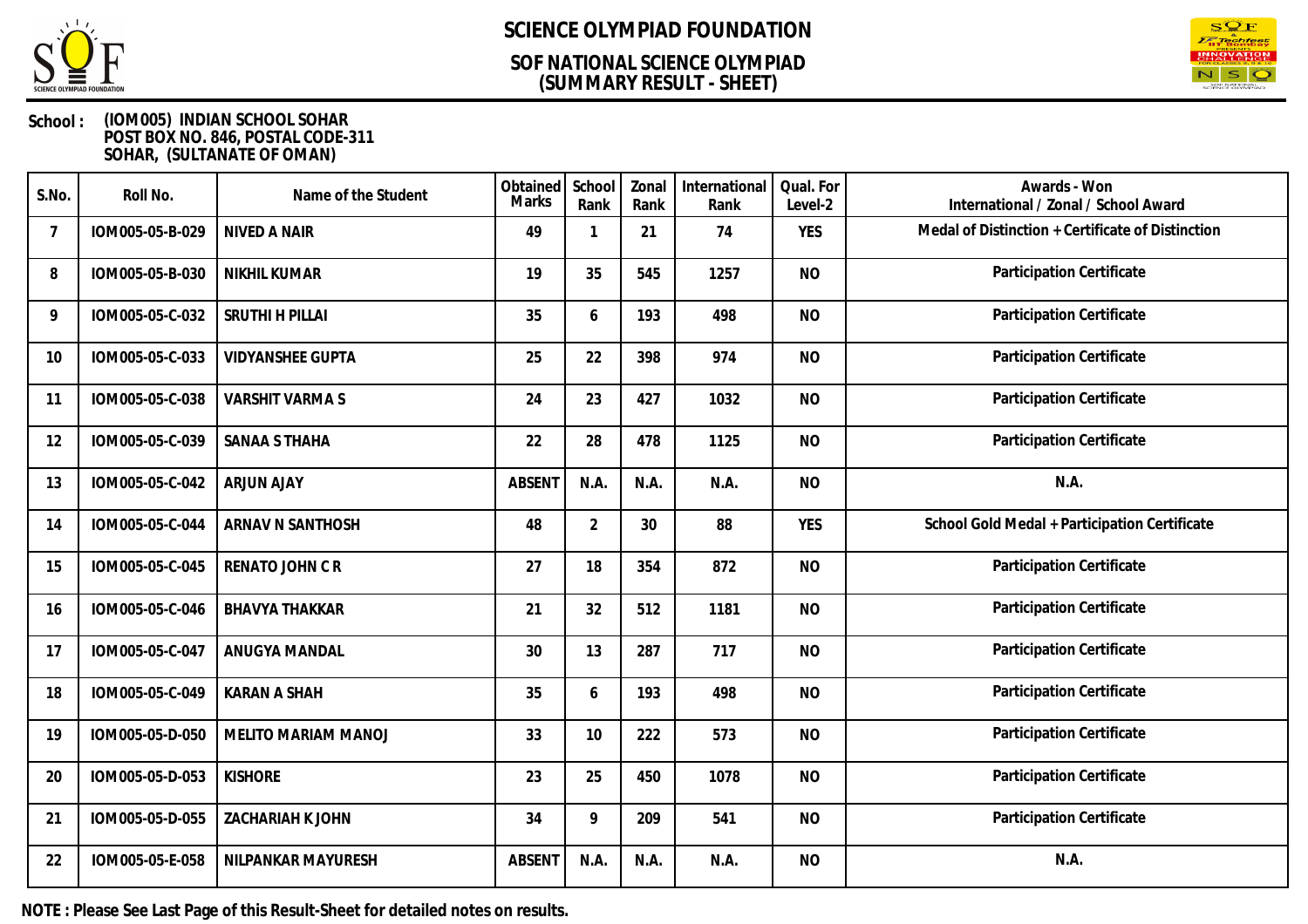

### **(SUMMARY RESULT - SHEET) SOF NATIONAL SCIENCE OLYMPIAD**



### **School : (IOM005) INDIAN SCHOOL SOHAR POST BOX NO. 846, POSTAL CODE-311 SOHAR, (SULTANATE OF OMAN)**

| S.No. | Roll No.        | Name of the Student   | Obtained<br><b>Marks</b> | School<br>Rank | Zonal<br>Rank | International<br>Rank | Qual. For<br>Level-2 | Awards - Won<br>International / Zonal / School Award |
|-------|-----------------|-----------------------|--------------------------|----------------|---------------|-----------------------|----------------------|------------------------------------------------------|
| 23    | IOM005-05-E-061 | <b>VEDI YADAV</b>     | 26                       | 21             | 384           | 933                   | <b>NO</b>            | Participation Certificate                            |
| 24    | IOM005-05-E-063 | AYESHA HUMERAH        | 35                       | 5              | 187           | 488                   | <b>NO</b>            | Participation Certificate                            |
| 25    | IOM005-05-E-064 | <b>STEPHIN BAIJU</b>  | 29                       | 15             | 315           | 777                   | <b>NO</b>            | Participation Certificate                            |
| 26    | IOM005-05-F-066 | DAYA MARIYA SHEMIL    | 26                       | 19             | 372           | 912                   | <b>NO</b>            | Participation Certificate                            |
| 27    | IOM005-05-F-067 | SHIVANI KUMAR         | <b>ABSENT</b>            | N.A.           | N.A.          | N.A.                  | <b>NO</b>            | N.A.                                                 |
| 28    | IOM005-05-F-070 | <b>ALBIN ANOOP</b>    | 34                       | $\overline{7}$ | 196           | 519                   | <b>NO</b>            | Participation Certificate                            |
| 29    | IOM005-05-G-072 | <b>RISHUL MANGLA</b>  | 46                       | 3              | 43            | 127                   | <b>YES</b>           | School Silver Medal + Participation Certificate      |
| 30    | IOM005-05-G-073 | PULAKITA BEHARA       | <b>ABSENT</b>            | N.A.           | N.A.          | N.A.                  | <b>NO</b>            | N.A.                                                 |
| 31    | IOM005-05-G-074 | NAMRADA NIKESH        | 29                       | 14             | 314           | 776                   | <b>NO</b>            | Participation Certificate                            |
| 32    | IOM005-05-G-075 | VANSHIKA ATISH KUMAR  | 19                       | 38             | 553           | 1269                  | <b>NO</b>            | Participation Certificate                            |
| 33    | IOM005-05-G-076 | SANJITA SELVAKUMAR    | 19                       | 35             | 545           | 1257                  | <b>NO</b>            | Participation Certificate                            |
| 34    | IOM005-05-G-077 | MOHAMMED FAIZAN       | 16                       | 44             | 607           | 1387                  | <b>NO</b>            | Participation Certificate                            |
| 35    | IOM005-05-G-078 | HAMSINI BILIKALAHALLI | <b>ABSENT</b>            | N.A.           | N.A.          | N.A.                  | <b>NO</b>            | N.A.                                                 |
| 36    | IOM005-05-G-079 | SHIVANI MURUGAPPAN    | 22                       | 28             | 478           | 1125                  | <b>NO</b>            | Participation Certificate                            |
| 37    | IOM005-05-G-082 | ANUGRAH B S           | 22                       | 27             | 477           | 1124                  | <b>NO</b>            | Participation Certificate                            |
| 38    | IOM005-05-G-083 | <b>DAKSH DHARMIK</b>  | 22                       | 26             | 471           | 1114                  | <b>NO</b>            | Participation Certificate                            |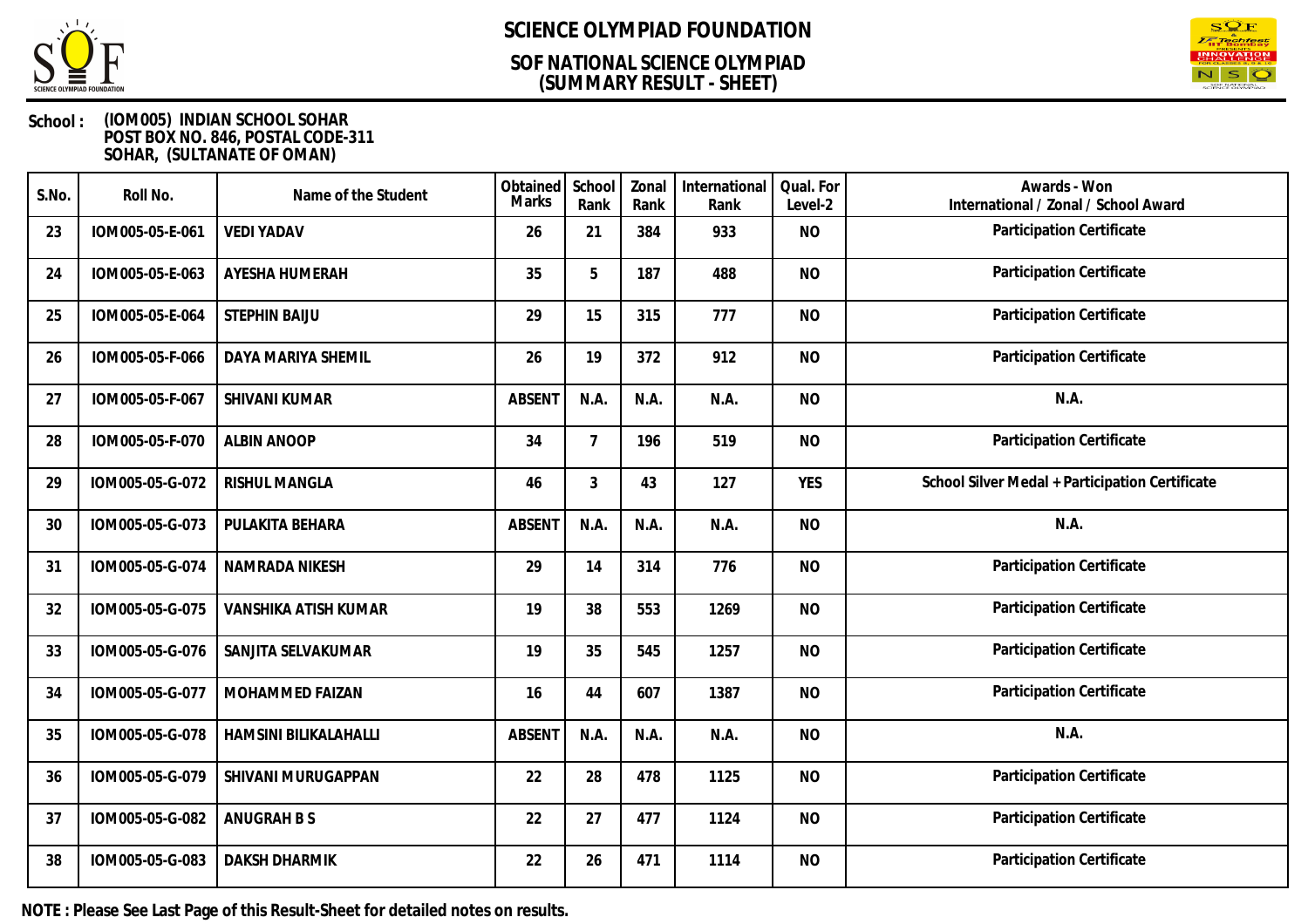

### **(SUMMARY RESULT - SHEET) SOF NATIONAL SCIENCE OLYMPIAD**



### **School : (IOM005) INDIAN SCHOOL SOHAR POST BOX NO. 846, POSTAL CODE-311 SOHAR, (SULTANATE OF OMAN)**

| S.No. | Roll No.        | Name of the Student       | Obtained<br>Marks | School<br>Rank | Zonal<br>Rank | International<br>Rank | Qual. For<br>Level-2 | Awards - Won<br>International / Zonal / School Award |
|-------|-----------------|---------------------------|-------------------|----------------|---------------|-----------------------|----------------------|------------------------------------------------------|
| 39    | IOM005-05-G-084 | DEVANANDHANA              | 21                | 31             | 511           | 1180                  | <b>NO</b>            | Participation Certificate                            |
| 40    | IOM005-05-G-086 | <b>AALIYA S R</b>         | 33                | 11             | 224           | 575                   | <b>NO</b>            | Participation Certificate                            |
| 41    | IOM005-05-G-087 | <b>AFSHEEN</b>            | 19                | 36             | 551           | 1267                  | <b>NO</b>            | Participation Certificate                            |
| 42    | IOM005-05-G-088 | KOSHANI VEEDU HAMIS       | 17                | 41             | 580           | 1337                  | <b>NO</b>            | Participation Certificate                            |
| 43    | IOM005-05-G-089 | MOHAMMED FAIZAN           | 8                 | 49             | 684           | 1582                  | <b>NO</b>            | Participation Certificate                            |
| 44    | IOM005-05-H-091 | SINJINI SINHABABU         | 28                | 17             | 338           | 829                   | <b>NO</b>            | Participation Certificate                            |
| 45    | IOM005-05-H-092 | <b>ABHINAV SINGH</b>      | 34                | 8              | 202           | 531                   | <b>NO</b>            | Participation Certificate                            |
| 46    | IOM005-05-H-094 | <b>AVINASH JOJI</b>       | 21                | 30             | 504           | 1168                  | <b>NO</b>            | Participation Certificate                            |
| 47    | IOM005-05-H-095 | PARTH GUPTA               | 21                | 33             | 513           | 1182                  | <b>NO</b>            | Participation Certificate                            |
| 48    | IOM005-05-H-097 | <b>AKSHAJ VIJESH</b>      | 19                | 37             | 552           | 1268                  | <b>NO</b>            | Participation Certificate                            |
| 49    | IOM005-05-H-098 | <b>B ASWATHA NIVASINI</b> | 26                | 20             | 379           | 923                   | <b>NO</b>            | Participation Certificate                            |
| 50    | IOM005-05-H-100 | <b>MOHD SHAZIN</b>        | 12                | 48             | 663           | 1510                  | <b>NO</b>            | Participation Certificate                            |
| 51    | IOM005-05-H-101 | <b>STEVE SAM GEORGE</b>   | 22                | 29             | 487           | 1137                  | <b>NO</b>            | Participation Certificate                            |
| 52    | IOM005-05-I-102 | AANYA RAWAT               | 24                | 24             | 436           | 1044                  | <b>NO</b>            | Participation Certificate                            |
| 53    | IOM005-05-I-103 | <b>VISHNU HARI</b>        | 41                | 4              | 93            | 257                   | <b>YES</b>           | School Bronze Medal + Participation Certificate      |
| 54    | IOM005-05-I-104 | <b>ANERI SHAH</b>         | 20                | 34             | 521           | 1204                  | <b>NO</b>            | Participation Certificate                            |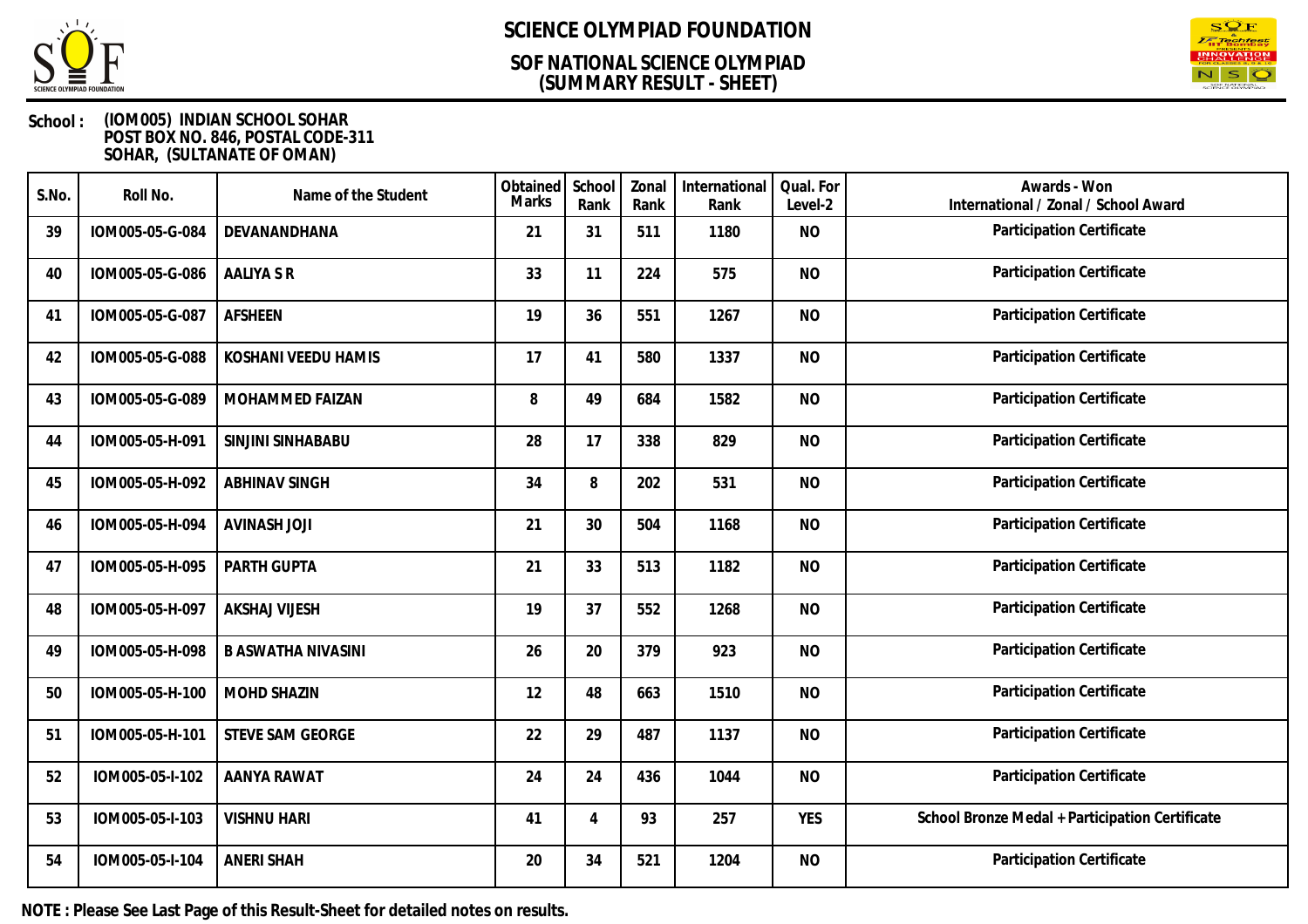

### **(SUMMARY RESULT - SHEET) SOF NATIONAL SCIENCE OLYMPIAD**



| S.No.          | Roll No.        | Name of the Student     | Obtained<br><b>Marks</b> | School<br>Rank | Zonal<br>Rank | International<br>Rank | Qual. For<br>Level-2 | Awards - Won<br>International / Zonal / School Award |
|----------------|-----------------|-------------------------|--------------------------|----------------|---------------|-----------------------|----------------------|------------------------------------------------------|
| 55             | IOM005-05-I-105 | P LAKSH                 | 13                       | 47             | 652           | 1485                  | <b>NO</b>            | Participation Certificate                            |
| 56             | IOM005-05-I-107 | SHYAMAK PREJITH         | 17                       | 40             | 579           | 1336                  | <b>NO</b>            | Participation Certificate                            |
| 57             | IOM005-05-I-108 | ANURADHA GOSWAMI        | 14                       | 46             | 642           | 1457                  | <b>NO</b>            | Participation Certificate                            |
| 58             | IOM005-05-I-109 | NAKSHATHRA SATHEESH     | 18                       | 39             | 568           | 1307                  | <b>NO</b>            | Participation Certificate                            |
| 59             | IOM005-05-I-111 | N VIYAN KUMAR           | 23                       | 25             | 450           | 1078                  | <b>NO</b>            | Participation Certificate                            |
| 60             | IOM005-05-I-114 | <b>BRAJENDRA PANDEY</b> | 31                       | 12             | 273           | 680                   | <b>NO</b>            | Participation Certificate                            |
|                | IOM005-06-A-001 | D ADITYA VARMA          | 19                       | 36             | 468           | 1193                  | <b>NO</b>            | Participation Certificate                            |
| $\overline{2}$ | IOM005-06-A-002 | <b>SYED KHAJA NASER</b> | 16                       | 42             | 534           | 1325                  | <b>NO</b>            | Participation Certificate                            |
| 3              | IOM005-06-A-004 | <b>GODWIN LUERS</b>     | 20                       | 35             | 449           | 1160                  | <b>NO</b>            | Participation Certificate                            |
| 4              | IOM005-06-A-005 | <b>DHRUVI JOSHI</b>     | 32                       | 9              | 183           | 597                   | <b>NO</b>            | Participation Certificate                            |
| 5              | IOM005-06-A-007 | R P DIYA                | <b>ABSENT</b>            | N.A.           | N.A.          | N.A.                  | <b>NO</b>            | N.A.                                                 |
| 6              | IOM005-06-A-008 | SAJAL KUMAR PAL         | 15                       | 44             | 558           | 1372                  | <b>NO</b>            | <b>Participation Certificate</b>                     |
| $\overline{7}$ | IOM005-06-A-010 | N P YOGESH              | 20                       | 34             | 447           | 1158                  | <b>NO</b>            | Participation Certificate                            |
| 8              | IOM005-06-A-013 | <b>CLITUS COLACO</b>    | 22                       | 32             | 414           | 1091                  | <b>NO</b>            | Participation Certificate                            |
| 9              | IOM005-06-A-017 | <b>KEYURI BURANPUR</b>  | 27                       | 21             | 281           | 830                   | <b>NO</b>            | Participation Certificate                            |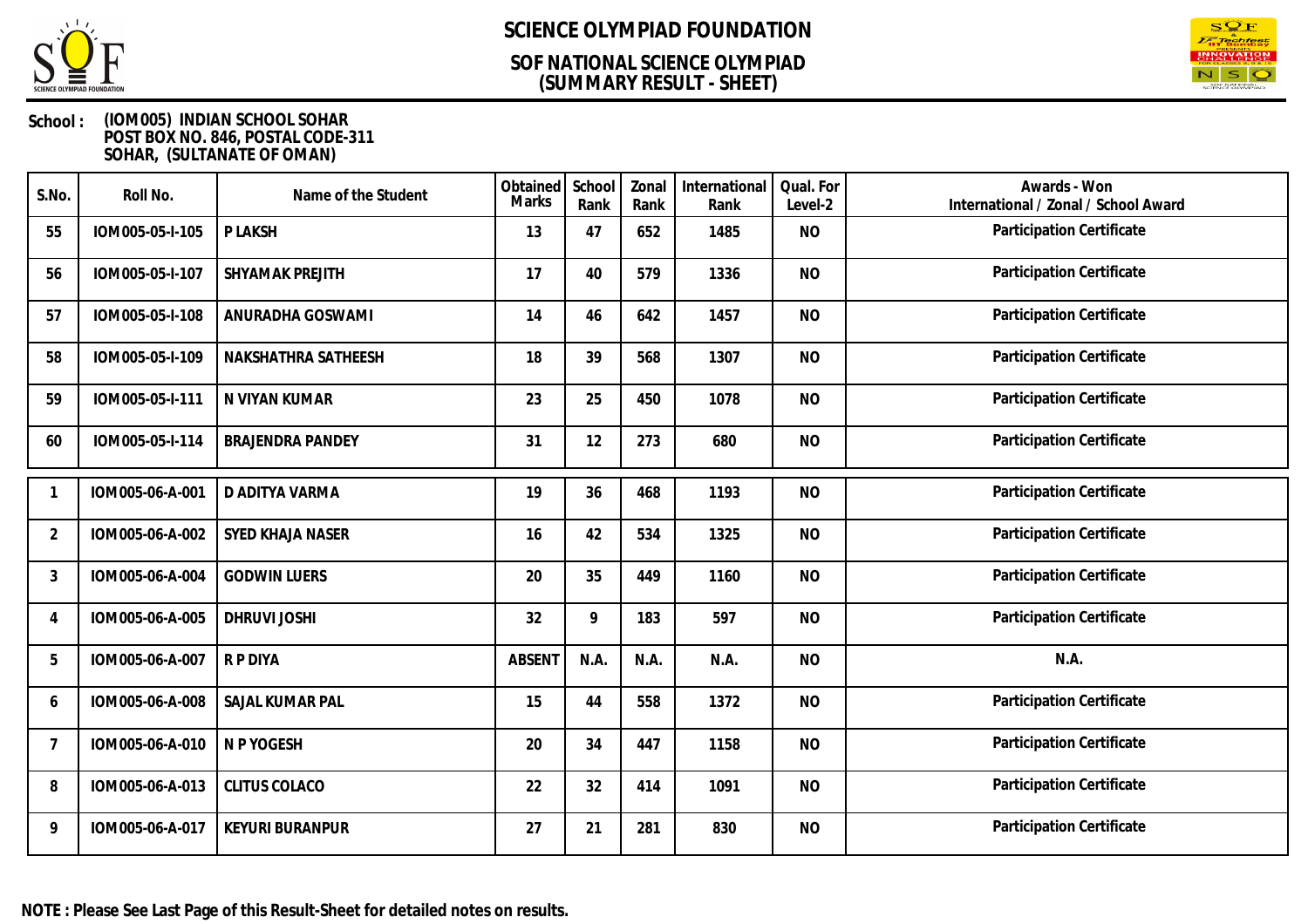

### **(SUMMARY RESULT - SHEET) SOF NATIONAL SCIENCE OLYMPIAD**



### **School : (IOM005) INDIAN SCHOOL SOHAR POST BOX NO. 846, POSTAL CODE-311 SOHAR, (SULTANATE OF OMAN)**

| S.No. | Roll No.        | Name of the Student      | Obtained<br>Marks | School<br>Rank | Zonal<br>Rank | International<br>Rank | Qual. For<br>Level-2 | Awards - Won<br>International / Zonal / School Award |
|-------|-----------------|--------------------------|-------------------|----------------|---------------|-----------------------|----------------------|------------------------------------------------------|
| 10    | IOM005-06-B-019 | MOHD DANISH ALI KHAN     | 27                | 22             | 290           | 841                   | <b>NO</b>            | Participation Certificate                            |
| 11    | IOM005-06-B-020 | MANASVI KAMARAJ          | 11                | 45             | 601           | 1473                  | <b>NO</b>            | Participation Certificate                            |
| 12    | IOM005-06-B-021 | <b>ESHITA</b>            | 36                | 5              | 100           | 393                   | <b>NO</b>            | Participation Certificate                            |
| 13    | IOM005-06-B-024 | <b>ASMI</b>              | 18                | 40             | 505           | 1263                  | <b>NO</b>            | Participation Certificate                            |
| 14    | IOM005-06-B-025 | RIYA S THORAVE           | 23                | 29             | 375           | 1022                  | <b>NO</b>            | Participation Certificate                            |
| 15    | IOM005-06-B-027 | RAJVI TATARIA            | 24                | 28             | 366           | 996                   | <b>NO</b>            | Participation Certificate                            |
| 16    | IOM005-06-B-029 | K KANYAKA                | <b>ABSENT</b>     | N.A.           | N.A.          | N.A.                  | <b>NO</b>            | N.A.                                                 |
| 17    | IOM005-06-B-033 | SPANDANA SUREPALLY       | 29                | 17             | 237           | 735                   | <b>NO</b>            | Participation Certificate                            |
| 18    | IOM005-06-B-035 | <b>RIDDHI</b>            | <b>ABSENT</b>     | N.A.           | N.A.          | N.A.                  | <b>NO</b>            | N.A.                                                 |
| 19    | IOM005-06-C-043 | SHREYA PACKIRISAMY       | 28                | 20             | 265           | 790                   | <b>NO</b>            | Participation Certificate                            |
| 20    | IOM005-06-C-044 | <b>TANZILA</b>           | 18                | 41             | 507           | 1266                  | <b>NO</b>            | Participation Certificate                            |
| 21    | IOM005-06-C-045 | <b>VASUDEV R PILLAI</b>  | 38                | 4              | 79            | 330                   | <b>NO</b>            | Participation Certificate                            |
| 22    | IOM005-06-C-046 | <b>VARSHNEY G LAKADE</b> | 29                | 16             | 233           | 727                   | <b>NO</b>            | Participation Certificate                            |
| 23    | IOM005-06-C-048 | LAVITRA RAJANI           | 24                | 25             | 354           | 977                   | <b>NO</b>            | Participation Certificate                            |
| 24    | IOM005-06-D-052 | <b>RANA RAHEEM</b>       | 10                | 46             | 605           | 1485                  | <b>NO</b>            | Participation Certificate                            |
| 25    | IOM005-06-D-053 | ADVAITH RAM PRABHU       | 31                | 10             | 193           | 637                   | <b>NO</b>            | Participation Certificate                            |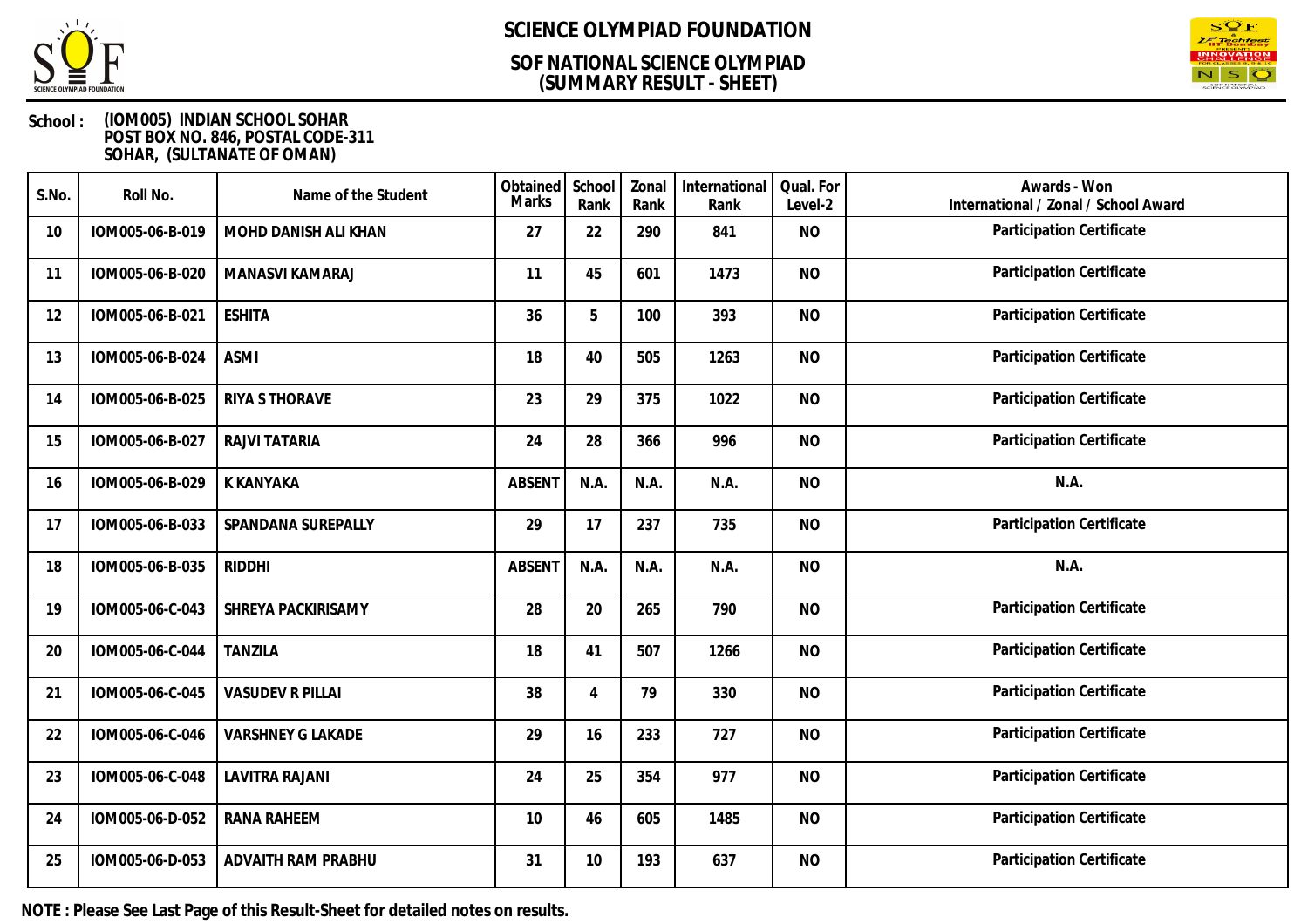

### **(SUMMARY RESULT - SHEET) SOF NATIONAL SCIENCE OLYMPIAD**



### **School : (IOM005) INDIAN SCHOOL SOHAR POST BOX NO. 846, POSTAL CODE-311 SOHAR, (SULTANATE OF OMAN)**

| S.No. | Roll No.        | Name of the Student       | Obtained<br>Marks | School<br>Rank | Zonal<br>Rank | International<br>Rank | Qual. For<br>Level-2 | Awards - Won<br>International / Zonal / School Award |
|-------|-----------------|---------------------------|-------------------|----------------|---------------|-----------------------|----------------------|------------------------------------------------------|
| 26    | IOM005-06-D-058 | NITHIN GLADSON GOMEZ      | 24                | 26             | 359           | 986                   | <b>NO</b>            | Participation Certificate                            |
| 27    | IOM005-06-D-059 | E KARPAGA VARSHENI        | 30                | 13             | 215           | 685                   | <b>NO</b>            | Participation Certificate                            |
| 28    | IOM005-06-E-061 | NITYA BHARADHWAJ          | 28                | 18             | 253           | 772                   | <b>NO</b>            | Participation Certificate                            |
| 29    | IOM005-06-E-063 | DHARINI DEIVEEGAN         | 21                | 33             | 429           | 1127                  | <b>NO</b>            | Participation Certificate                            |
| 30    | IOM005-06-E-064 | MANTHAN KAUSHIKBHAI PATEL | <b>ABSENT</b>     | N.A.           | N.A.          | N.A.                  | <b>NO</b>            | N.A.                                                 |
| 31    | IOM005-06-E-065 | <b>SUSHANTIKA ASHOK</b>   | 30                | 12             | 214           | 684                   | <b>NO</b>            | Participation Certificate                            |
| 32    | IOM005-06-E-067 | SANJEETH SAJU ACHARYA     | <b>ABSENT</b>     | N.A.           | N.A.          | N.A.                  | <b>NO</b>            | N.A.                                                 |
| 33    | IOM005-06-E-068 | <b>DEVADATH BL</b>        | <b>ABSENT</b>     | N.A.           | N.A.          | N.A.                  | <b>NO</b>            | N.A.                                                 |
| 34    | IOM005-06-E-076 | NIRMAY AJAY RANE          | 25                | 24             | 334           | 938                   | <b>NO</b>            | Participation Certificate                            |
| 35    | IOM005-06-E-077 | AYAAN ANWAR T             | 31                | 11             | 202           | 649                   | <b>NO</b>            | Participation Certificate                            |
| 36    | IOM005-06-E-079 | SIRI B PATIL              | 42                | 1              | 40            | 199                   | <b>YES</b>           | School Gold Medal + Participation Certificate        |
| 37    | IOM005-06-F-080 | <b>ASHLIN JS</b>          | 32                | 8              | 171           | 577                   | <b>NO</b>            | Participation Certificate                            |
| 38    | IOM005-06-F-081 | <b>DHRUVA SHAH</b>        | 28                | 19             | 261           | 782                   | <b>NO</b>            | Participation Certificate                            |
| 39    | IOM005-06-F-082 | R NITINKISOR              | 39                | 3              | 72            | 301                   | <b>YES</b>           | School Bronze Medal + Participation Certificate      |
| 40    | IOM005-06-F-083 | SAVIO GEORGE M            | 30                | 15             | 226           | 706                   | <b>NO</b>            | Participation Certificate                            |
| 41    | IOM005-06-F-084 | <b>ATHARVA</b>            | 19                | 37             | 471           | 1201                  | <b>NO</b>            | Participation Certificate                            |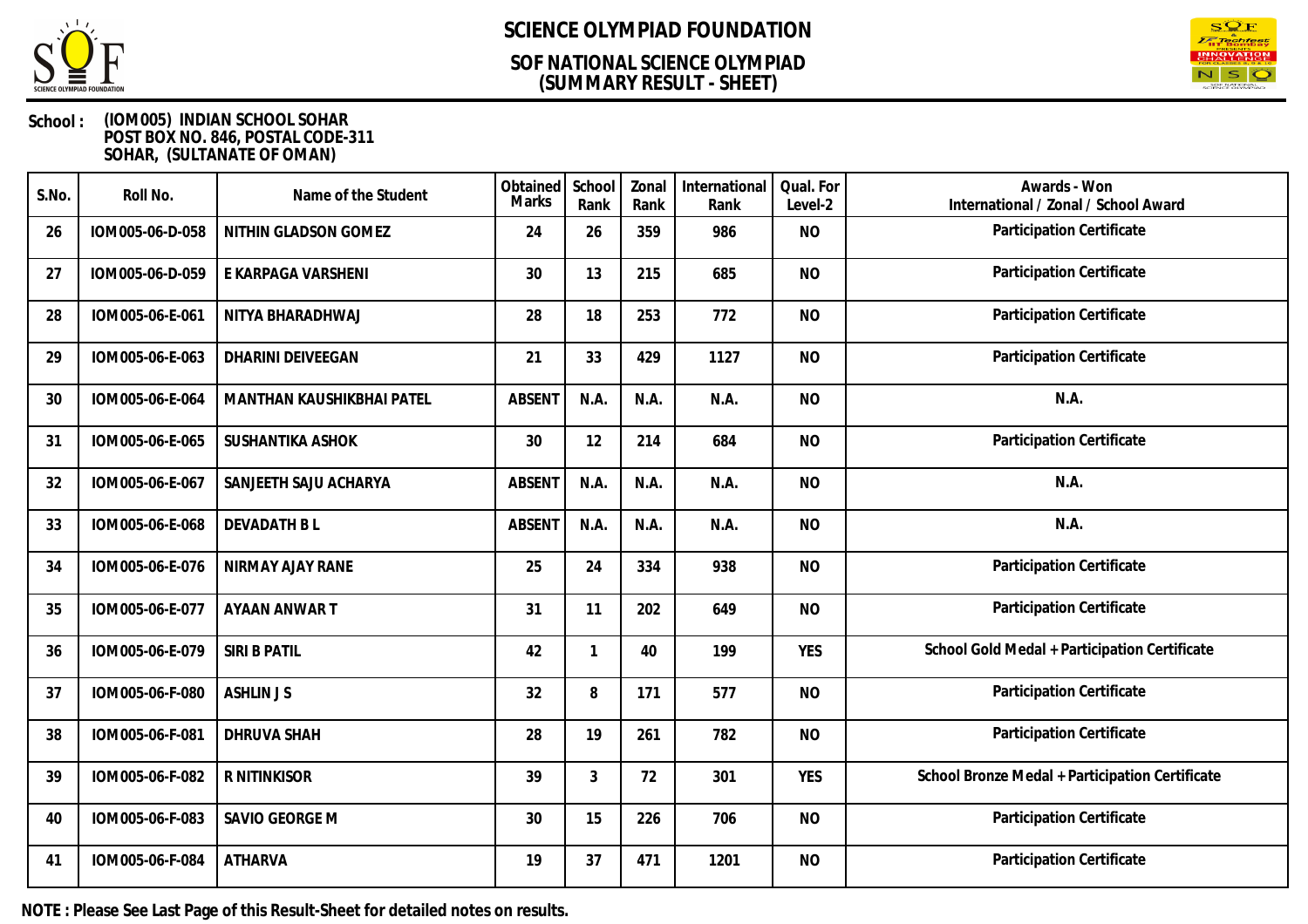

### **(SUMMARY RESULT - SHEET) SOF NATIONAL SCIENCE OLYMPIAD**



### **School : (IOM005) INDIAN SCHOOL SOHAR POST BOX NO. 846, POSTAL CODE-311 SOHAR, (SULTANATE OF OMAN)**

| S.No. | Roll No.        | Name of the Student      | Obtained<br><b>Marks</b> | School<br>Rank | Zonal<br>Rank | International<br>Rank | Qual. For<br>Level-2 | Awards - Won<br>International / Zonal / School Award |
|-------|-----------------|--------------------------|--------------------------|----------------|---------------|-----------------------|----------------------|------------------------------------------------------|
| 42    | IOM005-06-F-086 | CH VEDITHA               | 23                       | 31             | 390           | 1046                  | <b>NO</b>            | Participation Certificate                            |
| 43    | IOM005-06-F-087 | <b>UMIKA SOOD</b>        | 36                       | 6              | 102           | 403                   | <b>NO</b>            | Participation Certificate                            |
| 44    | IOM005-06-F-089 | ANAGHA LAKSHMI           | 25                       | 24             | 334           | 938                   | <b>NO</b>            | Participation Certificate                            |
| 45    | IOM005-06-F-090 | YASH B SETH              | 23                       | 30             | 381           | 1032                  | <b>NO</b>            | Participation Certificate                            |
| 46    | IOM005-06-F-092 | SHAURYA SINGH            | 26                       | 23             | 302           | 879                   | <b>NO</b>            | Participation Certificate                            |
| 47    | IOM005-06-G-094 | <b>AYUSH GUPTA</b>       | 19                       | 38             | 476           | 1210                  | <b>NO</b>            | Participation Certificate                            |
| 48    | IOM005-06-G-096 | <b>DIVYA VIJAY SINGH</b> | 30                       | 14             | 216           | 686                   | <b>NO</b>            | Participation Certificate                            |
| 49    | IOM005-06-G-100 | <b>LUVYA P SHETTY</b>    | 40                       | $\overline{2}$ | 50            | 245                   | <b>YES</b>           | School Silver Medal + Participation Certificate      |
| 50    | IOM005-06-G-102 | <b>ADITYA SAJEEV</b>     | 38                       | $\overline{4}$ | 79            | 330                   | <b>NO</b>            | Participation Certificate                            |
| 51    | IOM005-06-G-104 | <b>JP MITHIL SAI</b>     | 24                       | 27             | 362           | 989                   | <b>NO</b>            | Participation Certificate                            |
| 52    | IOM005-06-G-105 | NANDANA SMITHA           | <b>ABSENT</b>            | N.A.           | N.A.          | N.A.                  | <b>NO</b>            | N.A.                                                 |
| 53    | IOM005-06-G-108 | <b>NAYANSHRIS</b>        | <b>ABSENT</b>            | N.A.           | N.A.          | N.A.                  | <b>NO</b>            | N.A.                                                 |
| 54    | IOM005-06-G-109 | <b>GOWRI ARUN</b>        | 19                       | 39             | 484           | 1221                  | <b>NO</b>            | Participation Certificate                            |
| 55    | IOM005-06-G-110 | SWASTIKA MANISH JAGTAP   | 30                       | 14             | 216           | 686                   | <b>NO</b>            | Participation Certificate                            |
| 56    | IOM005-06-G-111 | MADHAV KRISHNA SRENATH   | 34                       | $\overline{7}$ | 147           | 505                   | <b>NO</b>            | Participation Certificate                            |
| 57    | IOM005-06-G-112 | SAGNIK BHATTACHARJEE     | 15                       | 43             | 557           | 1371                  | <b>NO</b>            | Participation Certificate                            |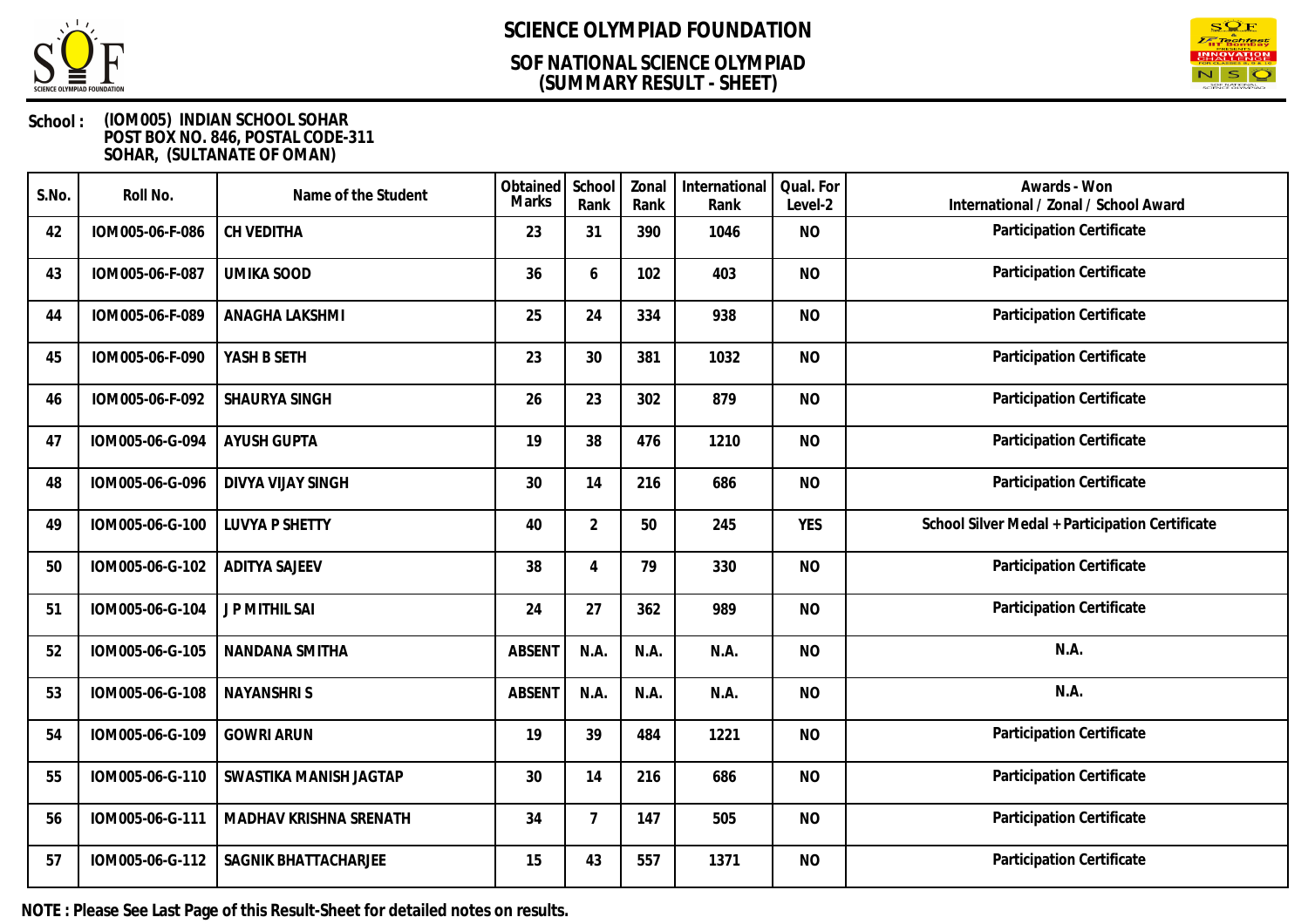

### **(SUMMARY RESULT - SHEET) SOF NATIONAL SCIENCE OLYMPIAD**



| S.No.          | Roll No.        | Name of the Student     | Obtained<br>Marks | School<br>Rank  | Zonal<br>Rank | International<br>Rank | Qual. For<br>Level-2 | Awards - Won<br>International / Zonal / School Award |
|----------------|-----------------|-------------------------|-------------------|-----------------|---------------|-----------------------|----------------------|------------------------------------------------------|
|                | IOM005-07-A-001 | <b>HARINI ELANGOVAN</b> | 21                | 35              | 403           | 1144                  | <b>NO</b>            | Participation Certificate                            |
| $\overline{2}$ | IOM005-07-A-003 | <b>R KAVIN</b>          | 34                | $7\overline{ }$ | 124           | 520                   | <b>NO</b>            | Participation Certificate                            |
| 3              | IOM005-07-A-005 | <b>AARYAN</b>           | 27                | 23              | 268           | 855                   | <b>NO</b>            | Participation Certificate                            |
| 4              | IOM005-07-A-006 | <b>AVANEESH APHALE</b>  | 35                | 6               | 107           | 469                   | <b>NO</b>            | Participation Certificate                            |
| 5              | IOM005-07-A-008 | <b>SANA MAJOTHI</b>     | 29                | 20              | 220           | 744                   | <b>NO</b>            | Participation Certificate                            |
| 6              | IOM005-07-A-009 | <b>ADITI AGARWAL</b>    | 30                | 14              | 200           | 695                   | <b>NO</b>            | Participation Certificate                            |
| 7              | IOM005-07-A-010 | <b>MYTHRI JADON</b>     | 13                | 49              | 550           | 1446                  | <b>NO</b>            | Participation Certificate                            |
| 8              | IOM005-07-A-011 | <b>ANSTIN ANIL</b>      | 18                | 43              | 469           | 1283                  | <b>NO</b>            | Participation Certificate                            |
| 9              | IOM005-07-A-012 | R SRIMATHANGI           | 24                | 29              | 335           | 1002                  | <b>NO</b>            | Participation Certificate                            |
| 10             | IOM005-07-A-013 | <b>ANIRUDH G</b>        | 19                | 39              | 445           | 1233                  | <b>NO</b>            | Participation Certificate                            |
| 11             | IOM005-07-A-015 | E SAUMIYA               | 17                | 45              | 484           | 1311                  | <b>NO</b>            | Participation Certificate                            |
| 12             | IOM005-07-A-016 | <b>MAHEK AKEEL</b>      | <b>ABSENT</b>     | N.A.            | N.A.          | N.A.                  | <b>NO</b>            | N.A.                                                 |
| 13             | IOM005-07-A-017 | AATHIRA RENJITH         | 12                | 50              | 559           | 1472                  | <b>NO</b>            | Participation Certificate                            |
| 14             | IOM005-07-A-018 | <b>SHAHID T</b>         | <b>ABSENT</b>     | N.A.            | N.A.          | N.A.                  | <b>NO</b>            | N.A.                                                 |
| 15             | IOM005-07-A-019 | <b>ABDUL RAZAK</b>      | 12                | 50              | 559           | 1472                  | <b>NO</b>            | Participation Certificate                            |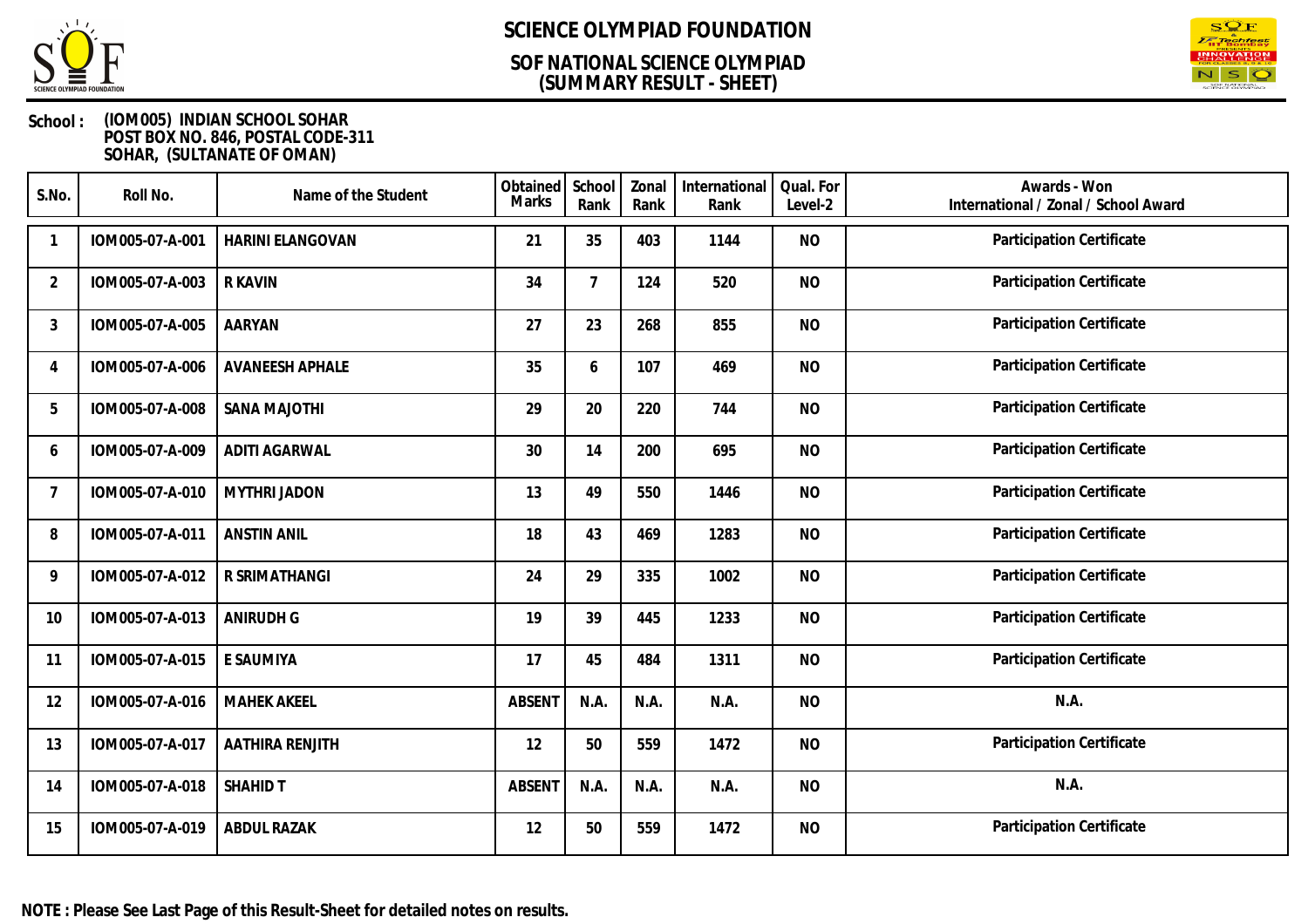

### **(SUMMARY RESULT - SHEET) SOF NATIONAL SCIENCE OLYMPIAD**



### **School : (IOM005) INDIAN SCHOOL SOHAR POST BOX NO. 846, POSTAL CODE-311 SOHAR, (SULTANATE OF OMAN)**

| S.No. | Roll No.        | Name of the Student       | Obtained<br>Marks | School<br>Rank | Zonal<br>Rank | International<br>Rank | Qual. For<br>Level-2 | Awards - Won<br>International / Zonal / School Award |
|-------|-----------------|---------------------------|-------------------|----------------|---------------|-----------------------|----------------------|------------------------------------------------------|
| 16    | IOM005-07-A-020 | M GEETHU SHIVANI          | <b>ABSENT</b>     | N.A.           | N.A.          | N.A.                  | <b>NO</b>            | N.A.                                                 |
| 17    | IOM005-07-B-021 | BALAMURUGAN SIDAMBARISVAR | <b>ABSENT</b>     | N.A.           | N.A.          | N.A.                  | <b>NO</b>            | N.A.                                                 |
| 18    | IOM005-07-B-022 | <b>ULLASH PARAMESHI</b>   | 21                | 36             | 405           | 1146                  | <b>NO</b>            | Participation Certificate                            |
| 19    | IOM005-07-B-023 | <b>ISHAN GHOSE</b>        | <b>ABSENT</b>     | N.A.           | N.A.          | N.A.                  | <b>NO</b>            | N.A.                                                 |
| 20    | IOM005-07-B-024 | RUJUTA SHIRISH KHARE      | <b>ABSENT</b>     | N.A.           | N.A.          | N.A.                  | <b>NO</b>            | N.A.                                                 |
| 21    | IOM005-07-B-026 | <b>AMAN SAJI</b>          | <b>ABSENT</b>     | N.A.           | N.A.          | N.A.                  | <b>NO</b>            | N.A.                                                 |
| 22    | IOM005-07-B-027 | SONA SUDHAKAR             | <b>ABSENT</b>     | N.A.           | N.A.          | N.A.                  | <b>NO</b>            | N.A.                                                 |
| 23    | IOM005-07-B-028 | TEJSWINI RAJASEKHARAN     | 24                | 29             | 335           | 1002                  | <b>NO</b>            | Participation Certificate                            |
| 24    | IOM005-07-B-029 | SONIKA CHARMI GANGAVARAR  | 19                | 38             | 443           | 1231                  | <b>NO</b>            | Participation Certificate                            |
| 25    | IOM005-07-B-030 | ADITYA PRATAP SINGH       | 18                | 42             | 467           | 1276                  | <b>NO</b>            | Participation Certificate                            |
| 26    | IOM005-07-B-031 | SANJIT SUNDARAMAN         | <b>ABSENT</b>     | N.A.           | N.A.          | N.A.                  | <b>NO</b>            | N.A.                                                 |
| 27    | IOM005-07-B-033 | SAMRUDDHI MANDAR SATHE    | 29                | 18             | 212           | 725                   | <b>NO</b>            | Participation Certificate                            |
| 28    | IOM005-07-B-034 | S SHAUN ROHAN RAJ         | 20                | 37             | 419           | 1190                  | <b>NO</b>            | Participation Certificate                            |
| 29    | IOM005-07-B-035 | LABDHI MILAN DOSHI        | 25                | 27             | 312           | 952                   | <b>NO</b>            | Participation Certificate                            |
| 30    | IOM005-07-B-037 | DAGGUMATI VAISHNAV        | 18                | 44             | 470           | 1284                  | <b>NO</b>            | Participation Certificate                            |
| 31    | IOM005-07-B-038 | SENTHIL HARINEE           | 18                | 41             | 464           | 1273                  | <b>NO</b>            | Participation Certificate                            |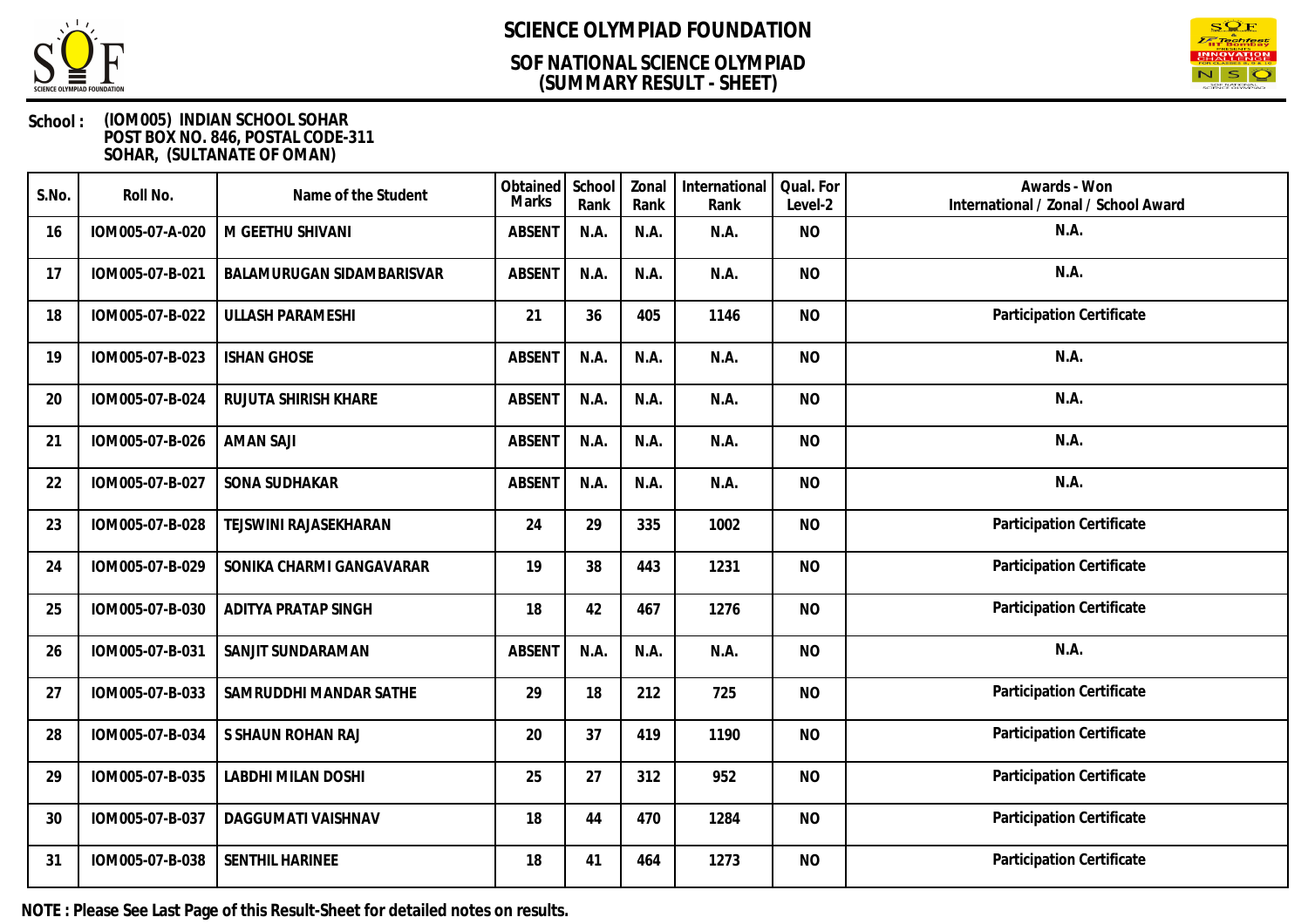

### **(SUMMARY RESULT - SHEET) SOF NATIONAL SCIENCE OLYMPIAD**



### **School : (IOM005) INDIAN SCHOOL SOHAR POST BOX NO. 846, POSTAL CODE-311 SOHAR, (SULTANATE OF OMAN)**

| S.No. | Roll No.        | Name of the Student     | Obtained<br><b>Marks</b> | School<br>Rank | Zonal<br>Rank | International<br>Rank | Qual. For<br>Level-2 | Awards - Won<br>International / Zonal / School Award |
|-------|-----------------|-------------------------|--------------------------|----------------|---------------|-----------------------|----------------------|------------------------------------------------------|
| 32    | IOM005-07-C-039 | YASHITA SINGH           | 24                       | 28             | 329           | 991                   | <b>NO</b>            | Participation Certificate                            |
| 33    | IOM005-07-C-044 | R SHEJINAH CHRISTOE     | <b>ABSENT</b>            | N.A.           | N.A.          | N.A.                  | <b>NO</b>            | N.A.                                                 |
| 34    | IOM005-07-C-045 | <b>SREE HARI</b>        | 23                       | 32             | 353           | 1040                  | <b>NO</b>            | Participation Certificate                            |
| 35    | IOM005-07-D-049 | PAVAN NAMBIAR           | 31                       | 10             | 174           | 636                   | <b>NO</b>            | Participation Certificate                            |
| 36    | IOM005-07-D-050 | <b>CHRIS JOSHI</b>      | 30                       | 17             | 206           | 704                   | <b>NO</b>            | Participation Certificate                            |
| 37    | IOM005-07-D-051 | JOEL JOSE MANOJ         | 35                       | 5              | 103           | 463                   | <b>NO</b>            | Participation Certificate                            |
| 38    | IOM005-07-D-052 | <b>HANSINI C SALIAN</b> | 29                       | 21             | 221           | 745                   | <b>NO</b>            | Participation Certificate                            |
| 39    | IOM005-07-D-053 | <b>AAYAT PERWEZ</b>     | 23                       | 31             | 352           | 1039                  | <b>NO</b>            | Participation Certificate                            |
| 40    | IOM005-07-D-054 | <b>G M SHYAM</b>        | <b>ABSENT</b>            | N.A.           | N.A.          | N.A.                  | <b>NO</b>            | N.A.                                                 |
| 41    | IOM005-07-D-057 | AISHA ZUBER LALOO       | <b>ABSENT</b>            | N.A.           | N.A.          | N.A.                  | <b>NO</b>            | N.A.                                                 |
| 42    | IOM005-07-D-058 | SYED SAMEED HUSSAINI    | 35                       | $\overline{4}$ | 100           | 459                   | <b>NO</b>            | School Bronze Medal + Participation Certificate      |
| 43    | IOM005-07-D-059 | VAISHNAVI               | 16                       | 48             | 505           | 1355                  | <b>NO</b>            | Participation Certificate                            |
| 44    | IOM005-07-D-062 | A MOHAMMED HAAZIQ RYAN  | 24                       | 29             | 335           | 1002                  | <b>NO</b>            | Participation Certificate                            |
| 45    | IOM005-07-E-064 | <b>DEVIKA SANTOSH</b>   | 30                       | 13             | 192           | 681                   | <b>NO</b>            | Participation Certificate                            |
| 46    | IOM005-07-E-065 | SARTHAK SAXENA          | 26                       | 25             | 296           | 911                   | <b>NO</b>            | Participation Certificate                            |
| 47    | IOM005-07-E-066 | <b>ATHARV S WADKAR</b>  | 30                       | 15             | 201           | 696                   | <b>NO</b>            | Participation Certificate                            |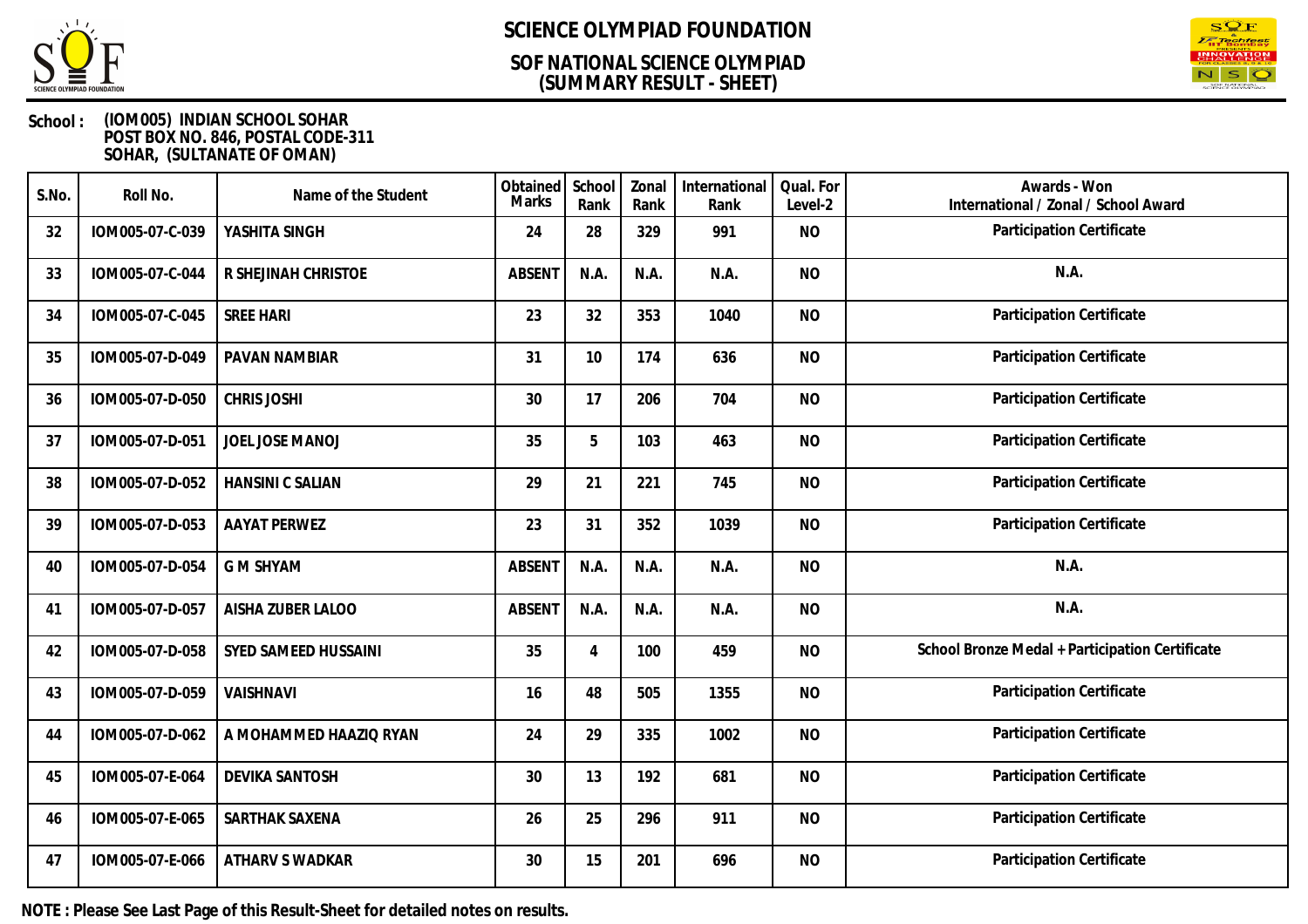

### **(SUMMARY RESULT - SHEET) SOF NATIONAL SCIENCE OLYMPIAD**



### **School : (IOM005) INDIAN SCHOOL SOHAR POST BOX NO. 846, POSTAL CODE-311 SOHAR, (SULTANATE OF OMAN)**

| S.No. | Roll No.        | Name of the Student       | Obtained<br><b>Marks</b> | School<br>Rank | Zonal<br>Rank | International<br>Rank | Qual. For<br>Level-2 | Awards - Won<br>International / Zonal / School Award |
|-------|-----------------|---------------------------|--------------------------|----------------|---------------|-----------------------|----------------------|------------------------------------------------------|
| 48    | IOM005-07-E-067 | CASTORI VIVALDO           | <b>ABSENT</b>            | N.A.           | N.A.          | N.A.                  | <b>NO</b>            | N.A.                                                 |
| 49    | IOM005-07-E-070 | <b>KRISHNA CHAITANYA</b>  | 19                       | 38             | 443           | 1231                  | <b>NO</b>            | Participation Certificate                            |
| 50    | IOM005-07-E-071 | <b>AKASH AJAY</b>         | 29                       | 22             | 223           | 747                   | <b>NO</b>            | Participation Certificate                            |
| 51    | IOM005-07-F-072 | NAVAMI UNNITHAN           | 13                       | 49             | 550           | 1446                  | <b>NO</b>            | Participation Certificate                            |
| 52    | IOM005-07-F-073 | <b>HARIT MEHTA</b>        | 40                       | $\overline{2}$ | 39            | 279                   | <b>YES</b>           | School Gold Medal + Participation Certificate        |
| 53    | IOM005-07-F-074 | SUMEDH SANJAY KAMBLE      | 24                       | 28             | 329           | 991                   | <b>NO</b>            | Participation Certificate                            |
| 54    | IOM005-07-F-075 | <b>NALAN BABURAJ</b>      | 30                       | 14             | 200           | 695                   | <b>NO</b>            | Participation Certificate                            |
| 55    | IOM005-07-F-076 | <b>ANAMIKA P</b>          | 33                       | 8              | 128           | 536                   | <b>NO</b>            | Participation Certificate                            |
| 56    | IOM005-07-F-078 | AADILAKSHMI               | 30                       | 16             | 202           | 697                   | <b>NO</b>            | Participation Certificate                            |
| 57    | IOM005-07-F-079 | ZANHA                     | <b>ABSENT</b>            | N.A.           | N.A.          | N.A.                  | <b>NO</b>            | N.A.                                                 |
| 58    | IOM005-07-F-080 | <b>ESHAAN VELPULA SAI</b> | 25                       | 26             | 306           | 942                   | <b>NO</b>            | Participation Certificate                            |
| 59    | IOM005-07-F-081 | <b>KEERTHANA JOY</b>      | 27                       | 24             | 270           | 857                   | <b>NO</b>            | Participation Certificate                            |
| 60    | IOM005-07-F-082 | SANNIKAA DINESH SHETTY    | 31                       | 12             | 182           | 648                   | <b>NO</b>            | Participation Certificate                            |
| 61    | IOM005-07-F-084 | ARYA RITESH KUMAR MIRANI  | 37                       | 3              | 78            | 390                   | <b>NO</b>            | School Silver Medal + Participation Certificate      |
| 62    | IOM005-07-F-085 | HET SARAVAIYA             | 18                       | 40             | 456           | 1263                  | <b>NO</b>            | Participation Certificate                            |
| 63    | IOM005-07-G-089 | MONISH GANGADHARAN        | 42                       | 1              | 25            | 201                   | <b>YES</b>           | Medal of Distinction + Certificate of Distinction    |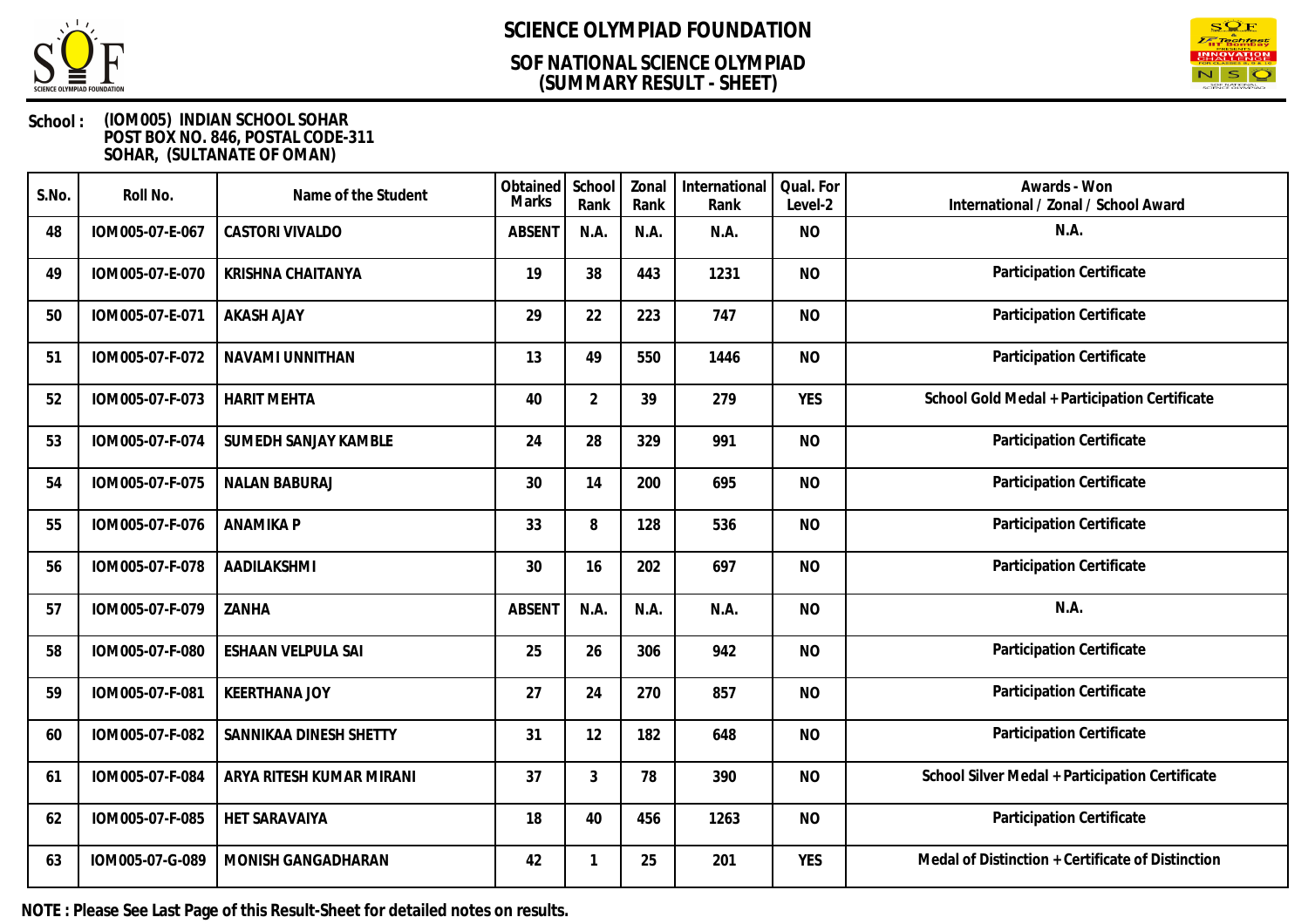

### **(SUMMARY RESULT - SHEET) SOF NATIONAL SCIENCE OLYMPIAD**



| S.No.          | Roll No.        | Name of the Student | Obtained<br><b>Marks</b> | School<br>Rank | Zonal<br>Rank | International<br>Rank | Qual. For<br>Level-2 | Awards - Won<br>International / Zonal / School Award |
|----------------|-----------------|---------------------|--------------------------|----------------|---------------|-----------------------|----------------------|------------------------------------------------------|
| 64             | IOM005-07-G-090 | S THANGAVEL         | 18                       | 44             | 470           | 1284                  | <b>NO</b>            | Participation Certificate                            |
| 65             | IOM005-07-G-091 | <b>NIHARIKA</b>     | 23                       | 33             | 355           | 1045                  | <b>NO</b>            | Participation Certificate                            |
| 66             | IOM005-07-G-092 | HARINANDAN UMA TEJA | 32                       | 9              | 153           | 589                   | <b>NO</b>            | Participation Certificate                            |
| 67             | IOM005-07-G-093 | <b>HARRY JOSEPH</b> | <b>ABSENT</b>            | N.A.           | N.A.          | N.A.                  | <b>NO</b>            | N.A.                                                 |
| 68             | IOM005-07-G-094 | <b>FIYARS</b>       | 23                       | 30             | 350           | 1037                  | <b>NO</b>            | Participation Certificate                            |
| 69             | IOM005-07-G-095 | <b>ASHWIN MANOJ</b> | <b>ABSENT</b>            | N.A.           | N.A.          | N.A.                  | <b>NO</b>            | N.A.                                                 |
| 70             | IOM005-07-G-096 | SHREY R SHIRSAT     | 17                       | 46             | 485           | 1312                  | <b>NO</b>            | Participation Certificate                            |
| 71             | IOM005-07-G-097 | MOHAMMED AYAN       | 31                       | 11             | 177           | 639                   | <b>NO</b>            | Participation Certificate                            |
| 72             | IOM005-07-G-098 | <b>NANDINIS</b>     | 22                       | 34             | 376           | 1088                  | <b>NO</b>            | Participation Certificate                            |
| 73             | IOM005-07-G-099 | S SARVESHVAR        | 17                       | 47             | 490           | 1321                  | <b>NO</b>            | Participation Certificate                            |
| 74             | IOM005-07-G-100 | SINCHAN SUVARNA     | 29                       | 19             | 215           | 734                   | <b>NO</b>            | Participation Certificate                            |
| 75             | IOM005-07-G-102 | MARYAM ZUBER LALOO  | <b>ABSENT</b>            | N.A.           | N.A.          | N.A.                  | <b>NO</b>            | N.A.                                                 |
|                | IOM005-08-A-002 | ROHAN SUCHITHRAN    | 43                       | 3              | 15            | 177                   | <b>YES</b>           | Medal of Distinction + Certificate of Distinction    |
| $\overline{2}$ | IOM005-08-A-004 | PRITESH TRIPATHI    | 34                       | 6              | 88            | 495                   | <b>NO</b>            | School Bronze Medal + Participation Certificate      |
| 3              | IOM005-08-A-005 | <b>ADVAIT NAIR</b>  | <b>ABSENT</b>            | N.A.           | N.A.          | N.A.                  | <b>NO</b>            | N.A.                                                 |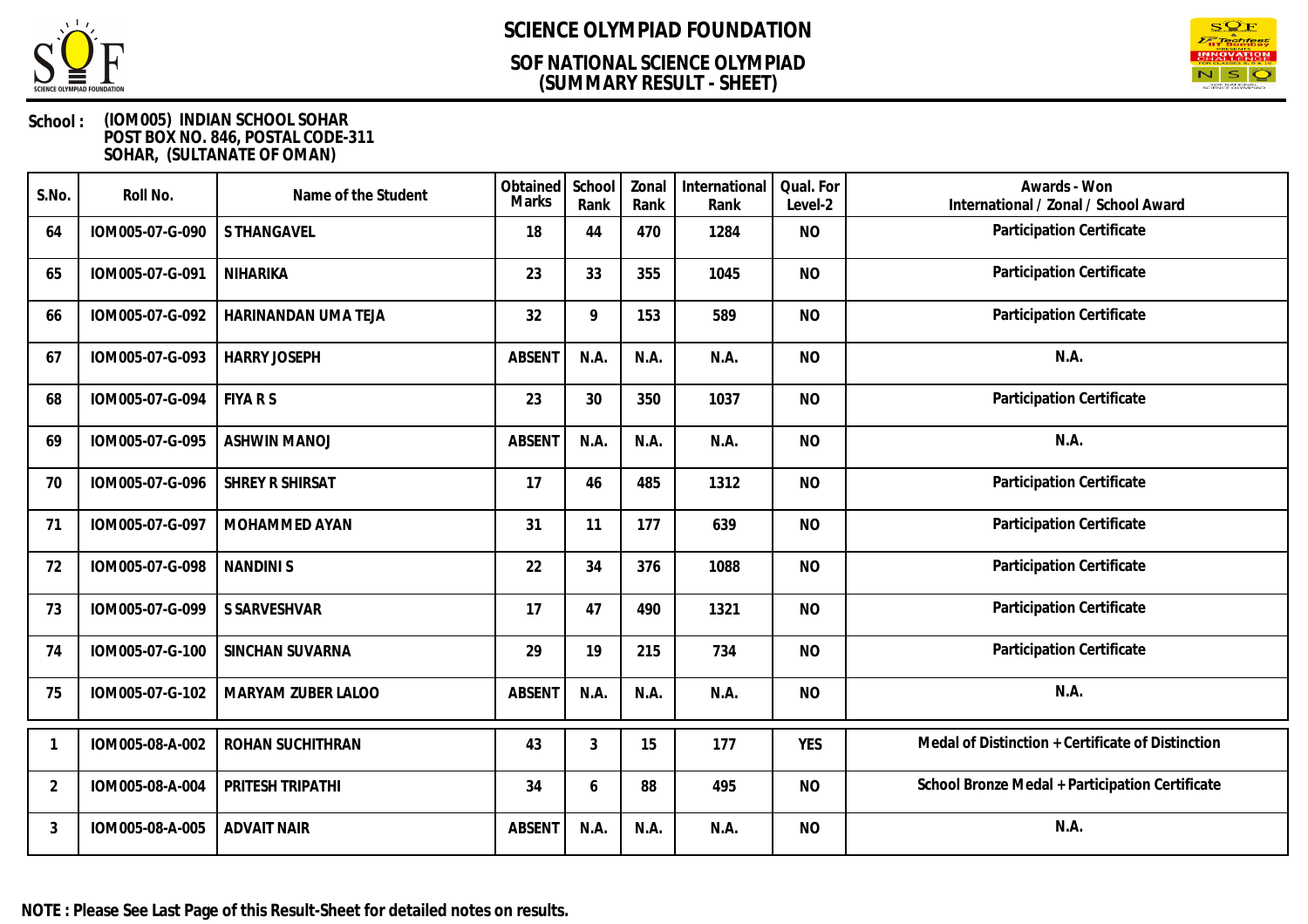

## **(SUMMARY RESULT - SHEET) SOF NATIONAL SCIENCE OLYMPIAD**



### **School : (IOM005) INDIAN SCHOOL SOHAR POST BOX NO. 846, POSTAL CODE-311 SOHAR, (SULTANATE OF OMAN)**

| S.No.          | Roll No.        | Name of the Student       | Obtained<br><b>Marks</b> | School<br>Rank | Zonal<br>Rank | International<br>Rank | Qual. For<br>Level-2 | Awards - Won<br>International / Zonal / School Award |
|----------------|-----------------|---------------------------|--------------------------|----------------|---------------|-----------------------|----------------------|------------------------------------------------------|
| 4              | IOM005-08-A-010 | <b>JASRA SYED</b>         | 34                       | 7              | 94            | 507                   | <b>NO</b>            | Participation Certificate                            |
| 5              | IOM005-08-A-011 | C K HARINI RAJ            | 19                       | 36             | 383           | 1249                  | <b>NO</b>            | Participation Certificate                            |
| 6              | IOM005-08-A-015 | <b>ZAINAB FATIMA</b>      | 27                       | 19             | 224           | 870                   | <b>NO</b>            | Participation Certificate                            |
| $\overline{7}$ | IOM005-08-B-016 | <b>KUSHAL M</b>           | 35                       | 5              | 82            | 463                   | <b>NO</b>            | School Silver Medal + Participation Certificate      |
| 8              | IOM005-08-B-018 | OLIVER LOURDINO MAHINTHAN | 21                       | 32             | 347           | 1171                  | <b>NO</b>            | Participation Certificate                            |
| 9              | IOM005-08-B-019 | CHERISH VARUGHESE BINNY   | 28                       | 17             | 209           | 829                   | <b>NO</b>            | Participation Certificate                            |
| 10             | IOM005-08-B-020 | ELDHO KURIAN JAMES        | <b>ABSENT</b>            | N.A.           | N.A.          | N.A.                  | <b>NO</b>            | N.A.                                                 |
| 11             | IOM005-08-B-022 | K LAKSHAYA                | <b>ABSENT</b>            | N.A.           | N.A.          | N.A.                  | <b>NO</b>            | N.A.                                                 |
| 12             | IOM005-08-B-025 | <b>ALAN M MATHEW</b>      | 28                       | 16             | 208           | 828                   | <b>NO</b>            | Participation Certificate                            |
| 13             | IOM005-08-B-026 | HARSHINI PADMANABHAN      | 28                       | 15             | 204           | 820                   | <b>NO</b>            | Participation Certificate                            |
| 14             | IOM005-08-B-027 | R SHRIYAA KISHORE         | <b>ABSENT</b>            | N.A.           | N.A.          | N.A.                  | <b>NO</b>            | N.A.                                                 |
| 15             | IOM005-08-B-028 | CHOKSHI KHANJAN           | 43                       | $\overline{2}$ | 12            | 166                   | <b>YES</b>           | Medal of Distinction + Certificate of Distinction    |
| 16             | IOM005-08-B-030 | SNIGDHA CHATTARJEE        | <b>ABSENT</b>            | N.A.           | N.A.          | N.A.                  | <b>NO</b>            | N.A.                                                 |
| 17             | IOM005-08-C-034 | SEETHA LEKSHMY            | <b>ABSENT</b>            | N.A.           | N.A.          | N.A.                  | <b>NO</b>            | N.A.                                                 |
| 18             | IOM005-08-C-036 | <b>SHREY PAREKH</b>       | 27                       | 18             | 222           | 868                   | <b>NO</b>            | Participation Certificate                            |
| 19             | IOM005-08-C-037 | <b>SWATI RAJESH</b>       | <b>ABSENT</b>            | N.A.           | N.A.          | N.A.                  | <b>NO</b>            | N.A.                                                 |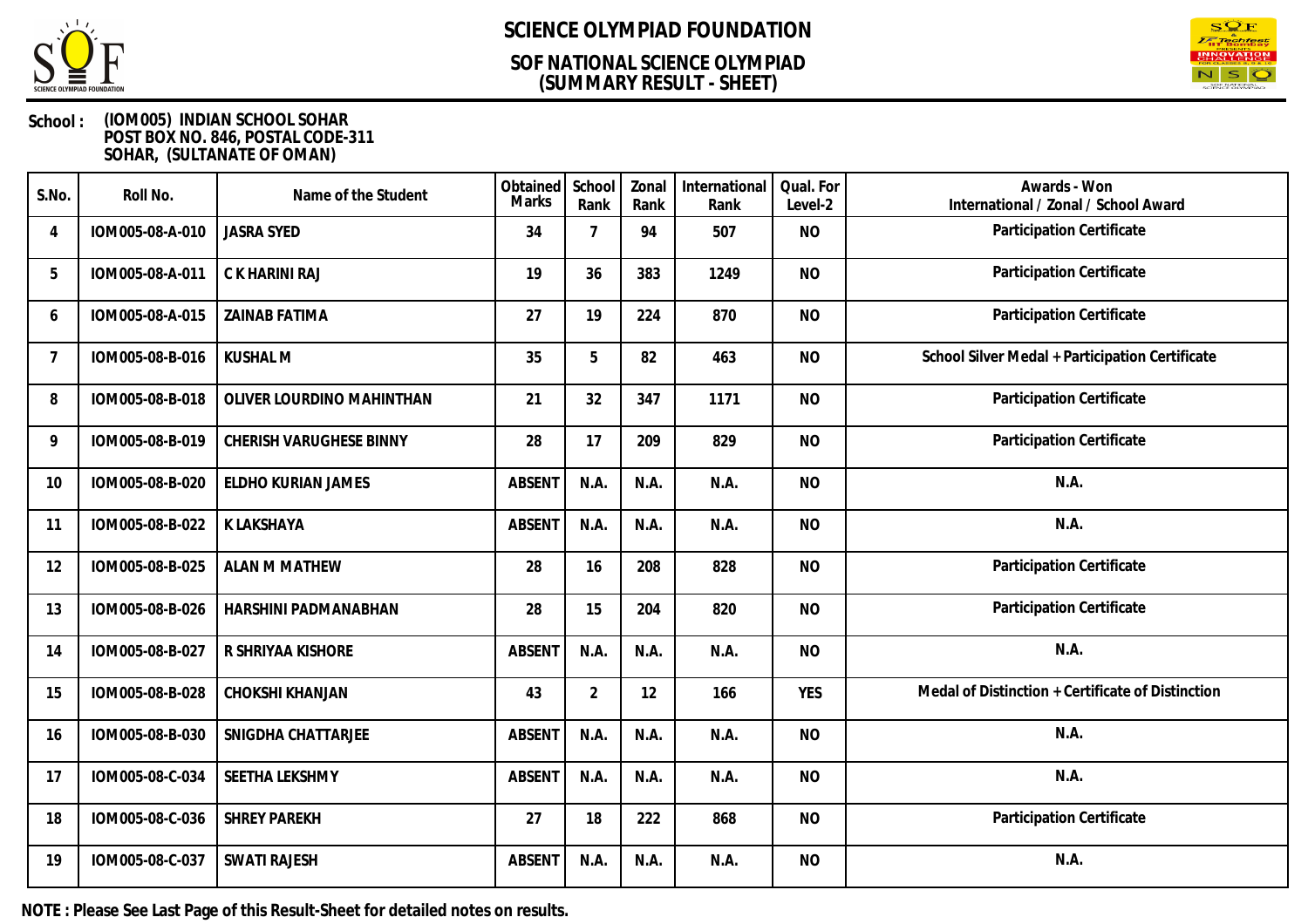

### **(SUMMARY RESULT - SHEET) SOF NATIONAL SCIENCE OLYMPIAD**



### **School : (IOM005) INDIAN SCHOOL SOHAR POST BOX NO. 846, POSTAL CODE-311 SOHAR, (SULTANATE OF OMAN)**

| S.No. | Roll No.        | Name of the Student      | Obtained<br><b>Marks</b> | School<br>Rank | Zonal<br>Rank  | International<br>Rank | Qual. For<br>Level-2 | Awards - Won<br>International / Zonal / School Award |
|-------|-----------------|--------------------------|--------------------------|----------------|----------------|-----------------------|----------------------|------------------------------------------------------|
| 20    | IOM005-08-C-038 | PAKHI GOLYAN             | 29                       | 13             | 187            | 769                   | <b>NO</b>            | Participation Certificate                            |
| 21    | IOM005-08-C-039 | MEGHNA JAYAKUMAR         | <b>ABSENT</b>            | N.A.           | N.A.           | N.A.                  | <b>NO</b>            | N.A.                                                 |
| 22    | IOM005-08-C-040 | PRANAV SABAREESH M P     | 30                       | 11             | 162            | 707                   | <b>NO</b>            | Participation Certificate                            |
| 23    | IOM005-08-C-041 | MEGHNA SENTHIL KUMAR     | <b>ABSENT</b>            | N.A.           | N.A.           | N.A.                  | <b>NO</b>            | N.A.                                                 |
| 24    | IOM005-08-C-046 | AARON MATHEW KOSHY       | 38                       | $\overline{4}$ | 46             | 330                   | <b>YES</b>           | School Gold Medal + Participation Certificate        |
| 25    | IOM005-08-C-048 | PUSHKAR RAI              | 30                       | 10             | 160            | 699                   | <b>NO</b>            | Participation Certificate                            |
| 26    | IOM005-08-D-049 | R ISHWARI                | 27                       | 20             | 225            | 871                   | <b>NO</b>            | Participation Certificate                            |
| 27    | IOM005-08-D-050 | TAHNIYA HARMAIN          | <b>ABSENT</b>            | N.A.           | N.A.           | N.A.                  | <b>NO</b>            | N.A.                                                 |
| 28    | IOM005-08-D-052 | KRITHYAA VIJAYANAND      | 45                       |                | $\overline{7}$ | 121                   | <b>YES</b>           | Medal of Distinction + Certificate of Distinction    |
| 29    | IOM005-08-D-055 | ANEESH PRAFUL KADAM      | 22                       | 30             | 319            | 1115                  | <b>NO</b>            | Participation Certificate                            |
| 30    | IOM005-08-D-056 | <b>KRATAGYA SINGH</b>    | 17                       | 41             | 429            | 1334                  | <b>NO</b>            | Participation Certificate                            |
| 31    | IOM005-08-E-058 | KSHITIJ RAMRAO SRIVASTAV | 19                       | 38             | 389            | 1260                  | <b>NO</b>            | Participation Certificate                            |
| 32    | IOM005-08-E-059 | RUTUJA KALE              | 23                       | 29             | 300            | 1077                  | <b>NO</b>            | Participation Certificate                            |
| 33    | IOM005-08-E-060 | <b>MANAV RAJESH</b>      | 19                       | 35             | 380            | 1241                  | <b>NO</b>            | Participation Certificate                            |
| 34    | IOM005-08-E-063 | <b>TULSI MAKWANA</b>     | 19                       | 37             | 387            | 1253                  | <b>NO</b>            | Participation Certificate                            |
| 35    | IOM005-08-E-065 | <b>ARDRA SUNIL</b>       | 25                       | 23             | 261            | 969                   | <b>NO</b>            | Participation Certificate                            |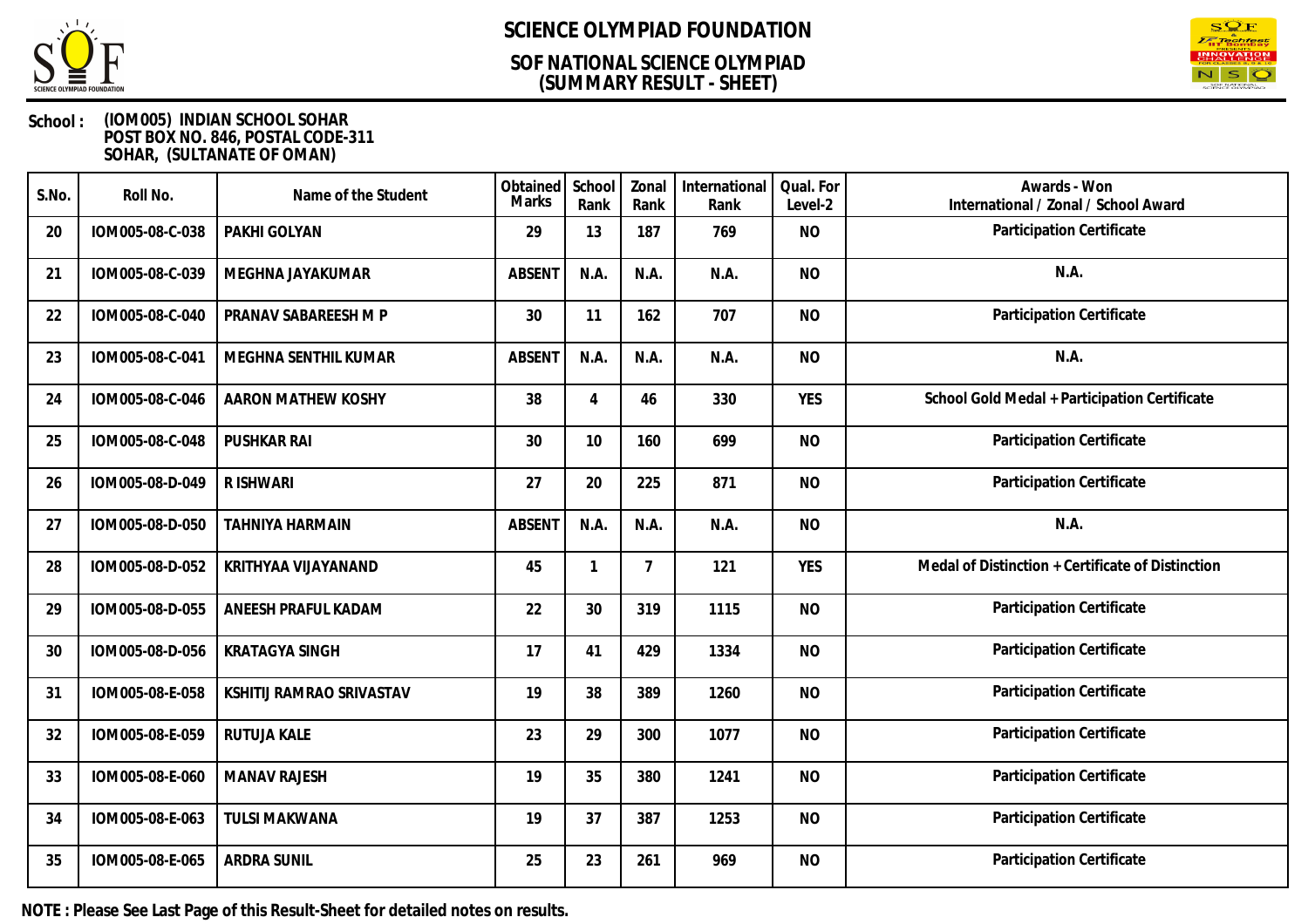

### **(SUMMARY RESULT - SHEET) SOF NATIONAL SCIENCE OLYMPIAD**



### **School : (IOM005) INDIAN SCHOOL SOHAR POST BOX NO. 846, POSTAL CODE-311 SOHAR, (SULTANATE OF OMAN)**

| S.No. | Roll No.        | Name of the Student       | Obtained<br><b>Marks</b> | School<br>Rank | Zonal<br>Rank | International<br>Rank | Qual. For<br>Level-2 | Awards - Won<br>International / Zonal / School Award |
|-------|-----------------|---------------------------|--------------------------|----------------|---------------|-----------------------|----------------------|------------------------------------------------------|
| 36    | IOM005-08-E-068 | PANSHUL HUMAD             | 30                       | 12             | 169           | 719                   | <b>NO</b>            | Participation Certificate                            |
| 37    | IOM005-08-E-069 | <b>LAKSHYA SABBI</b>      | 23                       | 28             | 297           | 1069                  | <b>NO</b>            | Participation Certificate                            |
| 38    | IOM005-08-E-070 | SANSHRAY S GANAPATRI      | 24                       | 25             | 279           | 1021                  | <b>NO</b>            | Participation Certificate                            |
| 39    | IOM005-08-F-072 | <b>HUDA FATIMA</b>        | 24                       | 24             | 275           | 1012                  | <b>NO</b>            | Participation Certificate                            |
| 40    | IOM005-08-F-074 | <b>AKSHAT RASTOGI</b>     | 18                       | 40             | 414           | 1300                  | <b>NO</b>            | Participation Certificate                            |
| 41    | IOM005-08-F-076 | <b>HISAMYUKTHA</b>        | 20                       | 33             | 363           | 1209                  | <b>NO</b>            | Participation Certificate                            |
| 42    | IOM005-08-F-077 | S PRAGATHEESHWARI         | 31                       | 9              | 156           | 678                   | <b>NO</b>            | Participation Certificate                            |
| 43    | IOM005-08-F-078 | SAKSHI GIRISH SAVDEKAR    | 23                       | 27             | 294           | 1060                  | <b>NO</b>            | Participation Certificate                            |
| 44    | IOM005-08-F-079 | SAAKSHI MATALE            | 32                       | 8              | 132           | 618                   | <b>NO</b>            | Participation Certificate                            |
| 45    | IOM005-08-F-080 | <b>ABIDHS</b>             | 23                       | 28             | 297           | 1069                  | <b>NO</b>            | Participation Certificate                            |
| 46    | IOM005-08-F-081 | <b>ANIKETH POWAR</b>      | 22                       | 31             | 324           | 1125                  | <b>NO</b>            | Participation Certificate                            |
| 47    | IOM005-08-F-083 | S VALLIAPAN               | 26                       | 21             | 241           | 919                   | <b>NO</b>            | Participation Certificate                            |
| 48    | IOM005-08-F-084 | PAVANI DEVABATHINI        | 24                       | 25             | 279           | 1021                  | <b>NO</b>            | Participation Certificate                            |
| 49    | IOM005-08-F-085 | <b>EDWIN EMANNEL GIBY</b> | 20                       | 34             | 365           | 1211                  | <b>NO</b>            | Participation Certificate                            |
| 50    | IOM005-08-F-086 | <b>DELSTON VINITH VAS</b> | 29                       | 14             | 193           | 780                   | <b>NO</b>            | Participation Certificate                            |
| 51    | IOM005-08-F-087 | SANIYA A S                | 18                       | 39             | 413           | 1299                  | <b>NO</b>            | Participation Certificate                            |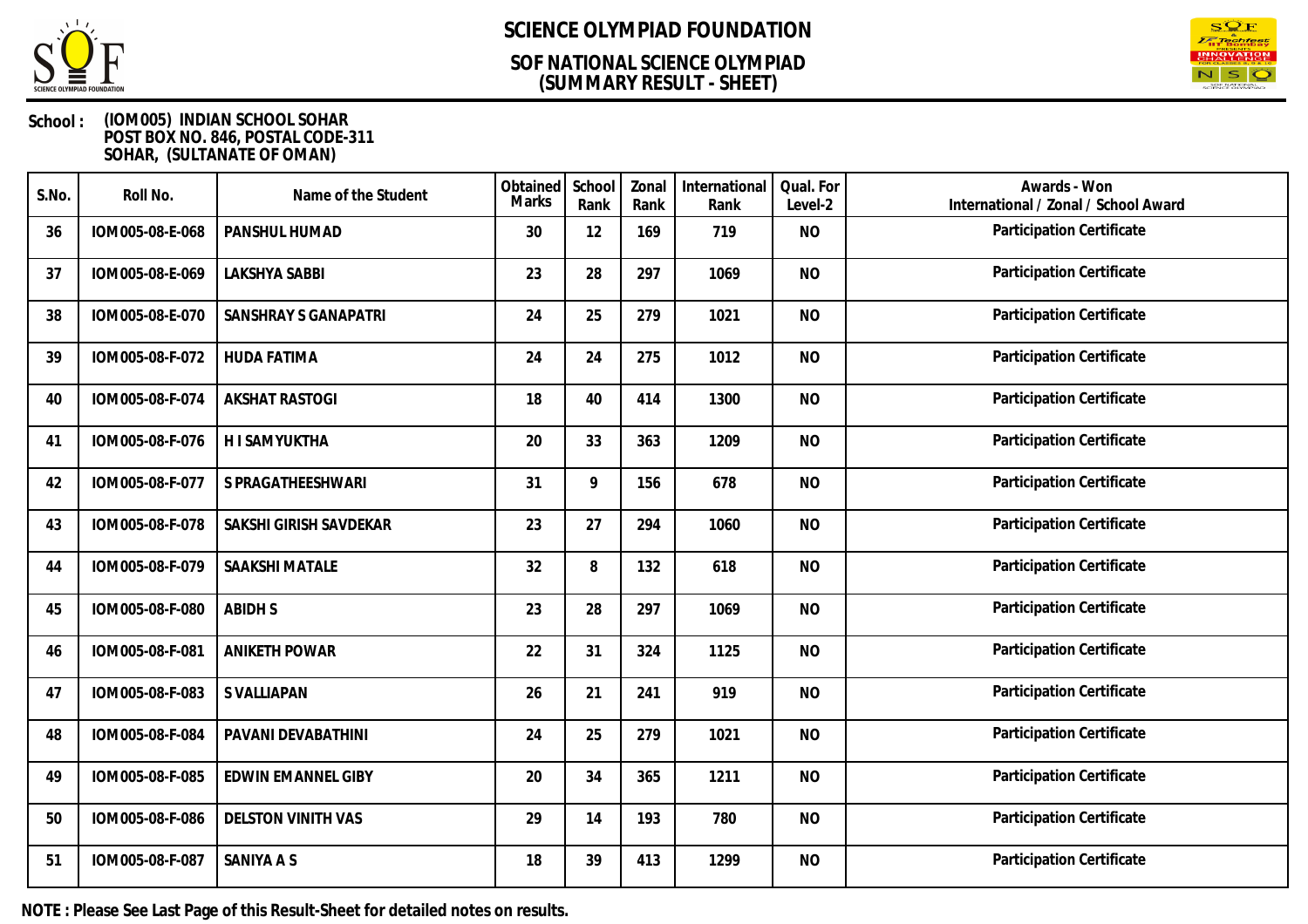

### **(SUMMARY RESULT - SHEET) SOF NATIONAL SCIENCE OLYMPIAD**



| S.No.          | Roll No.        | Name of the Student         | Obtained<br><b>Marks</b> | School<br>Rank | Zonal<br>Rank | International<br>Rank | Qual. For<br>Level-2 | Awards - Won<br>International / Zonal / School Award |
|----------------|-----------------|-----------------------------|--------------------------|----------------|---------------|-----------------------|----------------------|------------------------------------------------------|
| 52             | IOM005-08-F-088 | MOHAMED FARHAN              | 24                       | 26             | 291           | 1042                  | <b>NO</b>            | Participation Certificate                            |
| 53             | IOM005-08-F-089 | SAMBHAWI ADHIKARI           | 26                       | 22             | 249           | 932                   | <b>NO</b>            | Participation Certificate                            |
|                | IOM005-09-A-002 | <b>GARVIT SINGH</b>         | 33                       | 8              | 120           | 556                   | <b>NO</b>            | Participation Certificate                            |
| 2              | IOM005-09-A-005 | HET RITESH KUMAR SHAH       | 28                       | 15             | 201           | 802                   | <b>NO</b>            | Participation Certificate                            |
| 3              | IOM005-09-A-006 | ASHWIN CHOCKALINGAM S       | 28                       | 14             | 200           | 801                   | <b>NO</b>            | Participation Certificate                            |
| $\overline{4}$ | IOM005-09-A-007 | <b>HIYA TAUNK</b>           | 24                       | 21             | 278           | 1004                  | <b>NO</b>            | Participation Certificate                            |
| 5              | IOM005-09-A-008 | <b>OJAS GOLYAN</b>          | 33                       | 6              | 115           | 548                   | <b>NO</b>            | Participation Certificate                            |
| 6              | IOM005-09-A-009 | MADHUSMITA MOHAKUD          | 28                       | 13             | 196           | 790                   | <b>NO</b>            | Participation Certificate                            |
| 7              | IOM005-09-A-010 | ANUSHKA SANJAY GHUSHE       | 26                       | 19             | 247           | 916                   | <b>NO</b>            | Participation Certificate                            |
| 8              | IOM005-09-A-011 | ANIMESH VIJAY BAWANE        | 24                       | 23             | 288           | 1024                  | <b>NO</b>            | Participation Certificate                            |
| 9              | IOM005-09-A-012 | POOJA KUMARI                | <b>ABSENT</b>            | N.A.           | N.A.          | N.A.                  | <b>NO</b>            | N.A.                                                 |
| 10             | IOM005-09-A-014 | <b>GUBBLA SUSHANTH UDAY</b> | <b>ABSENT</b>            | N.A.           | N.A.          | N.A.                  | <b>NO</b>            | N.A.                                                 |
| 11             | IOM005-09-B-018 | <b>OJASWA VERMA</b>         | 40                       |                | 30            | 258                   | <b>YES</b>           | School Gold Medal + Participation Certificate        |
| 12             | IOM005-09-B-022 | <b>ALIGI MANASA</b>         | 19                       | 27             | 376           | 1237                  | <b>NO</b>            | Participation Certificate                            |
| 13             | IOM005-09-B-024 | CLIVE JYONIL COLACO         | <b>ABSENT</b>            | N.A.           | N.A.          | N.A.                  | <b>NO</b>            | N.A.                                                 |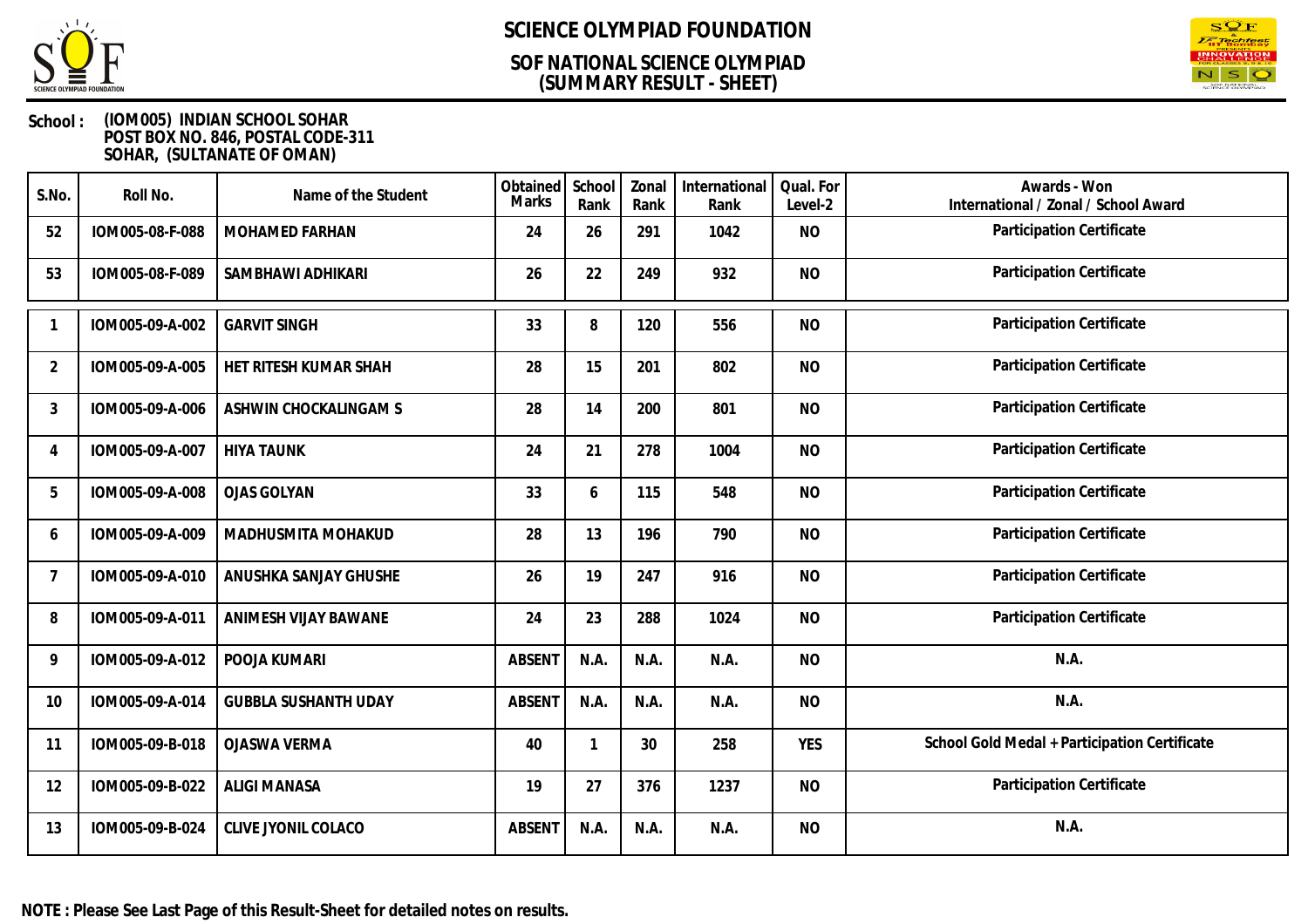

### **(SUMMARY RESULT - SHEET) SOF NATIONAL SCIENCE OLYMPIAD**



### **School : (IOM005) INDIAN SCHOOL SOHAR POST BOX NO. 846, POSTAL CODE-311 SOHAR, (SULTANATE OF OMAN)**

| S.No. | Roll No.        | Name of the Student     | Obtained<br>Marks | School<br>Rank | Zonal<br>Rank | International<br>Rank | Qual. For<br>Level-2 | Awards - Won<br>International / Zonal / School Award |
|-------|-----------------|-------------------------|-------------------|----------------|---------------|-----------------------|----------------------|------------------------------------------------------|
| 14    | IOM005-09-B-026 | MIHIRA SUDHEER NAIR     | 29                | 12             | 185           | 746                   | <b>NO</b>            | Participation Certificate                            |
| 15    | IOM005-09-B-027 | URMI RITESHKUMAR MIRANI | 32                | 10             | 134           | 598                   | <b>NO</b>            | Participation Certificate                            |
| 16    | IOM005-09-B-028 | <b>NEERAJ RAJEEV</b>    | <b>ABSENT</b>     | N.A.           | N.A.          | N.A.                  | <b>NO</b>            | N.A.                                                 |
| 17    | IOM005-09-C-030 | <b>HARSH SHUKLA</b>     | 35                | $\overline{2}$ | 86            | 459                   | <b>NO</b>            | School Silver Medal + Participation Certificate      |
| 18    | IOM005-09-C-031 | <b>ARYAN PANDEY</b>     | 31                | 11             | 152           | 646                   | <b>NO</b>            | Participation Certificate                            |
| 19    | IOM005-09-C-032 | ADITYA SHARMA           | <b>ABSENT</b>     | N.A.           | N.A.          | N.A.                  | <b>NO</b>            | N.A.                                                 |
| 20    | IOM005-09-C-033 | <b>ANSHITHA FICEL</b>   | 27                | 17             | 222           | 861                   | <b>NO</b>            | Participation Certificate                            |
| 21    | IOM005-09-C-036 | DUANE MEC C             | <b>ABSENT</b>     | N.A.           | N.A.          | N.A.                  | <b>NO</b>            | N.A.                                                 |
| 22    | IOM005-09-C-041 | <b>JYOTSNNAV</b>        | 27                | 16             | 220           | 853                   | <b>NO</b>            | Participation Certificate                            |
| 23    | IOM005-09-C-042 | MORE AJINKYA MANIK      | 21                | 26             | 354           | 1170                  | <b>NO</b>            | Participation Certificate                            |
| 24    | IOM005-09-D-044 | REVANTHIKA ASHOK        | <b>ABSENT</b>     | N.A.           | N.A.          | N.A.                  | <b>NO</b>            | N.A.                                                 |
| 25    | IOM005-09-D-045 | SMIT AMITKUMAR RATHOD   | 32                | 9              | 133           | 597                   | <b>NO</b>            | Participation Certificate                            |
| 26    | IOM005-09-D-046 | <b>VARUN BHATT</b>      | 33                | $\overline{7}$ | 118           | 554                   | <b>NO</b>            | Participation Certificate                            |
| 27    | IOM005-09-D-047 | <b>KAVYA MALVIYA</b>    | 24                | 24             | 290           | 1026                  | <b>NO</b>            | Participation Certificate                            |
| 28    | IOM005-09-D-049 | <b>KRISH GOSWAMI</b>    | 24                | 22             | 284           | 1014                  | <b>NO</b>            | Participation Certificate                            |
| 29    | IOM005-09-D-050 | KAMBLE SAKSHI SANJAY    | <b>ABSENT</b>     | N.A.           | N.A.          | N.A.                  | <b>NO</b>            | N.A.                                                 |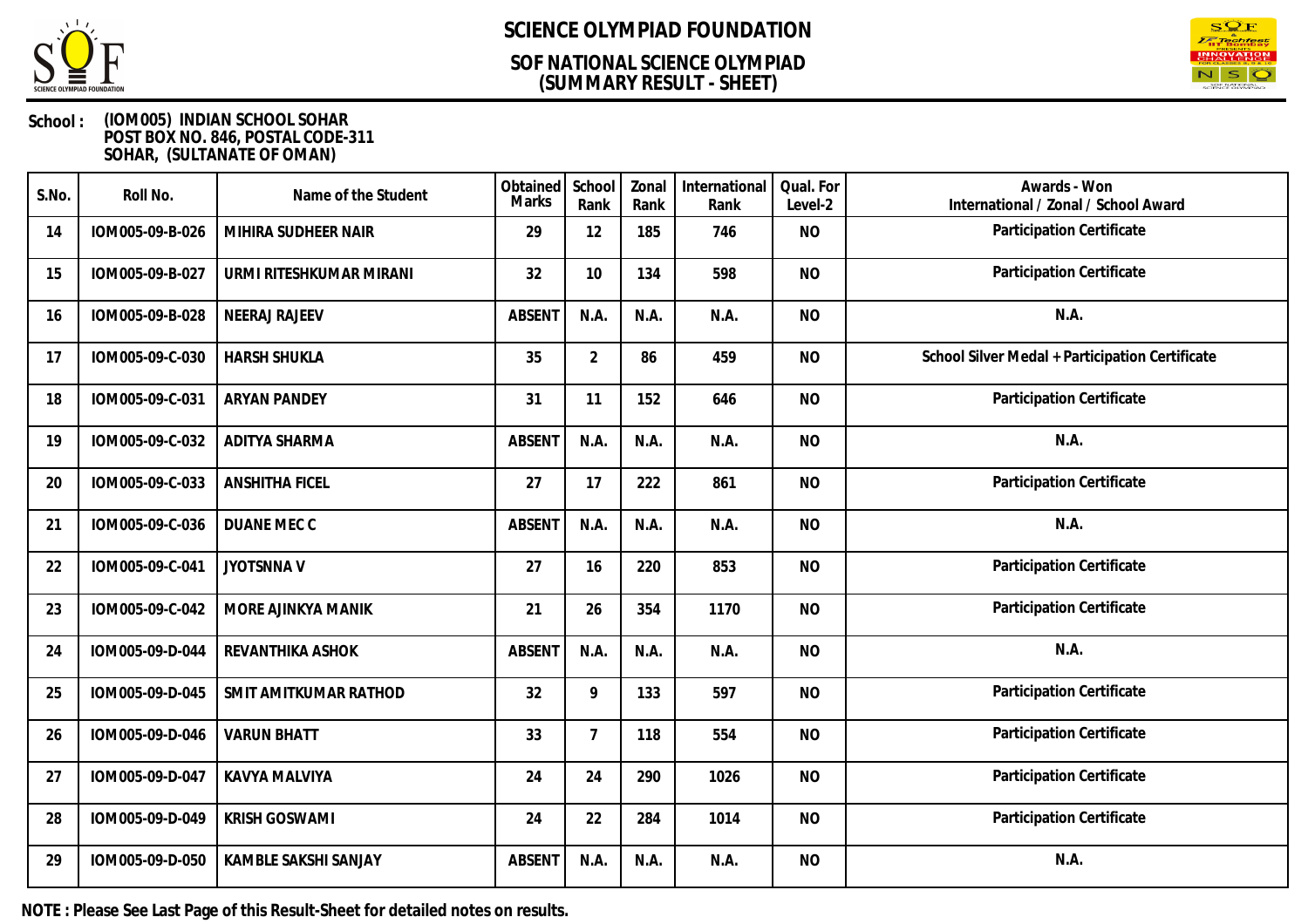

### **(SUMMARY RESULT - SHEET) SOF NATIONAL SCIENCE OLYMPIAD**



| S.No.          | Roll No.        | Name of the Student       | Obtained<br><b>Marks</b> | School<br>Rank | Zonal<br>Rank | International<br>Rank | Qual. For<br>Level-2 | Awards - Won<br>International / Zonal / School Award |
|----------------|-----------------|---------------------------|--------------------------|----------------|---------------|-----------------------|----------------------|------------------------------------------------------|
| 30             | IOM005-09-D-052 | SANIA LORITA DMELO        | <b>ABSENT</b>            | N.A.           | N.A.          | N.A.                  | <b>NO</b>            | N.A.                                                 |
| 31             | IOM005-09-D-053 | <b>KAVYA RAJEE</b>        | <b>ABSENT</b>            | N.A.           | N.A.          | N.A.                  | <b>NO</b>            | N.A.                                                 |
| 32             | IOM005-09-D-057 | SRIJA LUKKA               | 22                       | 25             | 329           | 1123                  | <b>NO</b>            | Participation Certificate                            |
| 33             | IOM005-09-D-058 | ARLEEN KLENISSA MONTEIRO  | <b>ABSENT</b>            | N.A.           | N.A.          | N.A.                  | <b>NO</b>            | N.A.                                                 |
| 34             | IOM005-09-E-063 | LIYA MARIA SHIJO          | 26                       | 18             | 239           | 903                   | <b>NO</b>            | Participation Certificate                            |
| 35             | IOM005-09-E-064 | SWETHA PACKIRISAMY        | 33                       | 5              | 114           | 547                   | <b>NO</b>            | Participation Certificate                            |
| 36             | IOM005-09-E-066 | <b>MARIA THERESE PAUL</b> | 34                       | 3              | 98            | 495                   | <b>NO</b>            | School Bronze Medal + Participation Certificate      |
| 37             | IOM005-09-E-068 | SACHIN JANARATHINAM       | 15                       | 28             | 451           | 1415                  | <b>NO</b>            | Participation Certificate                            |
| 38             | IOM005-09-F-070 | <b>RUTU BHANDARI</b>      | <b>ABSENT</b>            | N.A.           | N.A.          | N.A.                  | <b>NO</b>            | N.A.                                                 |
| 39             | IOM005-09-F-072 | ABDUL ALEEM AAMIR MD      | 26                       | 20             | 250           | 924                   | <b>NO</b>            | Participation Certificate                            |
| 40             | IOM005-09-F-076 | C SREE MUGHI              | 33                       | 4              | 109           | 536                   | <b>NO</b>            | Participation Certificate                            |
| 1              | IOM005-10-A-001 | <b>ABDUL MATEEN</b>       | 22                       | 16             | 276           | 1033                  | <b>NO</b>            | Participation Certificate                            |
| $\overline{2}$ | IOM005-10-A-002 | RISHABH CHOPDE            | <b>ABSENT</b>            | N.A.           | N.A.          | N.A.                  | <b>NO</b>            | N.A.                                                 |
| 3              | IOM005-10-A-003 | SWITHIN GLADSON GOMEZ     | 35                       |                | 52            | 401                   | <b>YES</b>           | School Gold Medal + Participation Certificate        |
| 4              | IOM005-10-A-004 | SHREYA KAMATH             | 28                       | 7              | 151           | 744                   | <b>NO</b>            | Participation Certificate                            |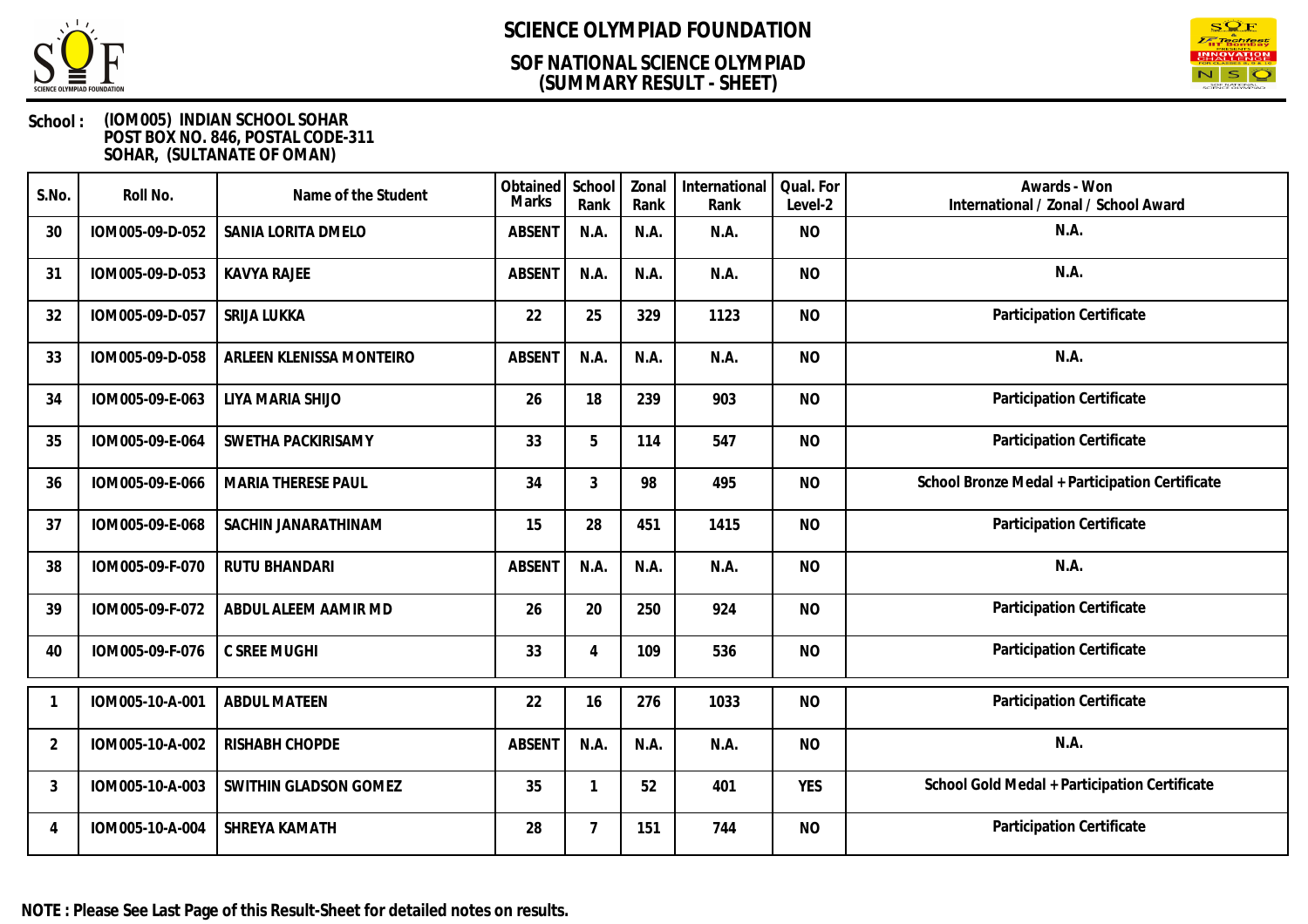

### **(SUMMARY RESULT - SHEET) SOF NATIONAL SCIENCE OLYMPIAD**



### **School : (IOM005) INDIAN SCHOOL SOHAR POST BOX NO. 846, POSTAL CODE-311 SOHAR, (SULTANATE OF OMAN)**

| S.No.          | Roll No.        | Name of the Student       | Obtained<br><b>Marks</b> | School<br>Rank | Zonal<br>Rank | International<br>Rank | Qual. For<br>Level-2 | Awards - Won<br>International / Zonal / School Award |
|----------------|-----------------|---------------------------|--------------------------|----------------|---------------|-----------------------|----------------------|------------------------------------------------------|
| 5              | IOM005-10-A-005 | <b>STUTI RAY</b>          | 21                       | 19             | 295           | 1080                  | <b>NO</b>            | Participation Certificate                            |
| 6              | IOM005-10-A-007 | <b>RISHI SHEKHAR</b>      | 16                       | 24             | 399           | 1279                  | <b>NO</b>            | Participation Certificate                            |
| $\overline{7}$ | IOM005-10-A-008 | PARSHVA KUMAR MANISH SHAH | 23                       | 14             | 246           | 975                   | <b>NO</b>            | Participation Certificate                            |
| 8              | IOM005-10-A-009 | SPARSH GUPTA              | 31                       | $\overline{4}$ | 89            | 568                   | <b>NO</b>            | Participation Certificate                            |
| 9              | IOM005-10-A-010 | SMIT MANOJKUMAR RAVAL     | 31                       | 3              | 88            | 567                   | <b>NO</b>            | School Bronze Medal + Participation Certificate      |
| 10             | IOM005-10-A-011 | <b>SAUMYA TIWARI</b>      | <b>ABSENT</b>            | N.A.           | N.A.          | N.A.                  | <b>NO</b>            | N.A.                                                 |
| 11             | IOM005-10-A-012 | <b>ARAVINTH RAJESH</b>    | 27                       | 9              | 166           | 779                   | <b>NO</b>            | Participation Certificate                            |
| 12             | IOM005-10-A-014 | KRITHI VIKRAMAN J T       | 13                       | 27             | 447           | 1380                  | <b>NO</b>            | Participation Certificate                            |
| 13             | IOM005-10-B-015 | <b>LIYA MERIN SUNNY</b>   | 27                       | 8              | 165           | 778                   | <b>NO</b>            | Participation Certificate                            |
| 14             | IOM005-10-B-016 | SHREYASH GUPTA            | 25                       | 10             | 201           | 868                   | <b>NO</b>            | Participation Certificate                            |
| 15             | IOM005-10-B-017 | ZEBA                      | 19                       | 22             | 340           | 1171                  | <b>NO</b>            | Participation Certificate                            |
| 16             | IOM005-10-B-018 | <b>DIMPI</b>              | <b>ABSENT</b>            | N.A.           | N.A.          | N.A.                  | <b>NO</b>            | N.A.                                                 |
| 17             | IOM005-10-B-019 | NIKEETA RAMKUMAR          | 29                       | 5              | 122           | 669                   | <b>NO</b>            | Participation Certificate                            |
| 18             | IOM005-10-B-020 | MELINDA RUTH KAMALY       | 18                       | 23             | 361           | 1209                  | <b>NO</b>            | Participation Certificate                            |
| 19             | IOM005-10-C-021 | <b>KARTHIK MANOJ</b>      | 14                       | 26             | 433           | 1350                  | <b>NO</b>            | Participation Certificate                            |
| 20             | IOM005-10-C-022 | SAATVIK SRIVASTAVA        | 22                       | 17             | 277           | 1034                  | <b>NO</b>            | Participation Certificate                            |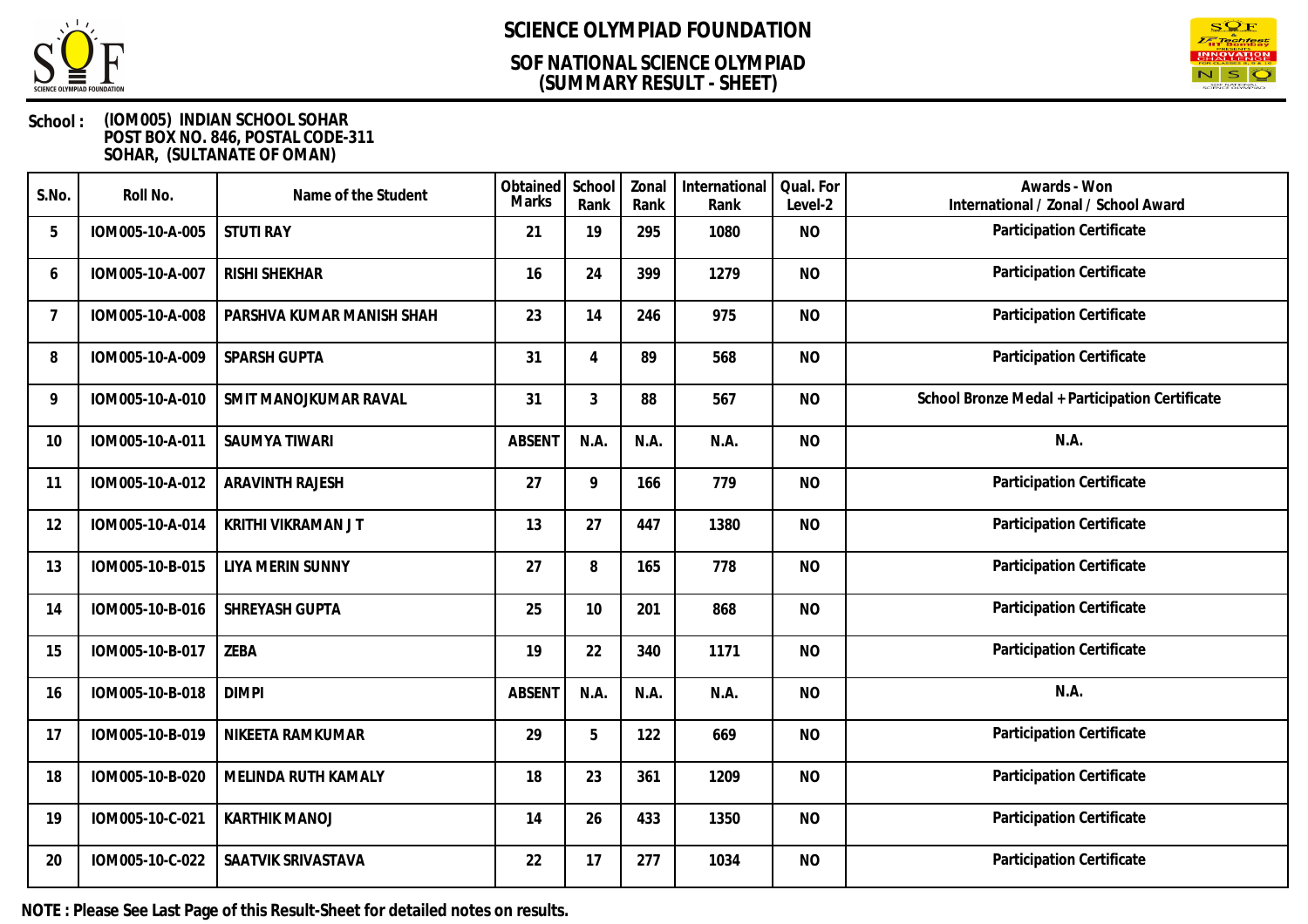

### **(SUMMARY RESULT - SHEET) SOF NATIONAL SCIENCE OLYMPIAD**



### **School : (IOM005) INDIAN SCHOOL SOHAR POST BOX NO. 846, POSTAL CODE-311 SOHAR, (SULTANATE OF OMAN)**

| S.No. | Roll No.        | Name of the Student     | Obtained<br>Marks | School<br>Rank | Zonal<br>Rank | International<br>Rank | Qual. For<br>Level-2 | Awards - Won<br>International / Zonal / School Award |
|-------|-----------------|-------------------------|-------------------|----------------|---------------|-----------------------|----------------------|------------------------------------------------------|
| 21    | IOM005-10-C-023 | DEVANSH SHARMA          | 28                | 6              | 146           | 734                   | <b>NO</b>            | Participation Certificate                            |
| 22    | IOM005-10-C-024 | YAGNIK SARAVAIYA        | 23                | 15             | 248           | 977                   | <b>NO</b>            | Participation Certificate                            |
| 23    | IOM005-10-C-025 | S ARUN PRAHALAD         | <b>ABSENT</b>     | N.A.           | N.A.          | N.A.                  | <b>NO</b>            | N.A.                                                 |
| 24    | IOM005-10-C-027 | SHRADDHA K RAJPUT       | 20                | 21             | 320           | 1127                  | <b>NO</b>            | Participation Certificate                            |
| 25    | IOM005-10-C-028 | <b>KAANAN K</b>         | 24                | 11             | 216           | 916                   | <b>NO</b>            | Participation Certificate                            |
| 26    | IOM005-10-C-029 | SHIVAM PRANAV BHATT     | <b>ABSENT</b>     | N.A.           | N.A.          | N.A.                  | <b>NO</b>            | N.A.                                                 |
| 27    | IOM005-10-D-032 | <b>ARYAN JAIN</b>       | <b>ABSENT</b>     | N.A.           | N.A.          | N.A.                  | <b>NO</b>            | N.A.                                                 |
| 28    | IOM005-10-D-033 | PUNIT SUDHAKAR          | 23                | 13             | 245           | 974                   | <b>NO</b>            | Participation Certificate                            |
| 29    | IOM005-10-D-035 | MRIDULA H PILLAI        | 22                | 16             | 276           | 1033                  | <b>NO</b>            | Participation Certificate                            |
| 30    | IOM005-10-D-036 | <b>ABHILASH C</b>       | 15                | 25             | 421           | 1325                  | <b>NO</b>            | Participation Certificate                            |
| 31    | IOM005-10-D-037 | MOHAMMAD ADIL MAHMOOD   | <b>ABSENT</b>     | N.A.           | N.A.          | N.A.                  | <b>NO</b>            | N.A.                                                 |
| 32    | IOM005-10-D-038 | <b>STENY VARUGHESE</b>  | <b>ABSENT</b>     | N.A.           | N.A.          | N.A.                  | <b>NO</b>            | N.A.                                                 |
| 33    | IOM005-10-D-040 | <b>ROHANN MATHEW</b>    | <b>ABSENT</b>     | N.A.           | N.A.          | N.A.                  | <b>NO</b>            | N.A.                                                 |
| 34    | IOM005-10-D-041 | <b>DEEPAK DEIVEEGAN</b> | 23                | 12             | 239           | 965                   | <b>NO</b>            | Participation Certificate                            |
| 35    | IOM005-10-D-043 | <b>ZESHAN KALAM</b>     | 20                | 20             | 311           | 1115                  | <b>NO</b>            | Participation Certificate                            |
| 36    | IOM005-10-D-044 | NANDINI SHARMA          | 20                | 21             | 320           | 1127                  | <b>NO</b>            | Participation Certificate                            |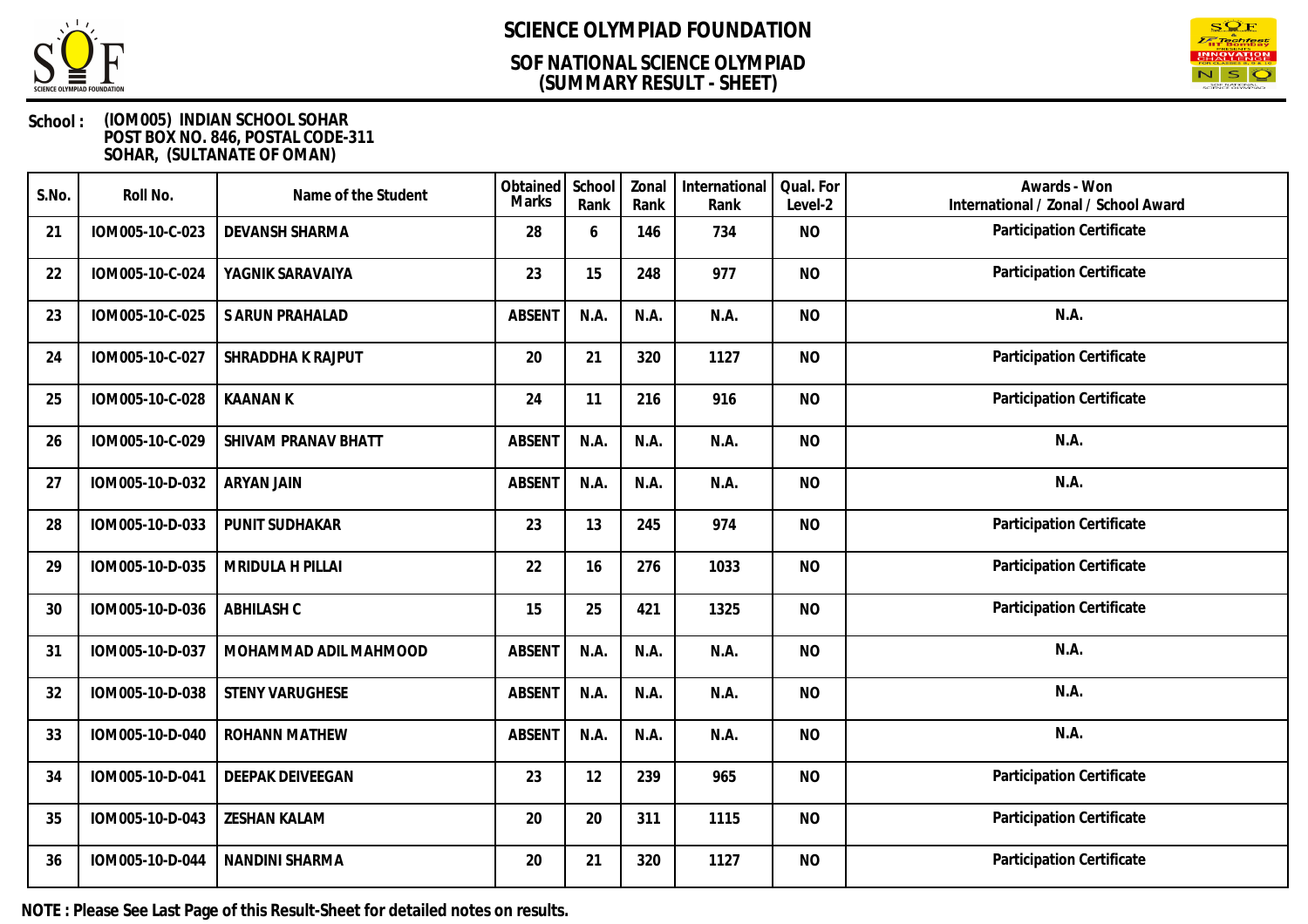

### **(SUMMARY RESULT - SHEET) SOF NATIONAL SCIENCE OLYMPIAD**



### **School : (IOM005) INDIAN SCHOOL SOHAR POST BOX NO. 846, POSTAL CODE-311 SOHAR, (SULTANATE OF OMAN)**

| S.No.          | Roll No.        | Name of the Student         | Obtained<br><b>Marks</b> | School<br>Rank | Zonal<br>Rank | International<br>Rank | Qual. For<br>Level-2 | Awards - Won<br>International / Zonal / School Award |
|----------------|-----------------|-----------------------------|--------------------------|----------------|---------------|-----------------------|----------------------|------------------------------------------------------|
| 37             | IOM005-10-E-048 | ANAND KRISHNA               | 33                       | $\overline{2}$ | 77            | 494                   | <b>NO</b>            | School Silver Medal + Participation Certificate      |
| 38             | IOM005-10-E-049 | NISHANTH SELVA KUMAR        | 22                       | 18             | 280           | 1043                  | <b>NO</b>            | Participation Certificate                            |
|                | IOM005-11-A-002 | SHRAVAN JAYASANKAR          | 14                       | 8              | 280           | 3900                  | <b>NO</b>            | Participation Certificate                            |
| $\overline{2}$ | IOM005-11-A-004 | <b>SREE MUKUND VEGI</b>     | 16                       | $\overline{7}$ | 255           | 3637                  | <b>NO</b>            | Participation Certificate                            |
| 3              | IOM005-11-A-005 | AYUSH SHRINIVAS SOHANI      | 18                       | 5              | 209           | 3212                  | <b>NO</b>            | Participation Certificate                            |
| 4              | IOM005-11-A-006 | <b>KESHAV KISHOR KUDALE</b> | 14                       | 9              | 290           | 3955                  | <b>NO</b>            | Participation Certificate                            |
| 5              | IOM005-11-A-007 | <b>AKHIL JAIS</b>           | 22                       | 3              | 111           | 2339                  | <b>NO</b>            | Participation Certificate                            |
| 6              | IOM005-11-B-014 | MOHAMMED UMAR SHARIEFF      | 18                       | 6              | 218           | 3280                  | <b>NO</b>            | Participation Certificate                            |
| -7             | IOM005-11-B-015 | PAVITRI MURUGAN             | 28                       | $\overline{2}$ | 36            | 1166                  | <b>NO</b>            | School Gold Medal + Participation Certificate        |
| 8              | IOM005-11-B-017 | JENNIE ANGELA JOSE SHIRLEY  | 33                       | 1              | 9             | 530                   | <b>YES</b>           | Medal of Distinction + Certificate of Distinction    |
| 9              | IOM005-11-B-019 | POOJA RAJAMOHAN             | 20                       | 4              | 156           | 2747                  | <b>NO</b>            | Participation Certificate                            |
|                | IOM005-12-A-002 | <b>TANIA BABU</b>           | 17                       | 5              | 117           | 3216                  | <b>NO</b>            | Participation Certificate                            |
| $\overline{2}$ | IOM005-12-A-003 | AMRITA MAMTAJ CHOWDHURY     | <b>ABSENT</b>            | N.A.           | N.A.          | N.A.                  | <b>NO</b>            | N.A.                                                 |
| 3              | IOM005-12-A-004 | AARYAN DWIVEDI              | 24                       | $\overline{2}$ | 40            | 1958                  | <b>NO</b>            | School Gold Medal + Participation Certificate        |
| 4              | IOM005-12-A-005 | KRITHIKHA BALAMURUGAN       | 29                       |                | 11            | 1115                  | <b>YES</b>           | Medal of Distinction + Certificate of Distinction    |